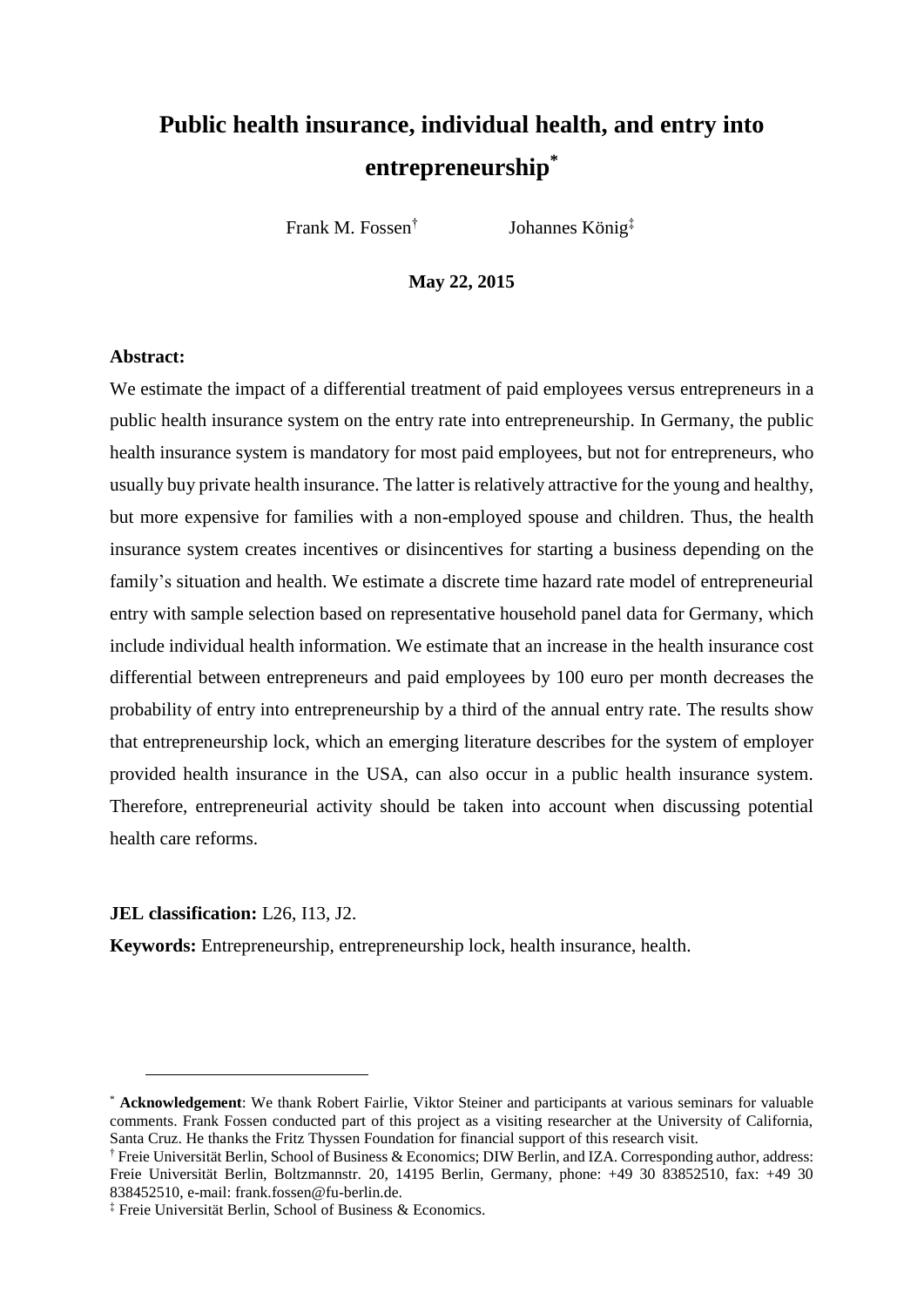## **1 Introduction**

Historically health insurance systems were derived from the desire to protect paid employed workers, with the implicit assumption that entrepreneurs are in a position to take care of themselves. Such health insurance systems create incentives or disincentives to forego paid employment and start entrepreneurship. An emerging literature finds that employer provided health insurance in the USA implies an entrepreneurship lock effect, meaning that workers insured through their employers are reluctant to enter into entrepreneurship because they do not want to lose coverage (e.g., Holtz-Eakin et al., 1996; Fairlie et al., 2011). However, almost nothing is known about the effects of public health insurance systems on entrepreneurial activity. Closing this gap in the literature is an important task. Health care systems are frequently overhauled in many countries, not least because of ageing populations. The Patient Protection and Affordable Care Act (PPACA) is a well-known example of a far-reaching health care reform that introduces elements of a public health insurance system in the USA. Given the importance of entrepreneurship in modern knowledge-based economies with respect to innovation, growth, and employment creation (according to Carree and Thurik, 2003; Acs and Audretsch, 2005; Van Praag and Versloot, 2007), knowing the effects of changes to public health insurance systems on entrepreneurial activity is crucial.

The German health care system is particularly well suited to study such effects, because it creates significant variation in incentives for entrepreneurship across workers that changed frequently over time and can be exploited for identification. In the German hybrid system, public and private health insurance co-exist in a highly regulated legal framework. Germany's health care system is sometimes referred to as the Bismarck model; variants of this model can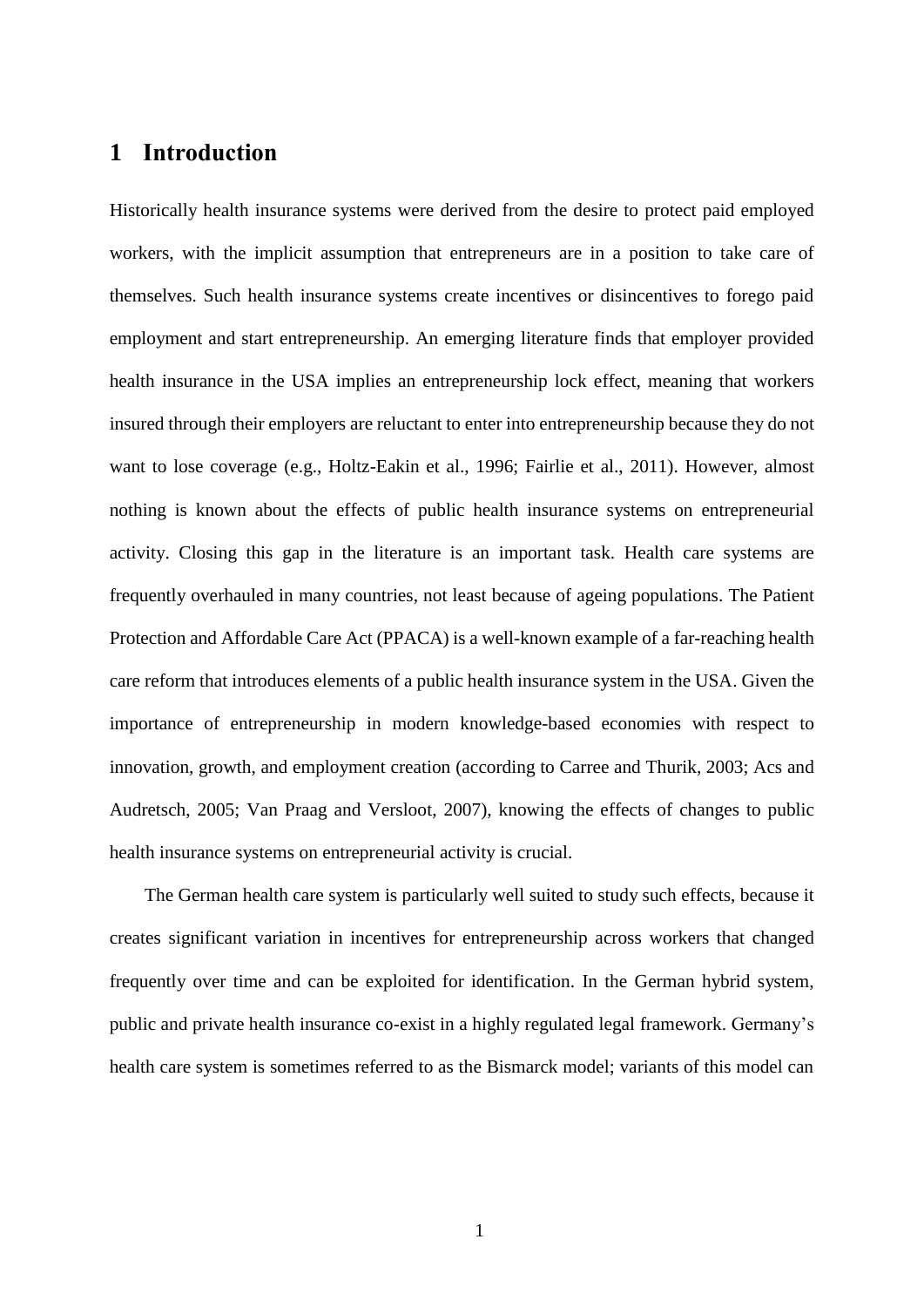also be found in other countries in Europe, Asia and Latin America (Gerlinger and Schmucker,  $2009$ ).<sup>1</sup>

In Germany, public health insurance is obligatory for most paid employees, while entrepreneurs can generally choose between private health insurance and voluntary membership in the public health insurance system after leaving paid employment. While public health insurance contributions are a percentage of gross labor income, premiums in private health insurance depend on age and a health assessment at entry, and until 2013 also on gender. Contribution rates into public health insurance varied over providers until 2008. Importantly, membership in public health insurance allows a spouse with income below a certain threshold and children to be covered for free, while private health insurance must be purchased individually. Therefore, when an individual considers switching from paid employment to entrepreneurship, the differential in health insurance costs between the two alternatives depends on the family situation and the age, gender, and health status of all family members. Legal changes in the tax deductibility of health insurance contributions in 2005 and 2010 provide additional variation.

We use the Socio-economic Panel (SOEP), a representative household panel survey for Germany, which provides information on employment transitions and the determinants of entrepreneurship known from the literature as well as health insurance coverage and the health situation of the household members. This allows us to simulate the individual health insurance cost differential between entrepreneurship and paid employment. Carefully controlling other potentially relevant factors such as income, age, gender, and health of the family members, we estimate the effect of the cost differential on the probability of entry into entrepreneurship for

<sup>1</sup> Even in countries not following the Bismarck model, public and private health insurance often co-exist. For example, Besley et al. (1998, 1999) analyze the interactions between the public and private health care sectors in the UK.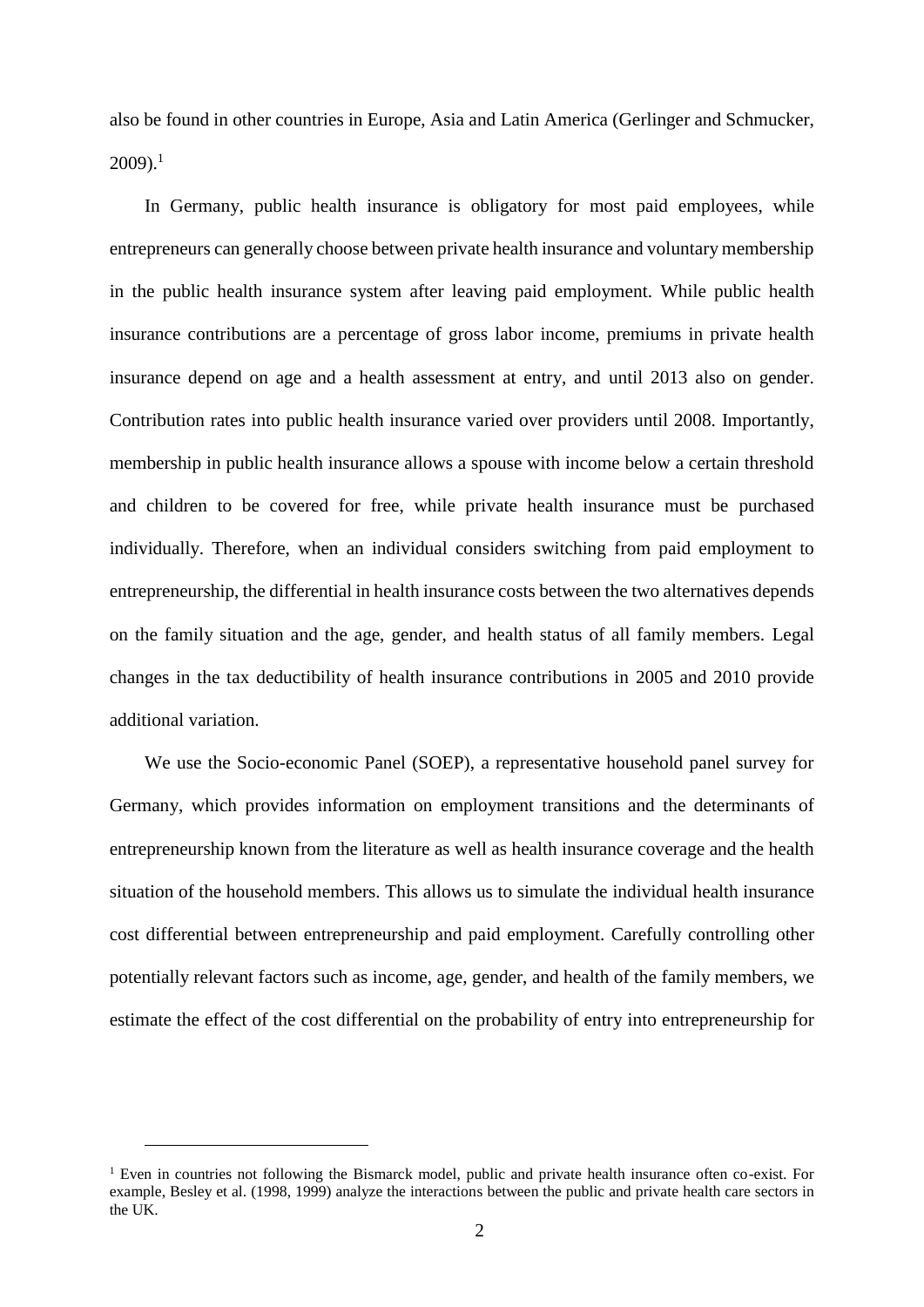paid employees. A discrete time hazard rate model avoids survivorship bias in the sample of paid employees, and we control for non-random sample selection.

The results indicate that an increase in the health insurance cost differential between entrepreneurship and paid employment by 100 euro per month (the standard deviation is 120 euro) decreases the probability of entry into entrepreneurship by 0.38 percentage points, i.e. about a third of the average annual entry rate. This shows that entrepreneurial activity is sensitive to changes in the health insurance system that alter the cost differential. Further investigation shows that men respond more strongly to these incentives than women. The results are robust with respect to specification choices and assumptions with regard to the health insurance cost differential. Our conclusions are also supported when we estimate reduced-form models with the determinants of the health insurance cost differential as explanatory variables instead of the cost differential itself.

Furthermore, our results show that individual poor health has a direct negative effect on the probability of entry into entrepreneurship even after controlling for the health insurance cost differential, which is larger for less healthy persons. In contrast, poor health of a spouse exclusively decreases the entry probability through higher health insurance costs for the family. Parker and Rougier (2007) and Rietveld et al. (2014) report that persons with poor health are less likely to become an entrepreneur, but cannot distinguish between direct health effects and the effect of higher health insurance costs in entrepreneurship for less healthy persons.

In the following section, we provide a literature overview and point out our contributions. Section 3 describes Germany's hybrid system of public and private health insurance. Section 4 describes the empirical methodology and the household panel data. The empirical results are provided in Section 5, and Section 6 concludes the analysis.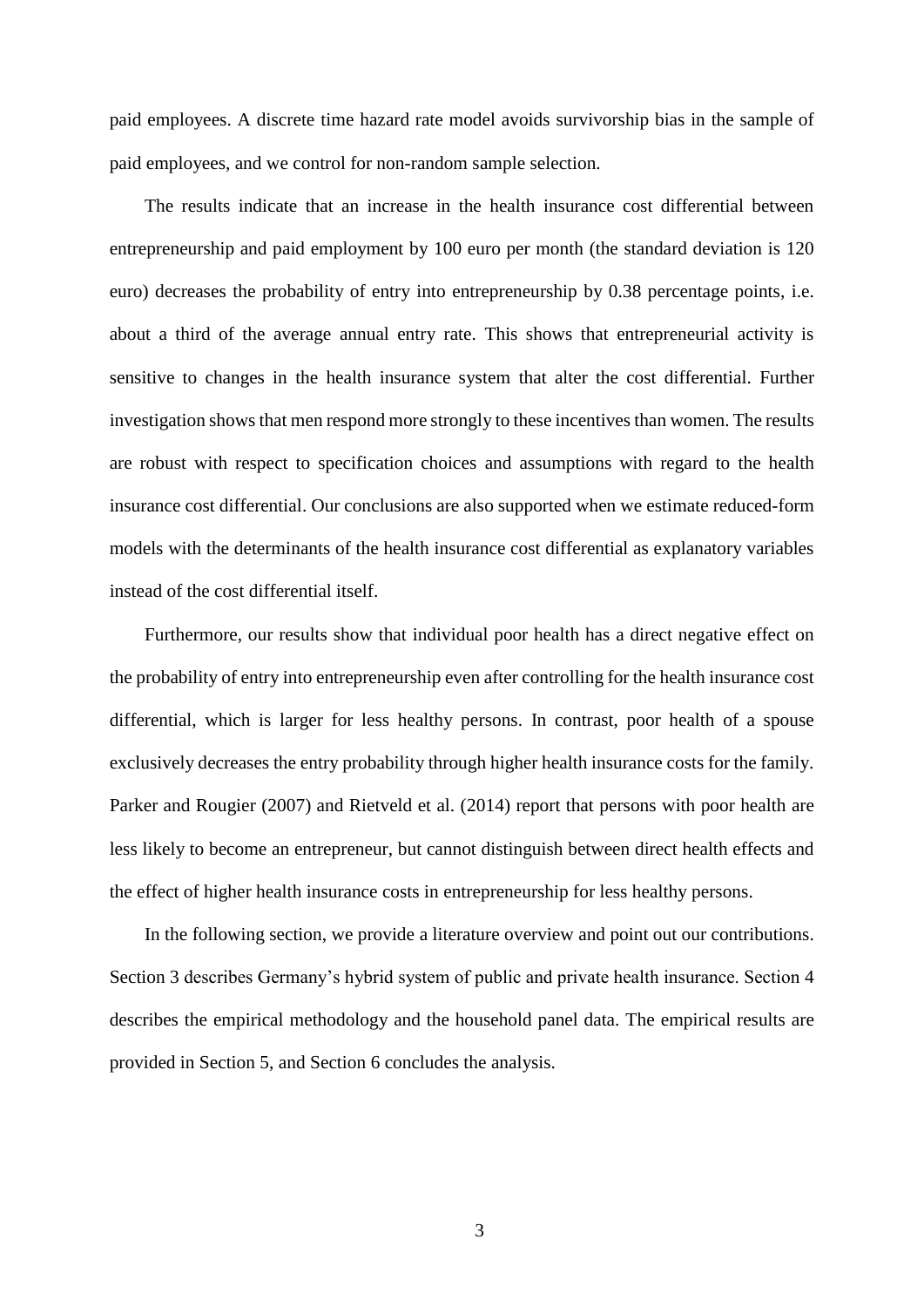### **2 Review of the literature**

The emerging literature on entrepreneurship lock has its roots in the job-lock literature. This literature describes the barrier that employer provided health insurance potentially poses on job mobility in the USA, since employees may fear to lose coverage for pre-existing conditions if they switch their employer (e.g., Madrian, 1994; Gilleskie and Lutz, 2002). Verheul et al. (2002) note that health insurance systems increase the costs of entrepreneurship if the transition to entrepreneurship implies that the current health insurance coverage must be given up. Holtz-Eakin et al. (1996) pioneer the empirical analysis of entrepreneurship lock in the USA using the Survey of Program Participation and the Panel Study of Income Dynamics. They investigate if the negative influence of employer-provided health insurance on the probability of transition from paid employment to entrepreneurship decreases if the switching person can be covered by the spouse's health policy. The authors cannot draw clear conclusions because of large standard errors, probably due to limited variation in their explanatory variables.

Using a similar strategy and Current Population Survey (CPS) data, Wellington (2001) finds a significant positive effect of having health insurance through one's partner on the probability of being an entrepreneur. Also based on the cross-sectional CPS, Lombard (2001) similarly reports that married women are more likely to be entrepreneurs if their husbands have health insurance. Estimating probability models of being an entrepreneur implies potential issues of survival bias and reverse causality. We improve on this by estimating hazard rate models of the probability of entry into entrepreneurship based on panel data, where the explanatory variables are observed before a transition is made.

Zissimopoulos and Karoly (2007) focus on entrepreneurship at older ages using the Health and Retirement Study, include indicators of own and spousal health insurance coverage in their empirical transition model, and conclude that their results are only partly reconcilable with job lock. They note that employers who provide health insurance in the USA may also tend to offer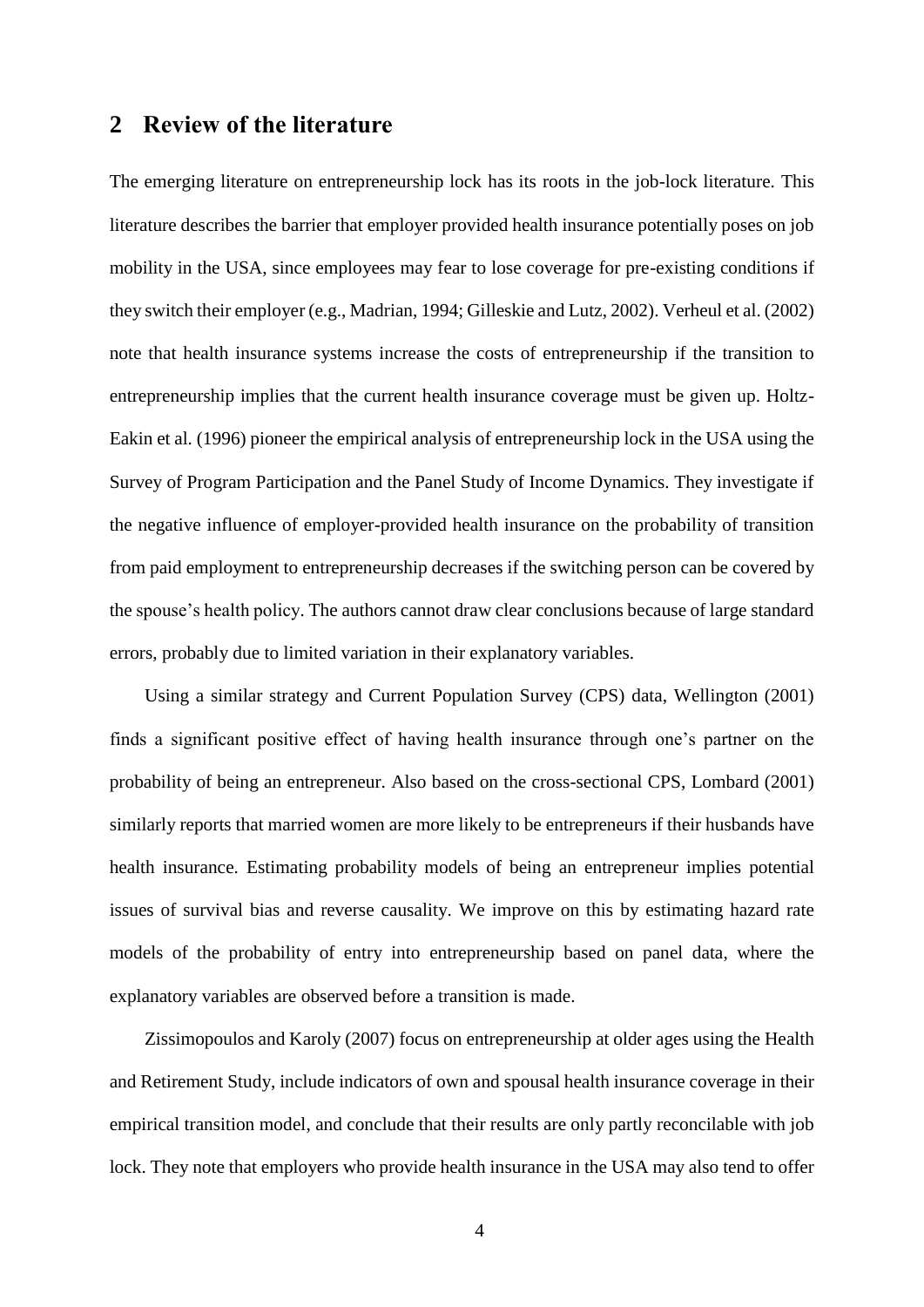quality jobs, which may confound the analysis, as also emphasized by Gilleskie and Lutz (2002). In our German setting, all paid employees with labor income below a fixed threshold are obliged to be covered under statutory public health insurance, so the issue does not arise.

Fairlie et al. (2011) link consecutive CPS surveys to create a short two-year panel, which allows them to study business creation. Their approach exploits a discontinuity at age 65, when coverage under Medicare begins in the USA. This should make the loss of employer-provided health insurance less relevant and therefore facilitate entry into entrepreneurship. The results support the view that employer-provided health insurance in the USA creates entrepreneurship lock.

None of these articles calculate health insurance costs in the alternatives of paid employment or entrepreneurship. Therefore, the quantitative results of each paper only apply in their immediate institutional contexts. Since we estimate a marginal effect of the individual health insurance cost differential on the probability of entry into entrepreneurship, our estimated effect size can be interpreted more generally.

Four articles analyze the effect of the 1986 Tax Reform Act (TRA86) and its amendments in the USA on entrepreneurship and transition probabilities. This policy reform allowed entrepreneurs to deduct increasing portions of their health insurance premiums from their taxable income. Heim and Lurie (2010) and Gurley-Calvez (2011) use a panel of tax return data, while Velamuri (2012) and Gumus and Regan (2014) employ CPS data. The results from the four articles suggest that a lower after-tax price of health insurance in entrepreneurship increases entrepreneurship and entry rates and decreases the exit rate, although Gumus and Regan (2014) do not find a significant effect on entry.

The existing literature is limited to the health insurance system in the USA, which is dominated by employer-provided health insurance. The literature lacks microeconometric investigations of the effects of public health insurance systems on the probability of entry into entrepreneurship. Most countries in the world implement some form of public health insurance,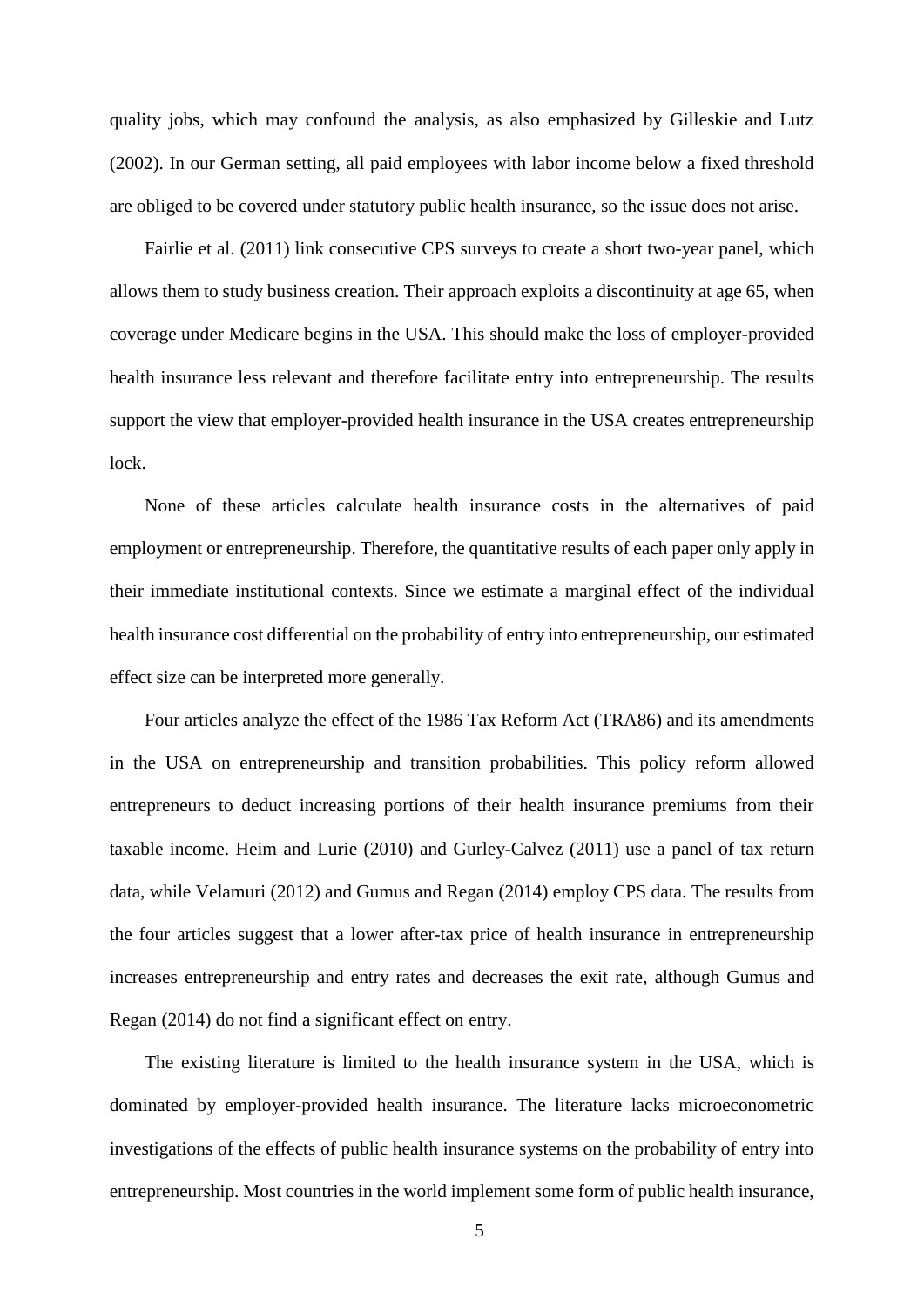and this is also relevant for the USA since the introduction of the PPACA. Jackson (2010) provides the only study considering state mandated health insurance, also in the USA. He estimates that Massachusetts' health insurance mandate policy implemented in 2007 decreased the likelihood of new firm formation in Massachusetts versus neighboring New Hampshire in the border region. He attributes this to the higher financial burdens for entrepreneurs brought by the policy. However, the cost increase is not quantified, which makes it difficult to relate the effect size to other contexts.<sup>2</sup>

## **3 Germany's hybrid health insurance system**

 $\overline{a}$ 

Germany's health care system is characterized by the co-existence of public, non-profit *statutory health insurance (SHI)* and for-profit *private health insurance (PHI)*. Almost 90 percent of the population is covered under SHI (Federal Ministry of Health, 2013), which is regulated by federal law, primarily the Code of Social Law V (*Sozialgesetzbuch V*). Health care is *universal* in the sense that since 2009, health insurance (public or private) is obligatory for all inhabitants of Germany, and even before, only a very small fraction of the population was not covered by any health insurance.<sup>3</sup> The health insurance system involves various discontinuities and changes over time. These create variation in the health insurance costs we simulate and help to identify the effects on entry into entrepreneurship. We describe the most important institutions for Germany relevant during the period of analysis (2000-2011).

Paid employees are *compulsorily insured under SHI* if their gross pay does not exceed the obligatory insurance limit (*Versicherungspflichtgrenze*). This limit is adjusted annually and

<sup>&</sup>lt;sup>2</sup> A related, but distinct stream of literature investigates the determinants of health-insurance coverage of entrepreneurs. This issue is of special interest in the USA, where a large number of entrepreneurs lack health insurance (Perry and Rosen, 2004). A number of articles (Gruber and Poterba, 1994; Heim and Lurie, 2009; Selden, 2009; Gumus and Regan, 2013) estimate the impact of the improved tax deductions of health insurance premiums brought by TRA86 on health insurance demand among entrepreneurs. They all find significant effects in the expected direction.

<sup>&</sup>lt;sup>3</sup> According to numbers reported by Gress et al. (2005), only 0.12 percent of the paid employees and 0.85 percent of entrepreneurs were not covered by any health insurance in 2003.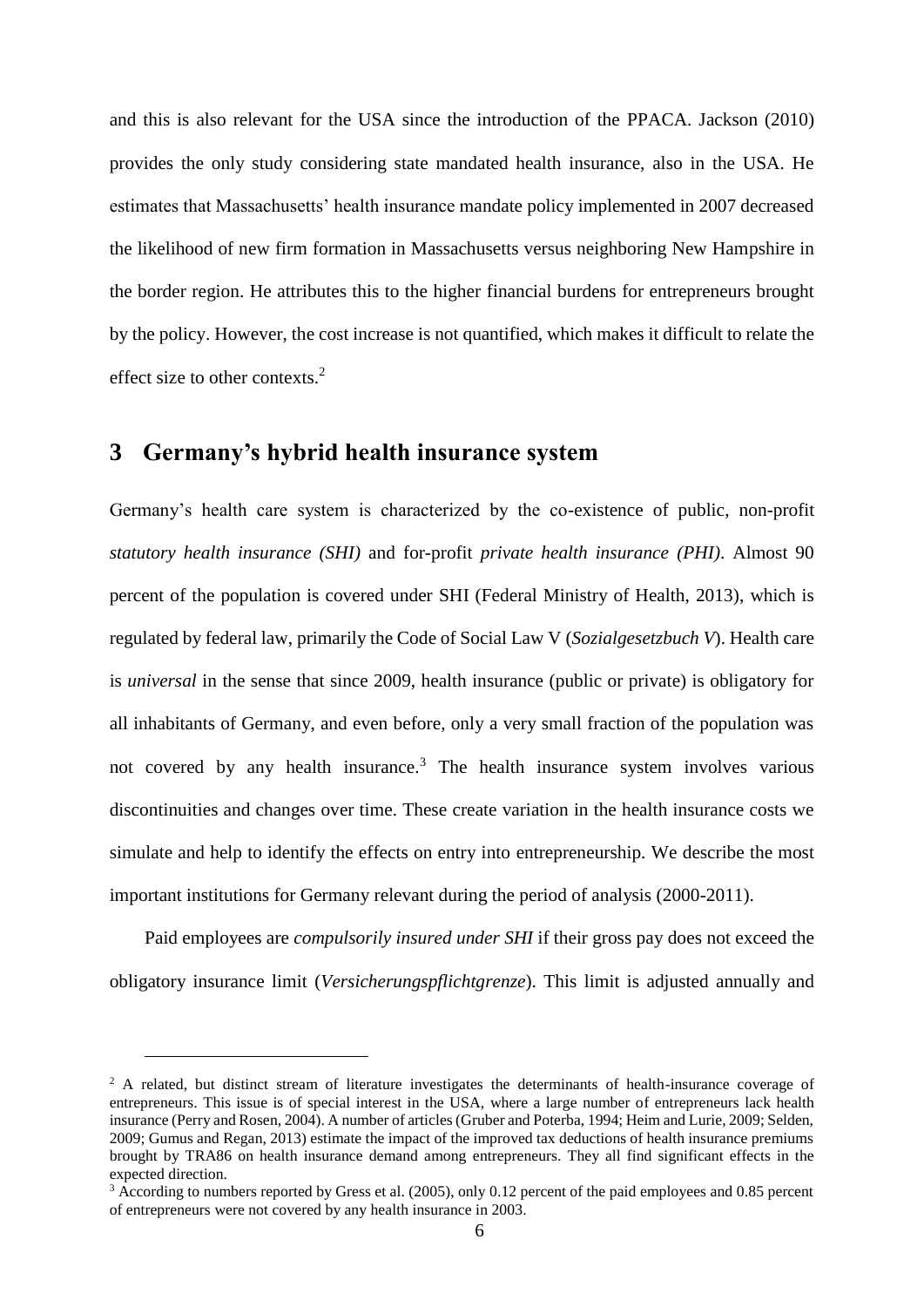increased from €3297.83 per month in 2000 (US\$3321 on 1/1/00) to €4125.00 in 2011 (\$5502 on 1/1/11). Employees with higher salary can opt out of the SHIsystem and choose PHI instead. *SHI contributions* are not risk-related. Instead, they are a certain percentage of the insured person's gross salary, but only up to the contribution assessment ceiling (*Beitragsbemessungsgrenze*). This ceiling is adjusted annually and was increased from  $\epsilon$ 3297.83 per month in 2000 to  $\epsilon$ 3712.50 in 2011.<sup>4</sup> Within the SHI system there are several non-profit SHI funds to choose from. Until 2008, contribution rates differed between the SHI funds. Since 2009, there is a unique contribution rate, but SHI funds can charge an extra premium if the contributions are insufficient. 5,6

The spouse of a married, paying SHI member is covered under so-called *family insurance* in the SHI for free as long as his or her monthly income is below the threshold of marginal employment. This threshold was  $\epsilon$ 325 until 2002 and  $\epsilon$ 400 since 2003. Children of a SHI member are covered under contribution-free family insurance if they are i.) below 19 years of age, or ii.) below 24 years of age and with labor income not exceeding the marginal employment threshold, or iii.) below 26 years of age and in education.

Specific regulations apply for *marginal employment*. Employees earning less than the threshold of marginal employment are covered by SHI, but do not need to pay contributions. The employer paid a contribution rate of 10% until 2002, 11% until 2007, and 13% since 2007; this is only relevant for our analysis in a specification where we consider that employers are

<sup>4</sup> Until 2002, the obligatory insurance limit and the contribution assessment ceiling were identical.

<sup>&</sup>lt;sup>5</sup> These provisions are intended to allow for some degree of competition between the SHI funds, but in practice competition is rather limited because services are regulated to a large extend and therefore very similar. The differences in contribution rates were rather small, and the extra premium was at most  $\epsilon$ 8 per month. Table A 1 in Appendix A shows the contribution rates of SHI funds and groups of SHI funds by year. Historically, most SHI funds originate from occupational groups or regions, and many insurees simply stay with their parents' SHI fund. The introduction of the more salient extra premiums may have triggered more awareness and more switching between SHI funds since 2009 (Schmitz and Ziebarth, 2011).

<sup>6</sup> Those who are covered under statutory health insurance are additionally obliged to be covered under *statutory long-term care insurance*. The contribution rate, payable on top of the rate for statutory health insurance, was 1,7% before and 1,95% since 2009. Employees without children pay an additional 0.25% since 2005. In the following, when we refer to health insurance, we mean health and long-term care insurance.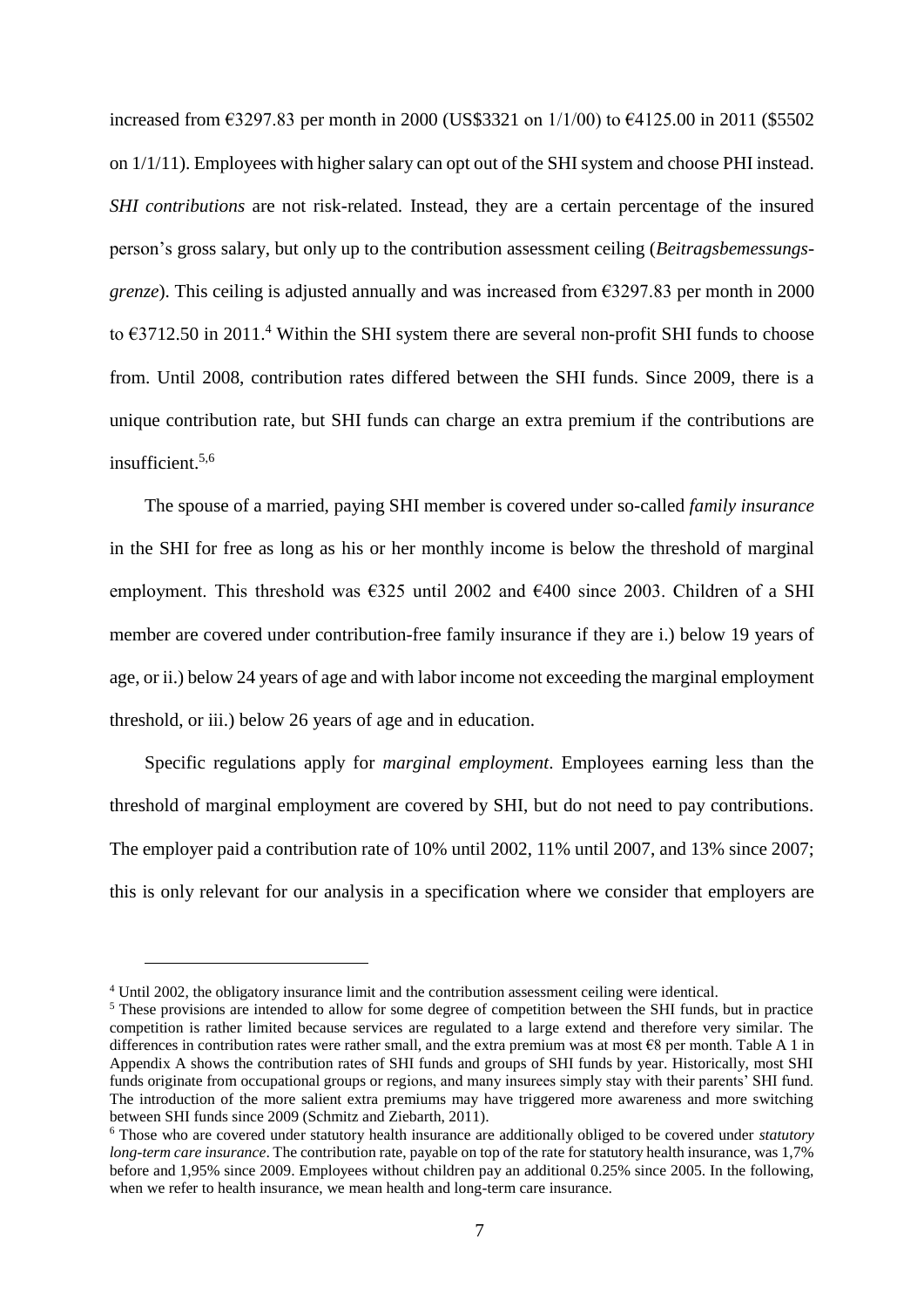able to shift the burden onto their employees. Since 2003, employee's contributions are gradually faded in within the zone of monthly income between  $\epsilon$ 400 and  $\epsilon$ 800.

In contrast to the SHI, premiums for PHI policies are based on risk. *PHI premiums* are determined by age and an initial health assessment. In the period of our analysis, women had to pay higher premiums than men; health insurance policies sold since December 21, 2013 may no longer discriminate by gender. In contrast to family insurance in the SHI system, PHI policies have to be bought for each family member.<sup>7</sup> Grunow and Nuscheler (2014) report that healthier individuals in Germany tend to self-select into PHI due to the risk-rated premiums. This is in line with self-selection of healthier persons into entrepreneurship, which allows choosing PHI independently of income (see below).

Contributions to SHI are *split between employers and employees*. Until July 2005, each side paid 50% of the contributions; since then, employees pay 0.9 percentage points of the SHI contribution rate alone.<sup>8</sup> Correspondingly, for high-income employees with PHI, the employer pays half the PHI premium insofar as this amount does not exceed the employer's maximum contribution to SHI, which is determined by the contribution assessment ceiling. The statutory incidence of the contributions is not necessarily equal to the economic incidence. Employers may be able to shift some of their statutory burden to employees by paying lower wages. However, the statutory split is very salient. Employees see their contribution to SHI as a payroll deduction on their paycheck, or they directly pay their share of the PHI premium, but they do not see their employer's contributions. Chetty et al. (2009) document the behavioral importance of salience of taxes. Therefore, in the main analysis we assume equality of statutory pay burden and economic burden, i.e., the burden is roughly split by half. In a robustness check, we explore the assumption of a full shift of the burden onto the employees.

<sup>7</sup> PHI also includes private long-term care insurance.

<sup>8</sup> In Saxony, employees pay one percentage point of the long-term care insurance contributions alone, to compensate for an additional holiday.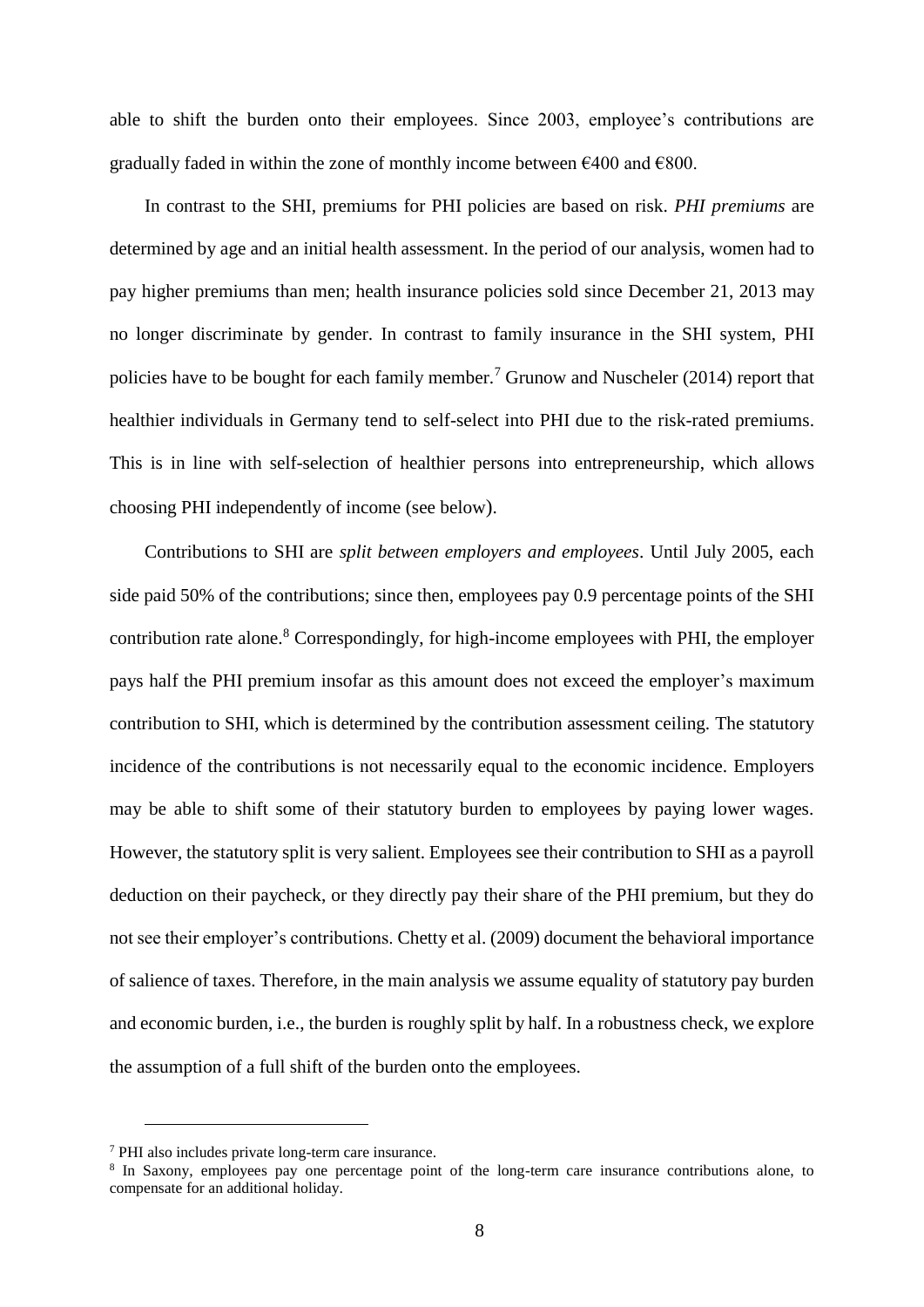*Entrepreneurs,* i.e., self-employed persons,<sup>9</sup> are not obliged to be insured in the SHI system.<sup>10</sup> They can buy PHI, or they can choose to be voluntary members in the SHI system if they were SHI members for at least 12 months immediately prior to becoming self-employed, or if they were SHI members for at least 24 months within the last five years. Thus, those who switch from paid employment to entrepreneurship are usually eligible for voluntary SHI membership, except for high income employees with PHI. The self-employed pay the full SHI contributions or PHI premiums, i.e. both the employer's and the employee's shares. If they are covered under voluntary SHI, they have to prove their income to their SHI fund, otherwise the contribution assessment ceiling is applied. As an additional measure to prevent incomeunderreporting, there is a lower limit of income applicable to compute the SHI contributions of the self-employed.<sup>11</sup>

*Tax deductibility* creates additional variation in the costs of health insurance in paid employment and entrepreneurship across individuals and time. Health insurance expenses – SHI contributions as well as PHI premiums – can be deducted from the personal income tax (PIT) base. The rules changed various times during our observation period. We elaborate on the specifics in Appendix B.

## **4 Empirical methodology and data**

### **4.1 Hazard rate model of entry into entrepreneurship with sample selection**

We are interested in transitions from paid employment to entrepreneurship. In a random utility model, a person *i* in paid employment in period *t* chooses to switch to entrepreneurship in the following period if utility in entrepreneurship (*e*) exceeds utility in paid employment (*pe*).

<sup>&</sup>lt;sup>9</sup> We use the term entrepreneurship for self-employment, see the discussion in Section 4.3.

<sup>&</sup>lt;sup>10</sup> Exceptions apply for artists, writers, and journalists.

<sup>&</sup>lt;sup>11</sup> In general this lower limit is three quarters of a defined reference value, which is adjusted annually. It rose from €2290.59 per month in 2000 to €2625 in 2011.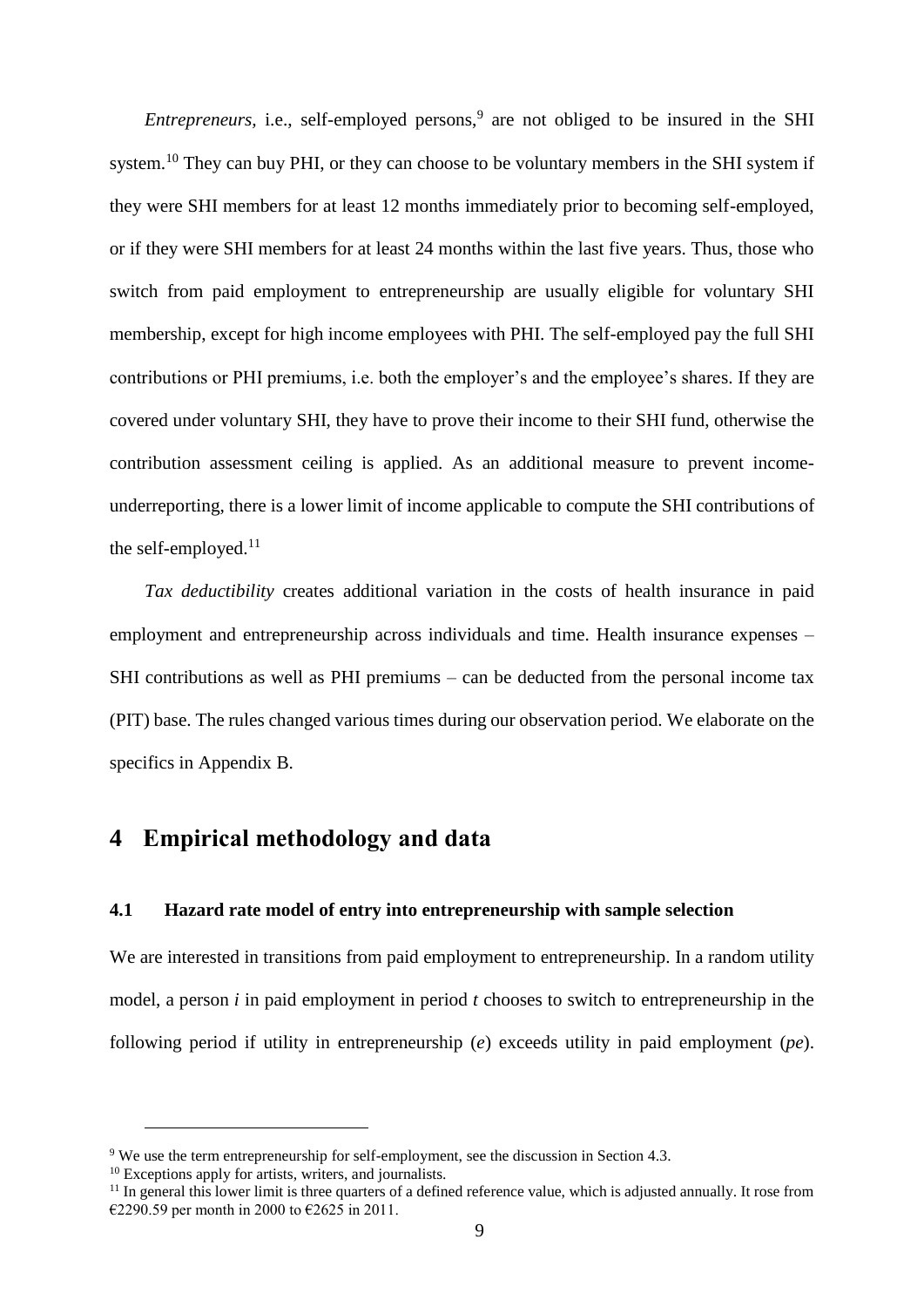Utility  $U_{itj}$  in alternative  $j \in \{e, pe\}$  is assumed to be a function of the health insurance costs for the household in this alternative,  $HIC_{itj}$ , observed characteristics  $x_{it}$ , and an error term  $\varepsilon_{itj}$  that includes any relevant unobservables:

$$
U_{itj}(HIC_{itj}, x_{it}) = \alpha \, HIC_{itj} + \beta'_j \, x_{it} + \varepsilon_{itj}.\tag{1}
$$

The parameter  $\alpha$  of the health insurance costs is expected to be negative and assumed to be the same in paid employment and entrepreneurship, because one euro disposable for consumption should yield the same utility in both employment states. The parameters  $\beta_i$  of the characteristics  $x_i$  may vary across alternatives, because these characteristics may shift tastes for one or the other alternative.

The probability of entry into entrepreneurship conditional on the *HICitj* and *xit* equals the probability that utility from entrepreneurship *Uit,e* is higher than utility from paid employment  $U_{it,pe}$ . Let *entry<sub>it</sub>* denote a binary variable that equals one if a person switches from paid employment to entrepreneurship between observation times *t* and *t*+1, and zero otherwise. Assuming that the error terms  $\varepsilon_{ij}$  follow standard normal distributions<sup>12</sup>, we obtain:

$$
Prob(entry_{it} = 1 | HIC_{it,e}, HIC_{it,pe}, x_{it}) =
$$
  
\n
$$
Prob(U_{it,e}(HIC_{it,e}, x_{it}) > U_{it,pe}(HIC_{it,pe}, x_{it})) =
$$
  
\n
$$
\Phi(\alpha(HIC_{it,e} - HIC_{it,pe}) + (\beta_e - \beta_{pe})'x_{it}) = \Phi(\alpha HICD_{it} + \beta' x_{it}),
$$
\n(2)

where the health insurance cost differential  $HICD_{it} = HIC_{it,e} - HIC_{it,pe}, \beta = \beta_e - \beta_{pe}$ , and  $\Phi$  is the cumulative normal distribution function. All the explanatory variables in  $x<sub>it</sub>$  as well as the *HICDit* are measured *before* potential entries into entrepreneurship, which alleviates potential endogeneity concerns. Before estimating this probit model, two econometric issues warrant special attention.

 $12$  Our assumption of normally distributed errors can be motivated by the central limit theorem and leads to a probit model (e.g., Cameron and Trivedi, 2005, p. 477), whereas McFadden's (1974) assumption of i.i.d. type I extreme value disturbed  $\varepsilon_{tij}$  leads to a logit model. The probit specification has the advantage that it can accommodate the selection correction described below. Empirically, probit and logit models generally lead to similar results because of the similarity of the cumulative logistic and normal distributions.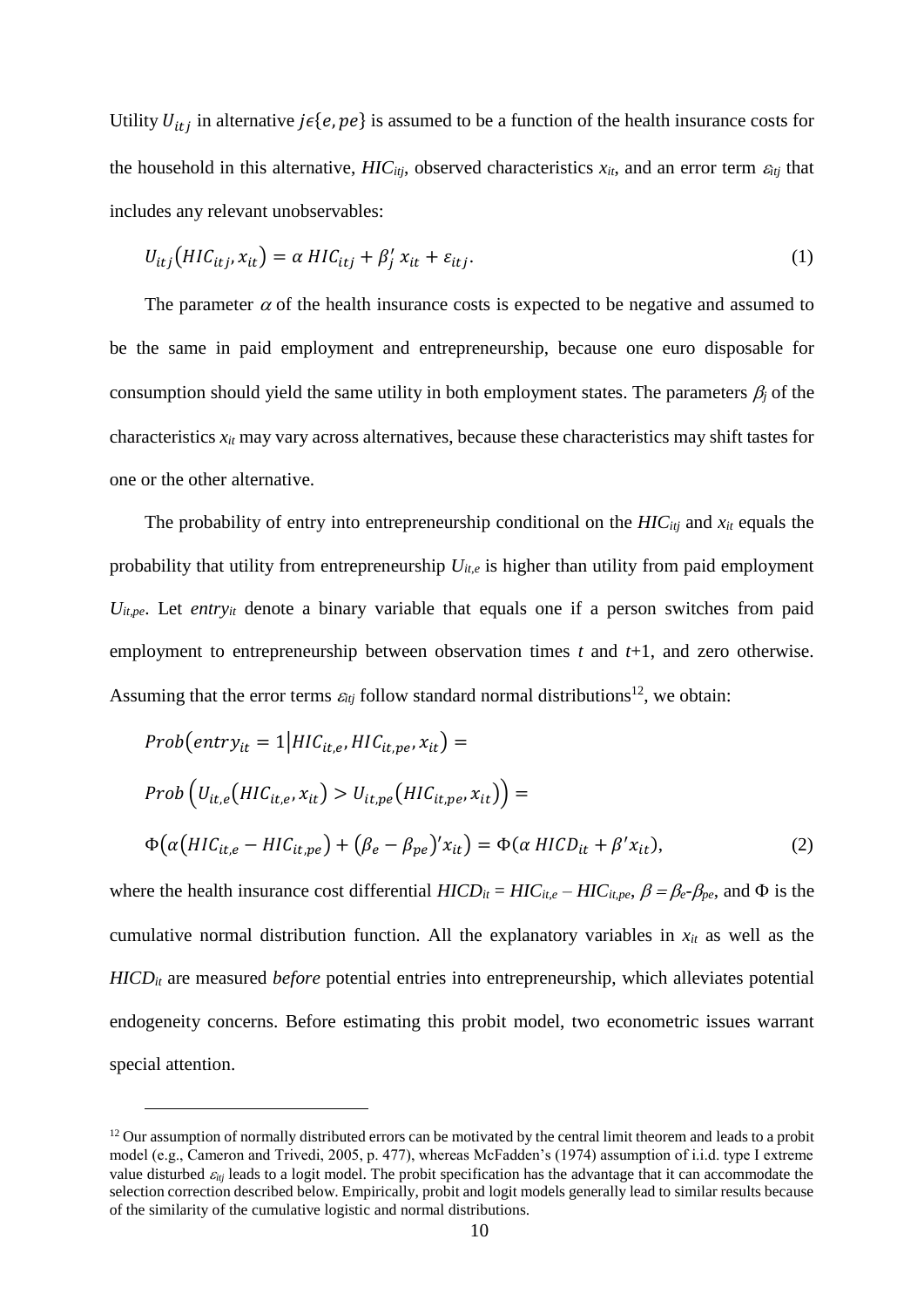First, the probability of switching to entrepreneurship may change with tenure in paid employment. It may decrease due to habituation, or it may increase due to of experience and networks. Therefore, we include twelve dummy variables indicating the duration of the current spell in paid employment in  $x_{it}$ . By conditioning on this very flexible specification of the baseline hazard, the probit model of the transition probability in equation (2), estimated on the data in person-period format, can equivalently be written as a general survival model, as described in Jenkins (1995), Sueyoshi (1995), and Caliendo et al. (2010). We use annual data because the covariates are not available at a higher frequency. By applying the discrete time hazard rate model, we take into account state dependence and avoid survivorship bias. The model consistently accounts for both, right-censored spells and left-censored spells, because retrospective employment history information in our data allow us to recover the correct spell duration even in case employment already started before the first survey interview of a person.

The second potential issue is that the sample at risk of transition from paid employment into entrepreneurship is the subsample of observations currently working in paid employment, which is non-random. Therefore, we employ the sample selection model for binary dependent variables suggested by Van de Ven and Van Praag (1981), with entry into entrepreneurship as the binary outcome and a probit selection equation for being in paid employment. The error terms are modelled to follow the bivariate normal distribution with correlation. The two equations are estimated jointly using the Full Information Maximum Likelihood method.<sup>13</sup>

### **4.2 Identification of the effect of the health insurance cost differential**

 $\overline{a}$ 

The explanatory variable of central interest in this analysis is the differential in expected costs for health insurance between the counter-factual alternative of entrepreneurship and the current

 $13$  In the transition equation (2), among other variables, we control for the number of children under the age of 17 in the household, gender, and the interaction of these variables. In the selection equation, we additionally include the number of children below three and below six years of age and their interaction terms with the gender dummy, because the presence of young children in the household is likely to influence labor force participation, especially for women, but not the choice between paid employment and entrepreneurship after controlling for the general family situation.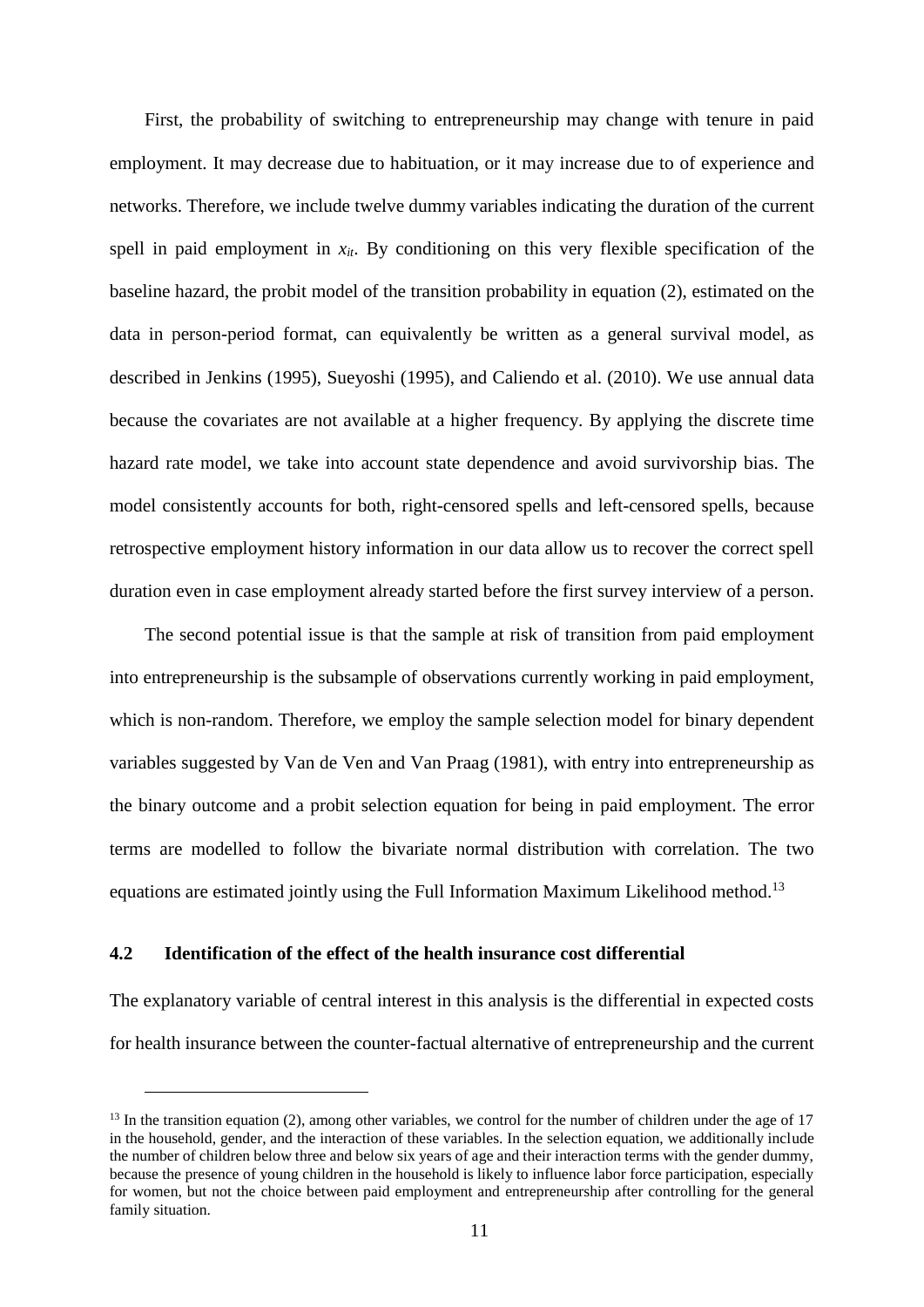situation in paid employment. The relevant cost differential takes into account the deductibility of health insurance costs from the personal income tax base.

We define the *health insurance cost differential (HICD)* as the minimum total increase in SHI contributions and/or PHI premiums (including long-term care insurance) after taxes for the total household per month if the paid employee under consideration switches to entrepreneurship. It may be positive or negative, depending on the individual and household situation.<sup>14</sup> We explain details of the simulation of the HICD and the control variables in Appendix C.

In our econometric estimation, we identify the causal effect of the HICD on the probability of entry into entrepreneurship by exploiting variation over individuals that is exogenous after controlling for possibly nonlinear effects of income, own and spousal health, gender, marital status, the number of children in the household, and the other control variables. The remaining partial variation in the HICD stems from i.) the discontinuities created by the various discrete thresholds relevant for the health insurance system as well as their changes over time as described in Section 3, along with the variation in contribution rates over SHI funds and time; ii.) the discontinuities in the personal income tax system that affect the amount saved through the tax deduction of the health costs, and the changes in these tax rules over time, as described in Appendix B; and iii) the effects of specifics in each family's situation, e.g., the health of the spouse and the coverage of children under free family insurance, on counter-factual health insurance costs in entrepreneurship through the impact of these specifics on PHI premiums. Thus, for the identification of the causal effect of the HICD we use the variation created by the details of the health insurance legislation and tax code and the changes of these institutions over time, which are exogenous to the individual, as well as the health insurance cost consequences

<sup>&</sup>lt;sup>14</sup> The HICD amount depends on the assumption about cost shifting from employers to employees. As mentioned before, in the baseline estimations, we assume that the perceived economic incidence equals the statutory incidence, i.e., the burden is roughly split by half. We assess the sensitivity of the results with respect to this assumption in a robustness check.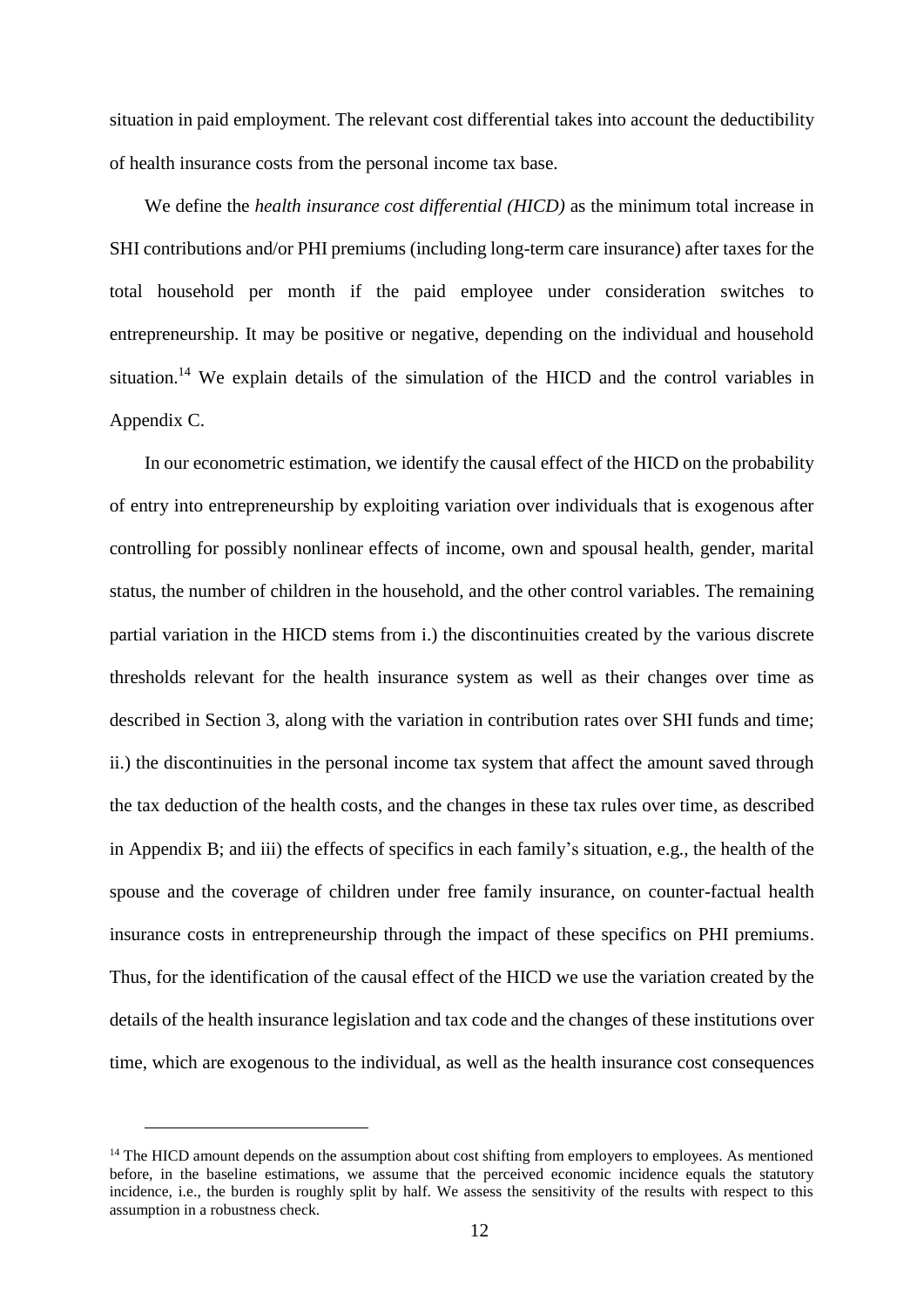of own and spousal health shocks, which can reasonably be assumed to be exogenous as well after controlling for income and education.

### **4.3 Representative household panel data with health information**

The data requirements for this analysis are fulfilled by the German Socio-Economic Panel (SOEP), a representative annual household survey collecting detailed information about the socio-economic situation of private households in Germany (cf. Wagner et al., 2007). We use the waves 2000, when the SOEP was significantly enlarged, through 2012.<sup>15</sup> During this time, the SOEP covered about 20,000 persons in 11,000 households. The data allow us to observe employment transitions and provide all details necessary to simulate the HICD, including the tax deduction, as well as a rich set of control variables.

We require health information of the household members for an adequate prediction of counter-factual PHI premiums in case of entrepreneurship, and as control variables in the transition equation. In our main specifications, we use a self-assessed health measure provided annually in the SOEP. Respondents are asked how they would describe their current state of health on a five-point scale (1=very good; 2=good; 3=satisfactory; 4=poor; 5=very poor). Such subjective measures are commonly used in the literature (e.g., Benitez-Silva and Ni, 2008; Haan and Myck, 2009) and are generally viewed as good overall reflections of individual physical as well as mental health, at least if the analysis is confined to a single country. Kalwij and Vermeulen (2008) report that objective health measures add little on top of self-reported health information in an analysis of employment patterns in Germany. Nevertheless, in a robustness check, we alternatively use a more objective measure, the official degree of disability. This is a percentage asserted by a public medical officer and printed in an official document that grants access to certain benefits. The advantage of the subjective measure is that smaller and temporary

<sup>&</sup>lt;sup>15</sup> The last year is only used to determine if a transition to entrepreneurship occurred between 2011 and 2012.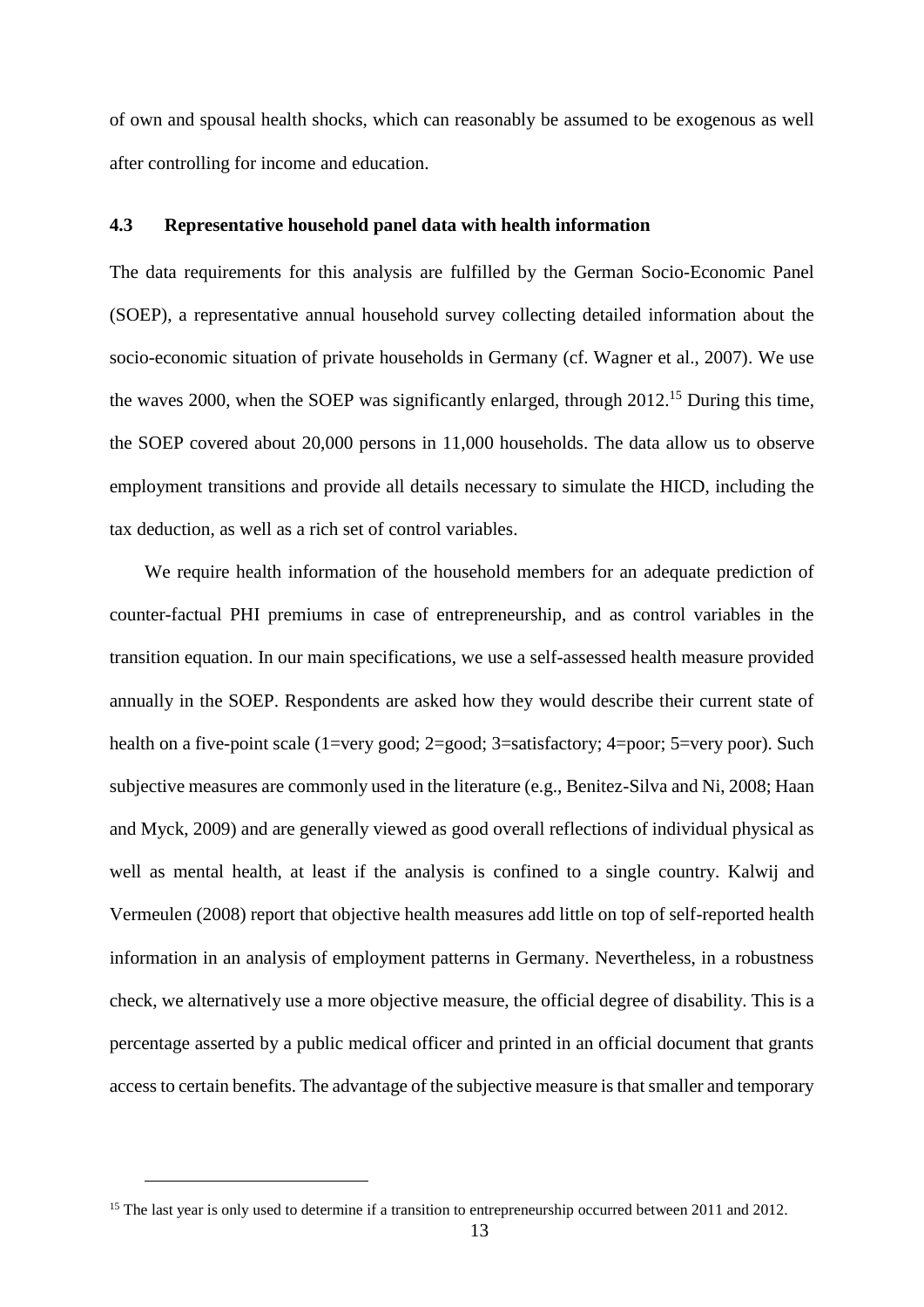differences in a generally good medical condition are captured, which would not lead to the issuance of a disability certificate.

We use transitions from paid employment to self-employment as an observable proxy for entry into entrepreneurship, as common in the literature. Entrepreneurship always implies income risk, and in most cases also innovation concerning the product, the production technology or the marketing strategy; even opening a corner shop implies venturing out at a new location. It is important to keep in mind that our empirical concept of entrepreneurship includes, but is not limited to high-tech entrepreneurship. The self-employed include entrepreneurs who employ workers as well as solo-entrepreneurs without employees. The classification of individuals as self-employed is based on a survey question about the occupational status of each respondent. If respondents are employed or self-employed in more than one position, they are asked to report their status in their primary activity. The sample is restricted to working-age individuals between 19 and 59 years of age to avoid distortions through early retirement decisions. It excludes farmers, civil servants, pensioners, and those currently in education, vocational training, or military service; occupational choices in these groups are likely to follow different patterns. We also exclude family members working for a self-employed relative from the sample, because these individuals are not entrepreneurs in the sense of running their own business.

The average simulated HICD between entrepreneurship and paid employment is  $\epsilon$ 92 per month for paid employees who do not enter into entrepreneurship within the following year, and  $\epsilon$ 80 for those who do. The difference is significant and may indicate that a higher HICD deters persons from entry into entrepreneurship. More descriptive statistics of the data–the HICD in particular–are provided in Appendix D.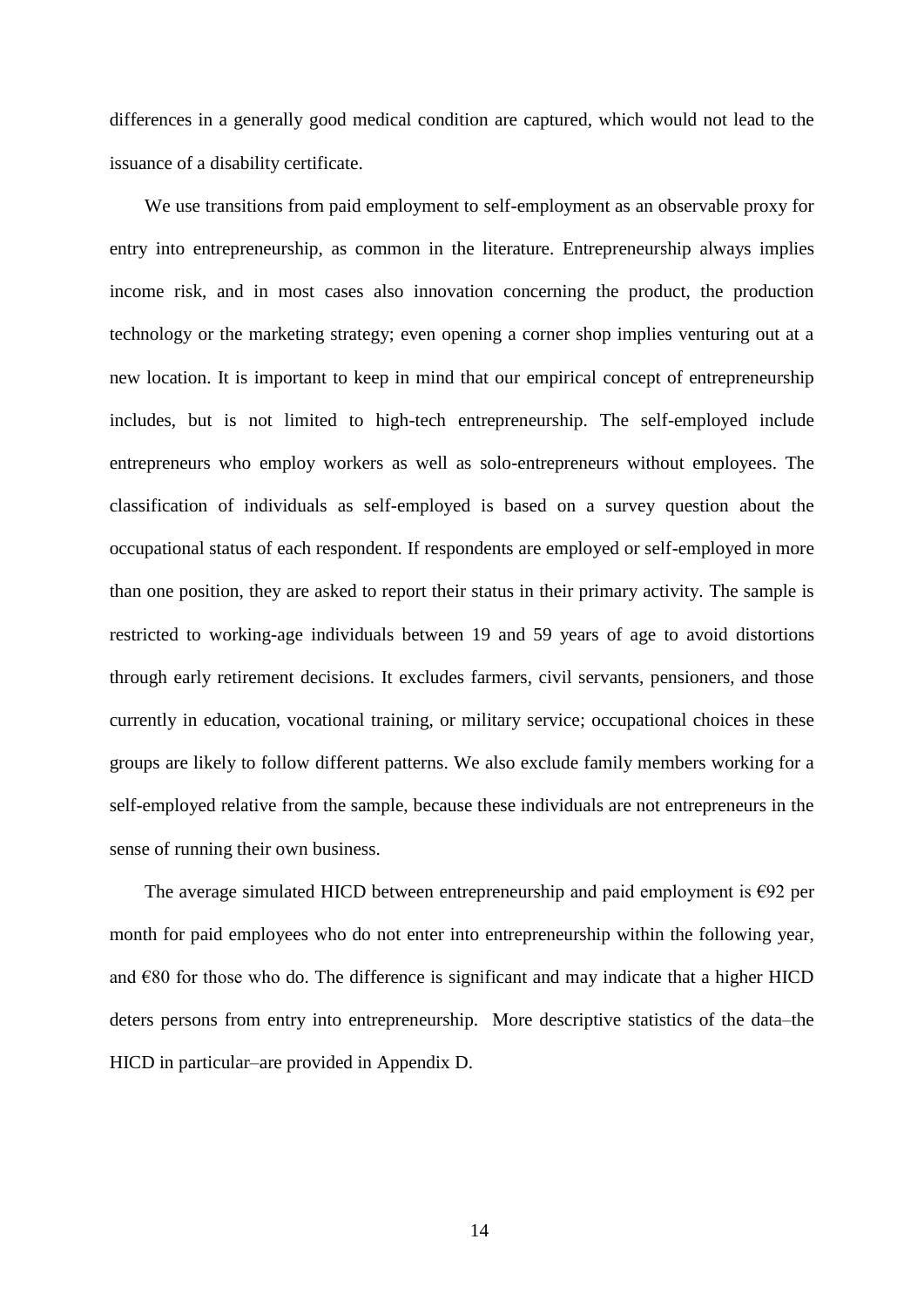### **5 Econometric results**

Table 1 provides the main results from estimating the hazard rate model of transition from paid employment into entrepreneurship in equation (2). The table shows probit coefficients and the average marginal effect of the key explanatory variable, the health insurance cost differential (HICD) between counter-factual entrepreneurship and paid employment. The standard errors are robust to heteroscedasticity and clustering at the individual level; those of the marginal effects are obtained using the Delta Method. Average marginal effects of further variables appear in Table A 3 in Appendix A. The estimated probit coefficients from the equation of selection into the estimation sample of paid employees are given in Table A 4 in Appendix A and show that most of the variables with exclusion restriction (at the bottom of the table) are highly significant. The correlation between the error terms of the selection and the transition equations  $\rho$  turns out to be significantly different from zero only among men.

Column (1) of Table 1 shows the main specification for the full sample. The HICD has a negative effect on the probability of entry into entrepreneurship, which is significant at the 1% level. As the HICD is coded in units of 100 euro, increasing the additional cost in case of entrepreneurship by 100 euro (the standard deviation of the HICD among paid employees is 120 euro) decreases the entry probability by 0.38 percentage points on average. This is 34% of the annual transition rate from paid employment to entrepreneurship of 1.11%, as indicated at the bottom of the table. The result shows that the decision of paid employees to switch to entrepreneurship is strongly influenced by the additional costs (or cost savings) for health insurance for the household.

The effect is even stronger for men with a relative effect of 54% of the entry rate. For women, the effect has the same sign, but is smaller and insignificant. Non-pecuniary aspects of entrepreneurship like flexibility of time and location of work may be more important for women, who are often more involved in child care than men (Georgellis and Wall, 2005).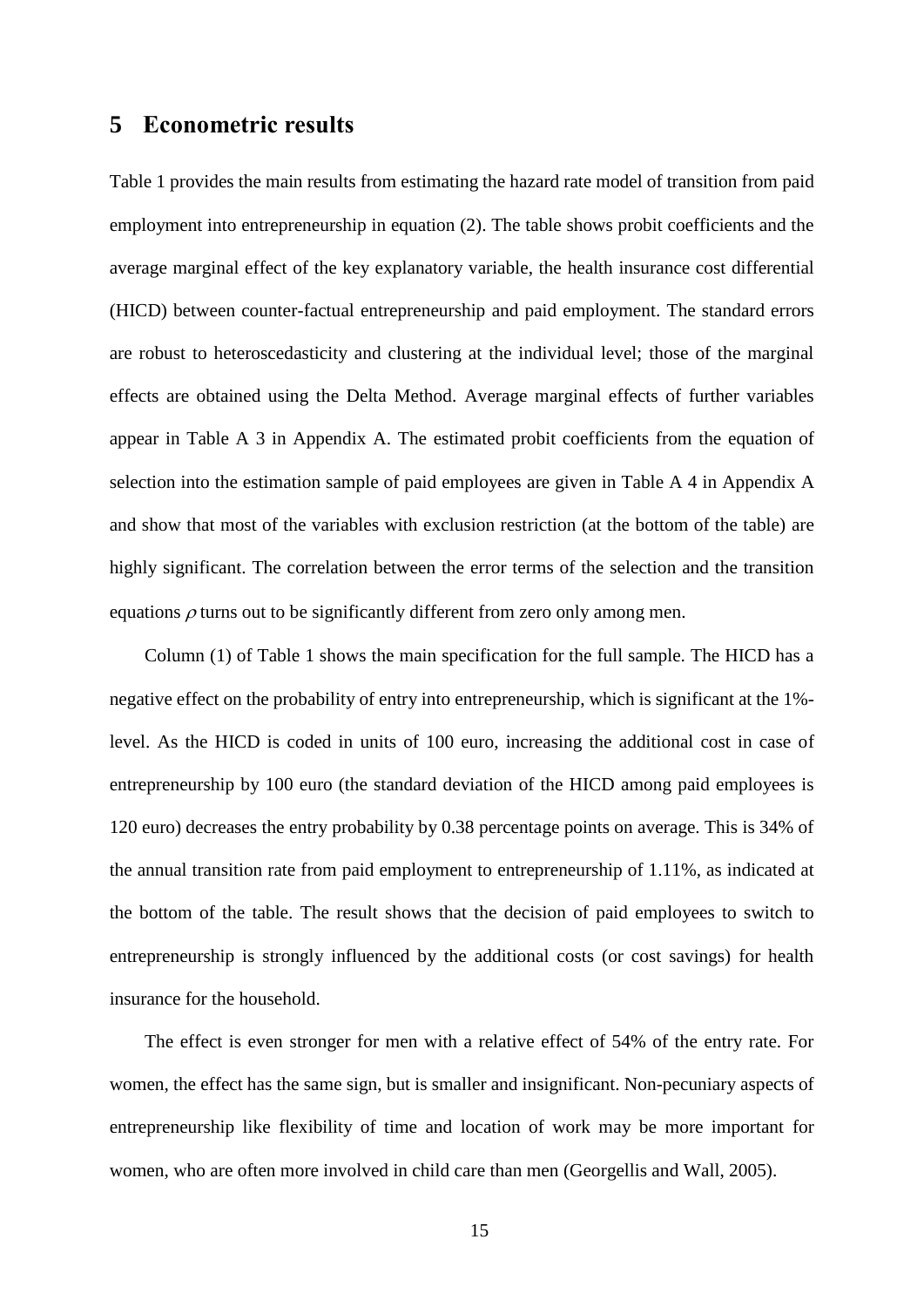|                                 | $(1)$ Full              | $(2)$ Men               | $(3)$ Women             | $(4)$ Income            | (5) Alterna-            | $(6)$ Unob-             |
|---------------------------------|-------------------------|-------------------------|-------------------------|-------------------------|-------------------------|-------------------------|
|                                 | sample                  |                         |                         | splines                 | tive health             | served hete-            |
|                                 |                         |                         |                         |                         | measure                 | rogeneity               |
| HI cost diff. $(€100)$          | $-0.0780***$            | $-0.1050***$            | $-0.0170$               | $-0.0797***$            | $-0.0796***$            | $-0.1051***$            |
|                                 | (0.0185)                | (0.0236)                | (0.0289)                | (0.0176)                | (0.0184)                | (0.0311)                |
| Marginal effect                 | $-0.0038***$            | $-0.0068***$            | $-0.0007$               | $-0.0037***$            | $-0.0039***$            | $-0.0027*$              |
|                                 | (0.0010)                | (0.0016)                | (0.0012)                | (0.0009)                | (0.0010)                | (0.0016)                |
| Poor health                     | $-0.0484*$              | $-0.0822**$             | $-0.0093$               | $-0.0463*$              |                         | $-0.0835*$              |
|                                 | (0.0261)                | (0.0355)                | (0.0381)                | (0.0260)                |                         | (0.0443)                |
| Disability degree               |                         |                         |                         |                         | $-0.4007**$             |                         |
|                                 |                         |                         |                         |                         | (0.2006)                |                         |
| Age                             | $-0.0123**$             | $-0.0065$               | $-0.0119$               | $-0.0110*$              | $-0.0126**$             | $-0.0234**$             |
|                                 | (0.0061)                | (0.0104)                | (0.0079)                | (0.0062)                | (0.0062)                | (0.0099)                |
| <b>Supplementary PHI</b>        | $-0.0058$               | 0.0342                  | $-0.0094$               | $-0.0096$               | $-0.0067$               | $-0.0459$               |
|                                 | (0.0570)                | (0.0806)                | (0.0790)                | (0.0566)                | (0.0569)                | (0.0997)                |
| Age of spouse                   | 0.0005                  | $0.0130**$              | 0.0004                  | 0.0005                  | 0.0004                  | 0.0008                  |
|                                 | (0.0006)                | (0.0061)                | (0.0006)                | (0.0005)                | (0.0006)                | (0.0006)                |
| Spousal poor health             | $-0.0456$               | $-0.0413$               | $-0.0490$               | $-0.0451$               |                         | $-0.0702$               |
|                                 | (0.0298)                | (0.0408)                | (0.0448)                | (0.0295)                |                         | (0.0500)                |
| Spousal disability deg.         |                         |                         |                         |                         | 0.0454                  |                         |
|                                 |                         |                         |                         |                         | (0.2432)                |                         |
| Spousal labor inc.              | 0.0006                  | $-0.0027$               | $0.0017**$              | 0.0006                  | 0.0007                  | 0.0013                  |
| $(\text{\textsterling}100)$     | (0.0008)                | (0.0024)                | (0.0008)                | (0.0008)                | (0.0008)                | (0.0012)                |
| Female                          | $-0.4598***$            |                         |                         | $-0.4676***$            | $-0.4705***$            | $-0.8268***$            |
|                                 | (0.0630)                |                         |                         | (0.0635)                | (0.0633)                | (0.1246)                |
| No. of children                 | $0.1247***$             | $0.1175***$             | $-0.0387$               | $0.1248***$             | $0.1290***$             | $0.1996***$             |
|                                 | (0.0287)                | (0.0327)                | (0.0437)                | (0.0289)                | (0.0284)                | (0.0538)                |
| Female * no. of childr.         | $-0.1756***$            |                         |                         | $-0.1732***$            | $-0.1776***$            | $-0.2268***$            |
|                                 | (0.0473)                |                         |                         | (0.0468)                | (0.0471)                | (0.0831)                |
| Real wage inc.                  | $-8.7656***$            | $-9.4864***$            | $-15.025***$            |                         | $-8.8006***$            | $-15.010***$            |
| $(\text{\textsterling} 10,000)$ | (0.5332)                | (0.6503)                | (1.6953)                |                         | (0.5369)                | (1.2460)                |
| Real wage inc. squared          | 9.7299***               | 10.0885***              | 43.1929***              |                         | 9.7741***               | 16.7577***              |
|                                 | (1.0963)                | (1.1698)                | (9.3096)                |                         | (1.0999)                | (2.0724)                |
| Real wage inc. cubed            | $-3.2599***$            | $-3.3009***$            | $-42.201***$            |                         | $-3.2722***$            | $-5.5810***$            |
|                                 | (0.5898)                | (0.5946)                | (14.2165)               |                         | (0.5910)                | (1.0308)                |
| Real wage inc. <sup>4</sup>     | $0.2372***$             | $0.2384***$             | 9.2632***               |                         | $0.2380***$             | $0.4051***$             |
|                                 | (0.0486)                | (0.0485)                | (3.5309)                |                         | (0.0487)                | (0.0840)                |
| Real wage inc. spline 1         |                         |                         |                         | $-6.0311***$            |                         |                         |
|                                 |                         |                         |                         | (0.3350)                |                         |                         |
| Real wage inc. spline 2         |                         |                         |                         | 1.5228***               |                         |                         |
|                                 |                         |                         |                         | (0.4200)                |                         |                         |
| Real wage inc. spline 3         |                         |                         |                         | $-0.5243$               |                         |                         |
|                                 |                         |                         |                         | (0.9686)<br>0.5213      |                         |                         |
| Real wage inc. spline 4         |                         |                         |                         |                         |                         |                         |
|                                 |                         |                         |                         | (1.5115)                |                         |                         |
| Real wage inc. spline 5         |                         |                         |                         | 0.0128<br>(0.1675)      |                         |                         |
|                                 |                         |                         |                         | 0.2289***               |                         |                         |
| High school degree              | $0.2174***$             | 0.1302                  | 0.2847***               |                         | $0.2201***$             | $0.4400***$             |
|                                 | (0.0589)                | (0.0871)<br>$0.1757**$  | (0.0835)<br>$-0.1602**$ | (0.0586)<br>0.0216      | (0.0586)<br>0.0215      | (0.1137)<br>0.0918      |
| Apprenticeship                  | 0.0248                  |                         |                         |                         |                         |                         |
|                                 | (0.0571)<br>$0.1412**$  | (0.0813)<br>$0.2656***$ | (0.0775)                | (0.0570)<br>$0.1353**$  | (0.0564)<br>$0.1390**$  | (0.1034)<br>$0.3154***$ |
| Higher techn. college           |                         |                         | 0.0174                  |                         |                         |                         |
| University degree               | (0.0613)<br>$0.5691***$ | (0.0893)<br>0.5895***   | (0.0813)<br>0.4594 ***  | (0.0614)<br>$0.5654***$ | (0.0605)<br>$0.5722***$ | (0.1157)<br>1.0358***   |
|                                 | (0.0631)                | (0.0894)                | (0.0927)                | (0.0633)                | (0.0627)                | (0.1294)                |
| Married                         | $-0.0840$               | 0.0913                  | $-0.1196$               | $-0.0708$               | $-0.0895$               | $-0.1068$               |
|                                 | (0.0559)                | (0.0855)                | (0.0857)                | (0.0555)                | (0.0559)                | (0.0987)                |
| East                            | $-0.1766$ ***           | $-0.2822***$            | $-0.0003$               | $-0.2105***$            | $-0.1728***$            | $-0.3093***$            |
|                                 | (0.0599)                | (0.0766)                | (0.0952)                | (0.0599)                | (0.0599)                | (0.1122)                |
|                                 |                         |                         |                         |                         |                         |                         |

**Table 1: Entrepreneurship entry probability conditional on health insurance cost differential**

*Continued on the following page*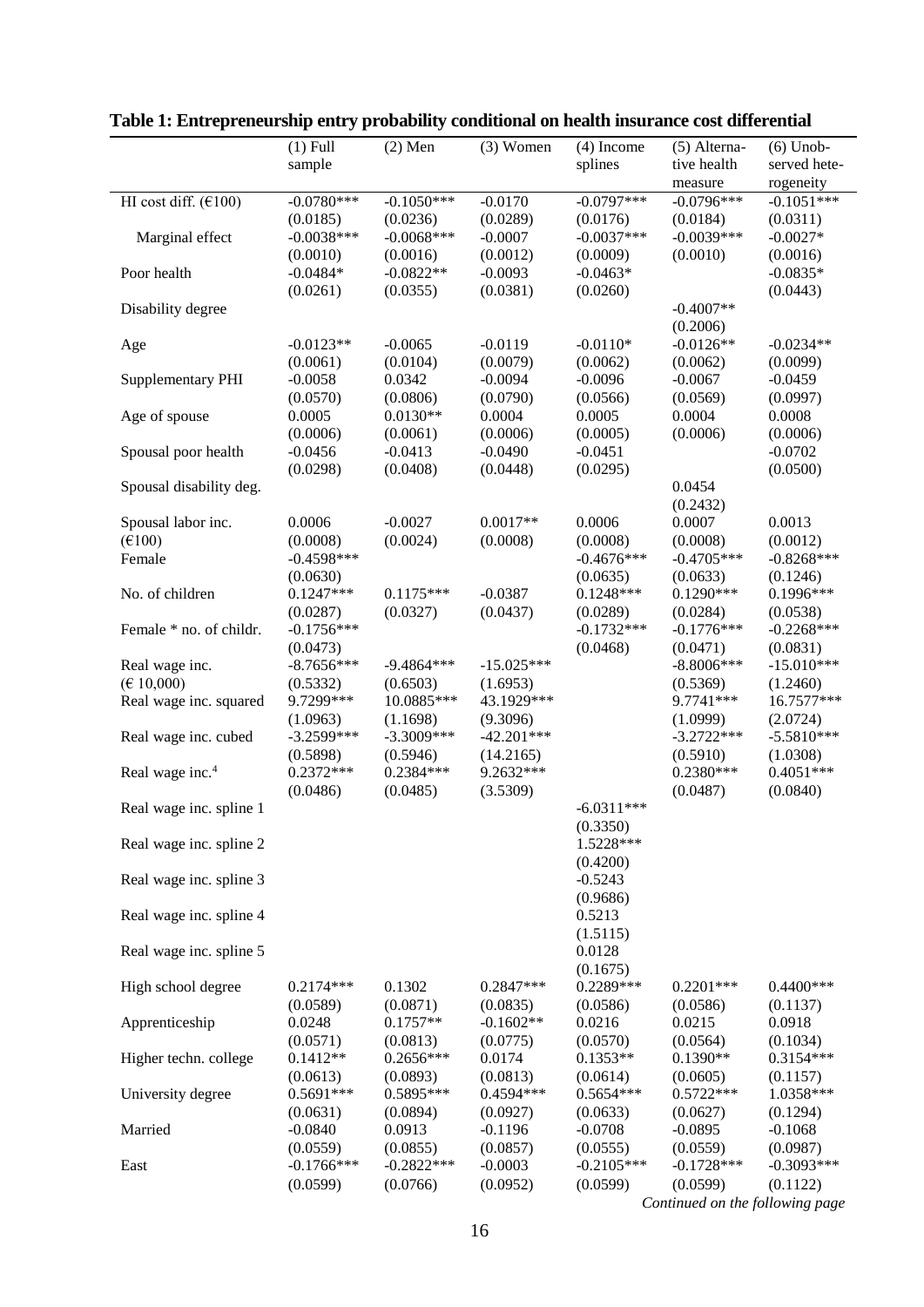|                                    | $(1)$ Full   | $(2)$ Men    | $(3)$ Women  | $(4)$ Income | $(5)$ Alt.   | $(6)$ Unob-  |
|------------------------------------|--------------|--------------|--------------|--------------|--------------|--------------|
|                                    | sample       |              |              | splines      | health       | served hete- |
|                                    |              |              |              |              | measure      | rogeneity    |
| South                              | 0.0075       | $-0.0207$    | 0.0620       | 0.0032       | 0.0147       | $-0.0028$    |
|                                    | (0.0518)     | (0.0695)     | (0.0799)     | (0.0512)     | (0.0521)     | (0.0971)     |
| North                              | 0.0206       | $-0.0213$    | 0.0780       | 0.0173       | 0.0198       | 0.0419       |
|                                    | (0.0725)     | (0.0979)     | (0.1053)     | (0.0721)     | (0.0718)     | (0.1337)     |
| Work exp. (10 yrs)                 | $0.3248**$   | $0.3882**$   | 0.2279       | $0.3043**$   | $0.3231**$   | $0.6761***$  |
|                                    | (0.1283)     | (0.1645)     | (0.1927)     | (0.1288)     | (0.1295)     | (0.2004)     |
| Work exp. squared                  | $-0.0418*$   | $-0.0817**$  | $-0.0281$    | $-0.0395$    | $-0.0422*$   | $-0.0973**$  |
|                                    | (0.0254)     | (0.0332)     | (0.0407)     | (0.0254)     | (0.0256)     | (0.0427)     |
| Unemployment exp.                  | $-0.0346$    | $-0.0710**$  | $0.1027*$    | $-0.0413$    | $-0.0418$    | $-0.0612$    |
|                                    | (0.0380)     | (0.0339)     | (0.0558)     | (0.0331)     | (0.0346)     | (0.0672)     |
| Unempl. exp. squared               | $-0.0006$    | 0.0021       | $-0.0206***$ | 0.0002       | 0.0001       | $-0.0023$    |
|                                    | (0.0043)     | (0.0015)     | (0.0070)     | (0.0033)     | (0.0036)     | (0.0082)     |
| German citizenship                 | $-0.0135$    | $-0.0285$    | 0.0113       | 0.0038       | $-0.0119$    | 0.0425       |
|                                    | (0.0996)     | (0.1347)     | (0.1475)     | (0.1018)     | (0.0991)     | (0.1785)     |
| Self-employed father               | $0.2734***$  | $0.3314***$  | $0.2495***$  | $0.2625***$  | $0.2687***$  | $0.4733***$  |
|                                    | (0.0676)     | (0.0920)     | (0.0929)     | (0.0683)     | (0.0680)     | (0.1302)     |
| Willingn. to take risks            | $0.0766***$  | $0.0857***$  | $0.0639***$  | $0.0763***$  | $0.0770***$  | $0.1282***$  |
|                                    | (0.0107)     | (0.0153)     | (0.0142)     | (0.0107)     | (0.0107)     | (0.0189)     |
| 11 industry dummies                | $p = 0.0306$ | $p = 0.1405$ | p < 0.0001   | $p = 0.0314$ | $p = 0.0376$ | $p = 0.0341$ |
| 12 duration dummies                | p < 0.0001   | $p = 0.0001$ | $p = 0.0002$ | p < 0.0001   | p < 0.0001   | $p = 0.0179$ |
| Full set year dummies              | p < 0.0001   | p < 0.0001   | p < 0.0001   | p < 0.0001   | p < 0.0001   | $p = 0.0110$ |
| Constant                           | 1.8271***    | 2.0987***    | 1.7326***    | 1.8272***    | 1.8139***    | $-2.1436***$ |
|                                    | (0.0938)     | (0.1849)     | (0.1083)     | (0.0938)     | (0.0899)     | (0.3923)     |
| $\rho$                             | $-0.0758$    | $-0.1853$    | $-0.1010$    | $-0.0656$    | $-0.0735$    |              |
| Test of $\rho=0$ : <i>p</i> -value | 0.4714       | 0.0108       | 0.4556       | 0.5456       | 0.4873       |              |
| Log var. random effect             |              |              |              |              |              | $0.6769***$  |
|                                    |              |              |              |              |              | (0.1673)     |
| Log likelihood                     | $-44,843.16$ | $-21,359.75$ | $-22,970.24$ | $-44,880.51$ | $-44,850.93$ | $-2,083.672$ |
| Observations                       | 84,300       | 39,462       | 44,838       | 84,300       | 84,265       |              |
| Selected observations              | 56,558       | 28,451       | 28,107       | 56,558       | 56,538       | 56,558       |
| Mean outcome                       | 0.0111       | 0.0128       | 0.0095       | 0.0111       | 0.0111       | 0.0111       |

### **Table 1 continued**

*Notes*: Discrete time hazard rate model specified as a probit model with selection correction. This table shows probit coefficients of the equation modelling the transition to entrepreneurship; the estimated selection equation is shown in Table A 4 in Appendix A. Average marginal effects of the health cost differential are also shown; those of further variables appear in Table A 3. The dependent variable is a binary indicator of entry into entrepreneurship between years  $t$  and  $t+1$ . Standard errors are robust to heteroscedasticity and clustering at the individual level.  $\rho$  is the selection correction term. In the rows referring to sets of dummy variables, the *p*-values derive from tests of joint significance. Definitions of the variables are displayed in Table A 2.

\*/\*\*/\*\*\*: Significance of the coefficient at the 10%/5%/1% level.

*Source*: Authors' calculations based on SOEPv29, 2000-2012.

As mentioned before, it is important to control for possibly nonlinear effects of the wage income of the paid employees, because these are correlated with the HICD and may have a direct effect on entrepreneurship choice. In column (4), we replace the fourth order polynomial of income of the main specification by a spline function with five splines of equal width within the interval from zero to  $\epsilon$ 20,000 per month, where the highest spline also includes observations with higher income. We observe that the coefficient and marginal effect of the HICD remains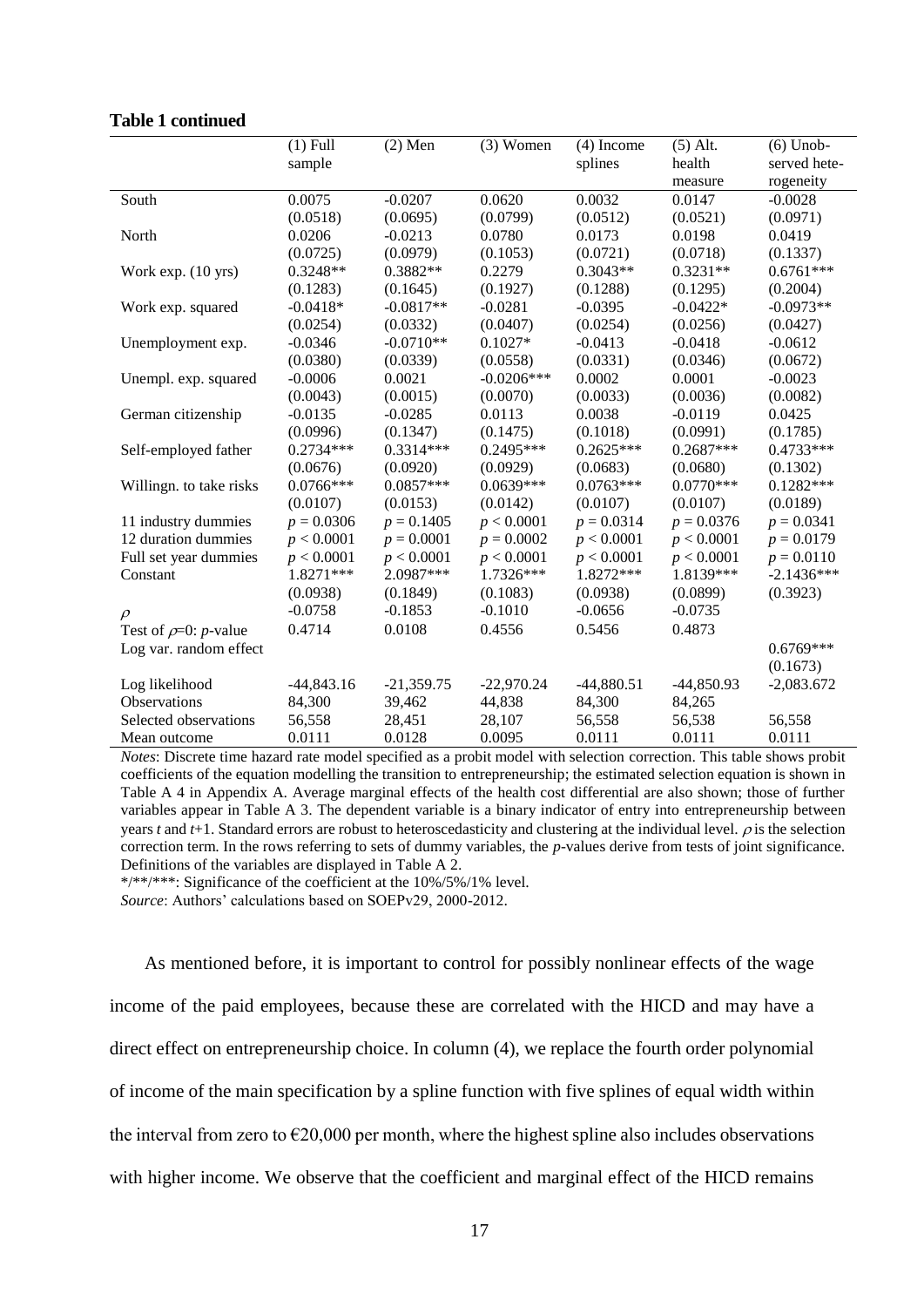almost unchanged, indicating that the estimates are not sensitive to the functional form assumption with regard to income.

Persons with poorer health are less likely to enter entrepreneurship, even after controlling for the HICD, which accounts for the higher costs of PHI implied by the poorer health. In the main estimation based on the full sample, a deterioration of health by one point on the five point scale of self-assessed general health decreases the entry probability by 0.25 percentage points (average marginal effect in Table A 3 in Appendix A), i.e. 23% of the annual transition rate; the standard deviation of the health measure among all employees is 0.82. Similarly, Parker and Rougier (2007) as well as Rietveld et al. (2014) report that older workers with poor health are less likely to move into entrepreneurship in Britain and the USA, respectively. Entrepreneurship is associated with longer work hours than paid employment and considerable strains (Lewin-Epstein and Yuchtman-Yaar, 1991), which may deter less healthy persons from this choice, in addition to the implications for health insurance costs discussed. Rietveld et al. (2014) argue that higher costs of health insurance may explain why less healthy individuals less often become entrepreneurs, but empirically they cannot distinguish this channel from direct health effects, in contrast to our analysis.

The partial effect of spousal poor health is not significant when controlling for the HICD in our estimations. Omission of the HICD leads to a significant negative coefficient of poor spousal health (see Appendix E.2). Thus, spousal health affects the entry decision, but only indirectly through the higher PHI costs implied.

In column (5) of Table 1, we explore the official degree of disability as an alternative, more objective health measure (see Section 4.3), and again find a significantly negative partial effect of poorer health. A higher disability degree by ten percentage points decreases the entry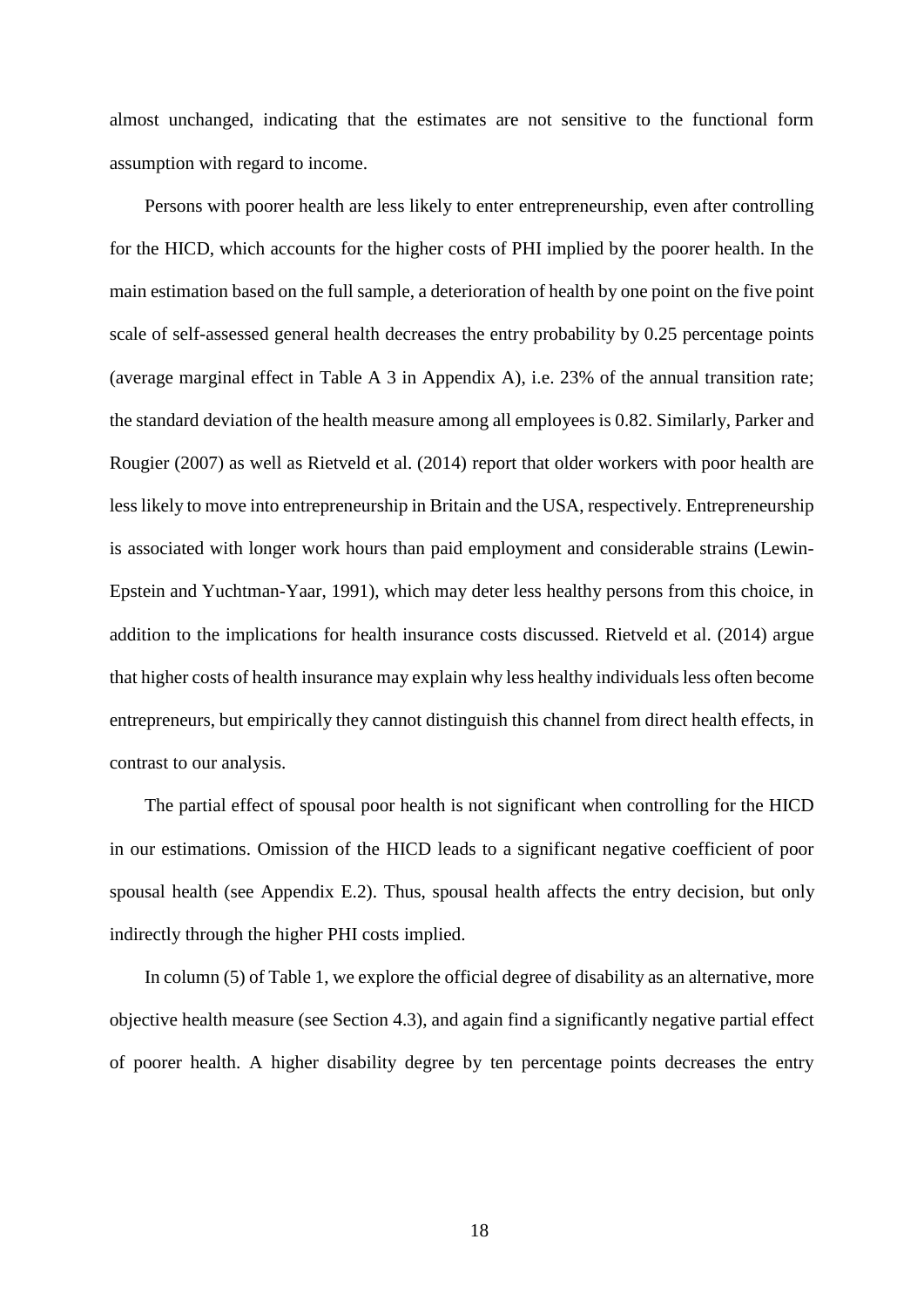probability by 0.2 percentage points (Table A 3 in Appendix A) or 18% of the entry rate.<sup>16</sup> Similarly, higher age decreases the likelihood of the transition, ceteris paribus. However, work experience has a positive effect at decreasing marginal rates, which shows that the distinction is important.

In further robustness checks, we allow for unobserved heterogeneity between individuals. In column (6) of Table 1, we consider an individual-specific random effect with a normal distribution. We do not control for selection in this estimation, which seems justified considering that the selection term turned out insignificant in the baseline estimation. The variance of the individual random effect is significantly different from zero. The estimated probit coefficient of the HICD becomes somewhat larger, but not significantly different from the point estimate in column (1). The marginal effect, evaluated at the mean values of the explanatory variables and the random effect, is closer to zero than in the baseline estimation, but not significantly different. We also estimate complementary log-log models with an arbitrary discrete distribution of the individual random effect (not reported in the table). We achieve convergence with two mass points based on a quasi-Hessian convergence criterion, but the mass points are not significantly different from each other. We calculate the marginal effects for the two latent types at the mean values of the explanatory variables, and then the average weighted by the estimated type probabilities. The point estimate is -0.0023 with a standard error of 0.0009, which again is not significantly different from the baseline estimate. We conclude that the results are not very sensitive to the modelling of unobserved heterogeneity.

In all specifications, the control variables confirm expectations. Women have a smaller entrepreneurship entry rate (cf. Caliendo et al., 2015), especially if children are present in the household. The transition probability increases with university education, a self-employed

<sup>&</sup>lt;sup>16</sup> For the UK, Jones and Latreille (2011) report that nonwork-limited disabled persons are less likely to be an entrepreneur than the nondisabled, whereas work-limited disabled men are more likely to be an entrepreneur, which could be explained by the greater flexibility entrepreneurship offers in terms of times, hours, and locations.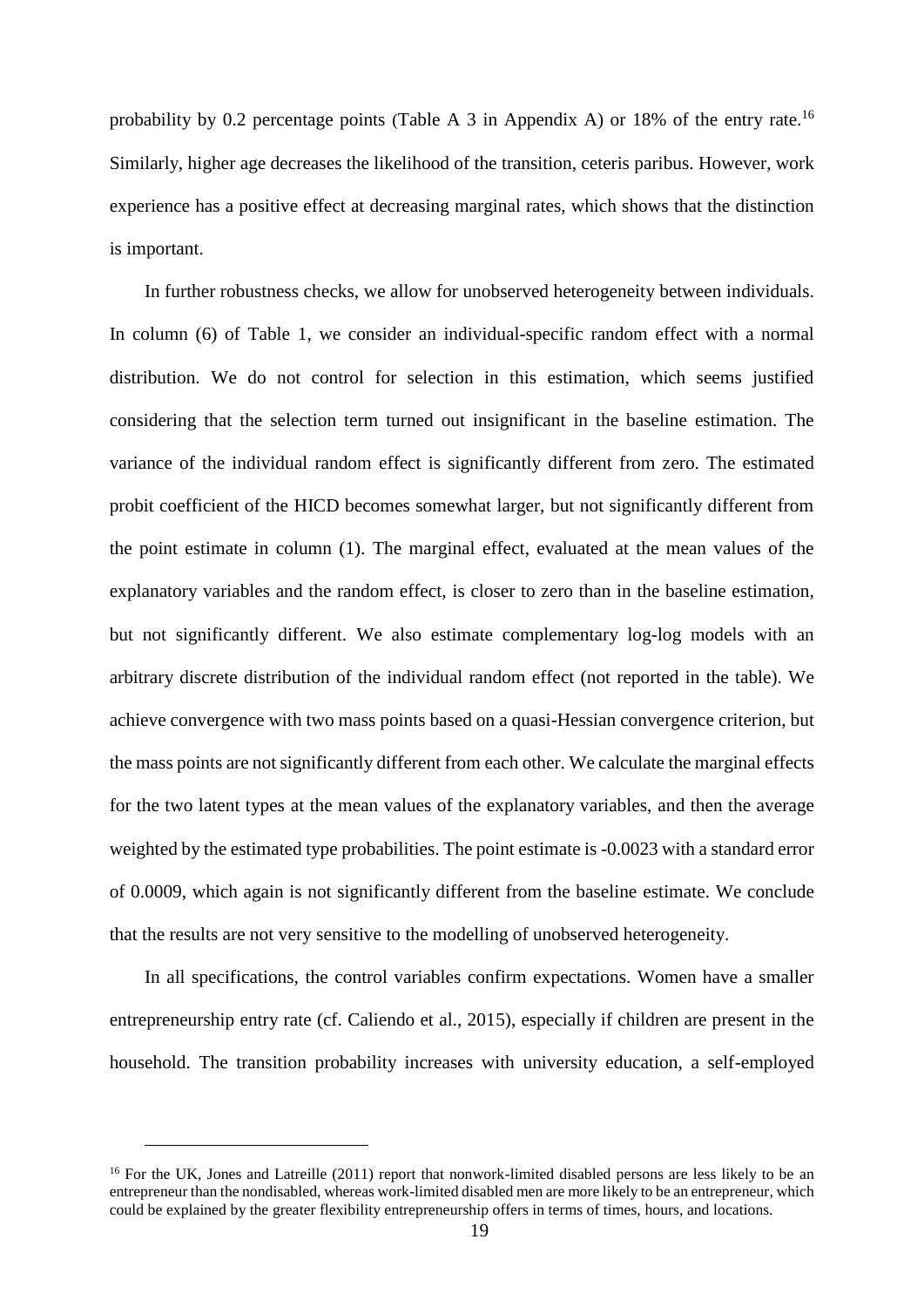father (cf. Dunn and Holtz-Eakin, 2000), and a higher willingness to take risk in the year before the transition (cf. Caliendo et al., 2009).

Various robustness checks show that the results are robust to the assumptions taken for the calculation of the HICD. In particular, we change the assumption about the economic incidence of the health insurance costs and the assumption that the choice between voluntary SHI and PHI in case of entrepreneurship is determined by the lowest cost (see Appendix E.1). We also reestimate our hazard rate model excluding the HICD and directly including factors that determine the HICD amount instead. This approach is comparable to the extant literature for the USA, which does not calculate a HICD (Holtz-Eakin et al., 1996; Wellington, 2001; Zissimopoulos and Karoly, 2007; Fairlie et al., 2011). By controlling for the HICD in the main estimations, we are able to separate the effects of health insurance costs from effects of the family situation that are unrelated to health insurance costs (see Appendix E.2 for details).

## **6 Conclusion**

We show that a differential treatment of paid employees and entrepreneurs in the health insurance system has significant effects on the entry rate into entrepreneurship, based on representative household panel data for Germany. If the additional costs for health insurance for an entrepreneur in comparison to a paid employee increase by 100 euro per month, the probability of entry decreases by about a third of the annual entry rate. This is a large effect, considering the standard deviation of the health insurance cost differential between the options is 120 euro. We show that these effects occur in a country with universal health care. The extant literature is limited to the USA with its system of employer provided health insurance.

Furthermore, for the first time in the literature, we provide evidence that individual poor health has a direct negative effect on the probability of entry into entrepreneurship even after controlling for the health insurance cost differential, which is larger for less healthy persons. This indicates that the greater strains associated with entrepreneurship may be a barrier for less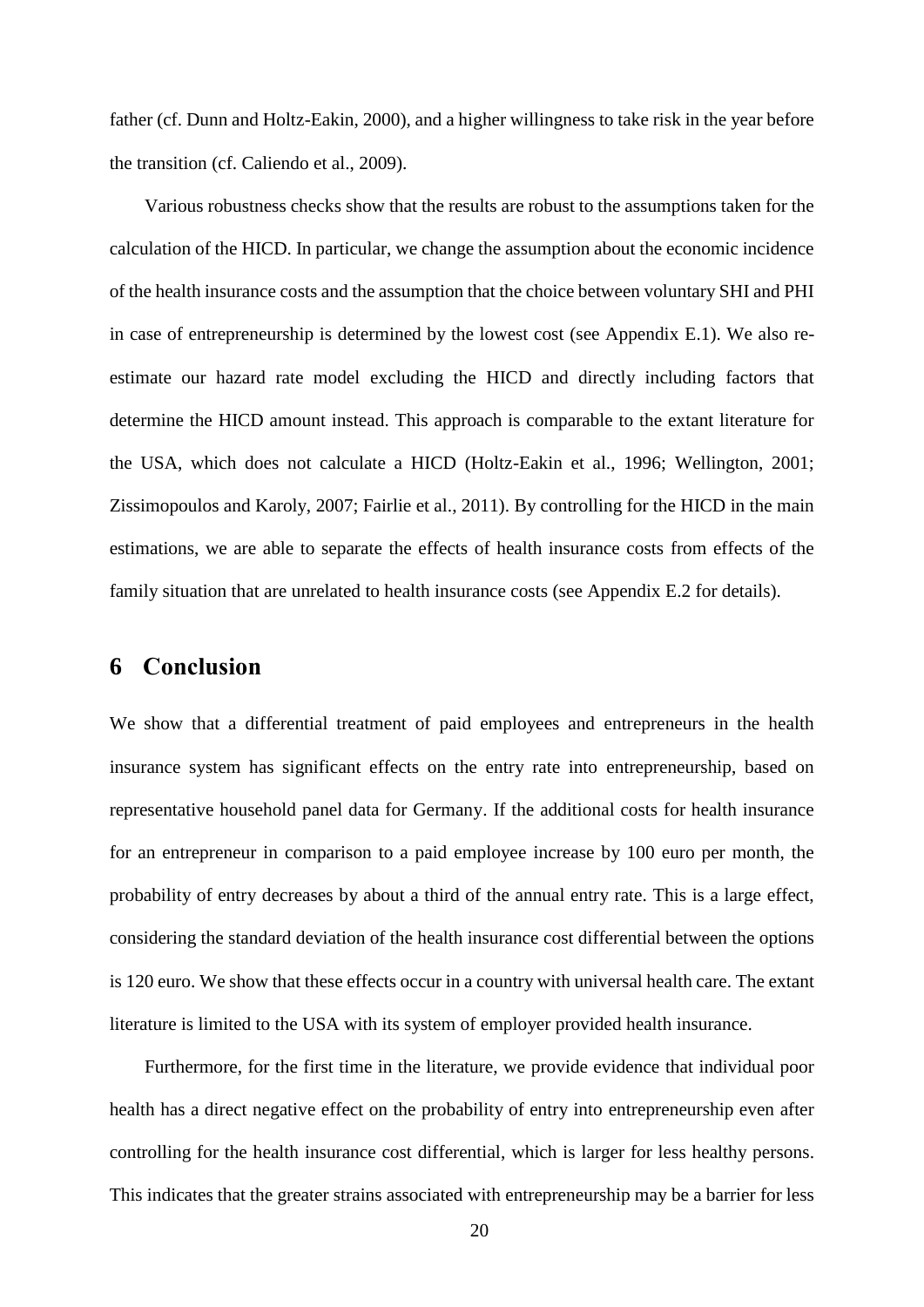healthy persons, in addition to the pecuniary disincentives. In contrast, a spouse's poor health decreases the entry probability through the higher average health insurance costs for the family when switching to entrepreneurship, but has no significant direct effect. In the context of taking care of a spouse with poor health, the disadvantages of entrepreneurship may be offset by advantages such as flexibility in location and timing of work.

The results concerning the health insurance costs show that monetary incentives within the health insurance system influence entrepreneurial activity. For example, more generous tax deductions of health insurance costs for entrepreneurs would increase the entry rate into entrepreneurship. Of course it is not the intention of the health insurance system to stimulate entrepreneurship. However, given the large effects, future health care reforms, which may be crafted with intentions unrelated to entrepreneurship, should be analyzed with respect to the incentives and disincentives they create for entrepreneurship in order to avoid unexpected effects on firm formation.

Our approach of estimating a coefficient of the health insurance cost differential has the advantage that the effect size is comparable across countries with different health insurance systems. Future research should exploit the variety of health care systems in the world, including tax-financed public health services as found in the UK, for example, to explore if monetary incentives with regard to health insurance have similar effects on entrepreneurship choice in different systems. This avenue will lead to a better understanding of the effects of health care institutions on entrepreneurial activity. In the process of health care reform that many countries are undergoing, this will allow to take into account the important effects on entrepreneurship, which is becoming increasingly important in innovation based economies.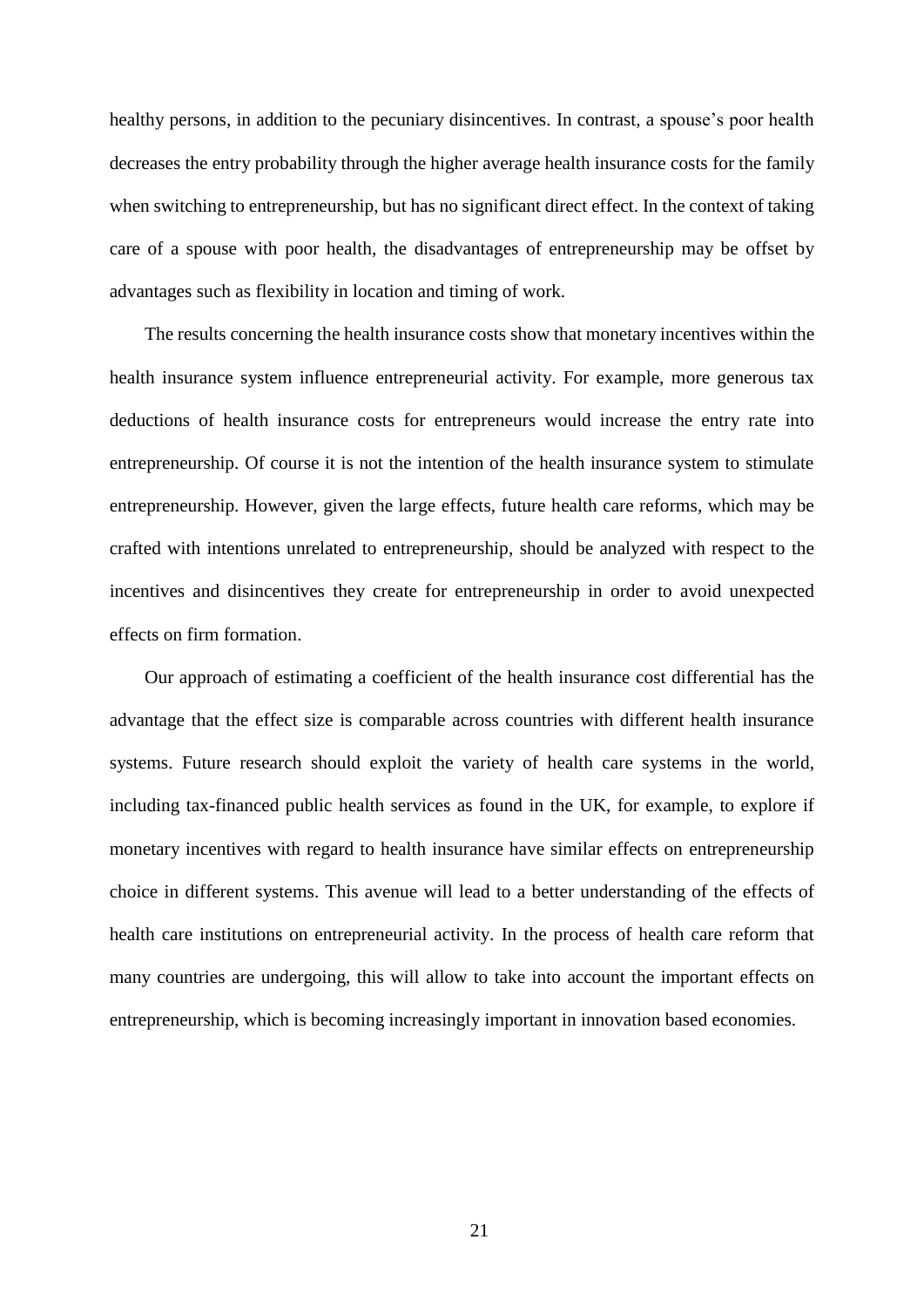### **References**

- Acs, Z.J., and D.B. Audretsch, (2005): Entrepreneurship, innovation and technological change. *Foundations and Trends in Entrepreneurship* 1(4), 1-65.
- Benitez-Silva, H., and H. Ni (2008): Health status and health dynamics in an empirical model of expected longevity. *Journal of Health Economics* 27, 564–584.
- Besley, T., J. Hall, and I. Preston (1998): Private and public health insurance in the UK. *European Economic Review* 42, 491-497.
- Besley, T., J. Hall, and I. Preston (1999): The demand for private health insurance: Do waiting lists matter? *Journal of Public Economics* 72(2), 155-181.
- Caliendo, M., F.M. Fossen, and A.S. Kritikos (2009): Risk attitudes of nascent entrepreneurs New evidence from an experimentally-validated survey. *Small Business Economics* 32(2), 153–167.
- Caliendo, M., F.M. Fossen, and A.S. Kritikos (2010): The impact of risk attitudes on entrepreneurial survival. *Journal of Economic Behavior and Organization* 76, 45-63.
- Caliendo, M., F.M. Fossen, A.S. Kritikos, and M. Wetter (2015): The gender gap in entrepreneurship: Not just a matter of personality. *CESifo Economic Studies* 61(1), 202- 238.
- Cameron, A.C., and P.K. Trivedi (2005): Microeconometrics: Methods and applications. Cambridge, UK: Cambridge University Press.
- Carree, M.A., and A.R. Thurik (2003): The impact of entrepreneurship on economic growth. In Z.J. Acs and D.B. Audretsch (Eds.), Handbook of entrepreneurship research, 437-471. Boston, MA: Kluwer Academic Publishers.
- Chetty, R., A. Looney, and K. Kroft (2009): Salience and taxation: Theory and evidence. *American Economic Review* 99(4), 1145-1177.
- Dunn, T., and D. Holtz-Eakin (2000): Financial capital, human capital, and the transition to self-employment: Evidence from intergenerational links. *Journal of Labor Economics* 18, 282–305.
- Fairlie, R.W., K. Kapur, and S. Gates (2011): Is employer-based health insurance a barrier to entrepreneurship? *Journal of Health Economics* 30(1), 146-162.
- Federal Ministry of Health (2013): Daten des Gesundheitswesens 2013. [Data on Health Care 2013.] [https://www.bundesgesundheitsministerium.de/fileadmin/dateien/Publikationen/](https://www.bundesgesundheitsministerium.de/fileadmin/dateien/Publikationen/Gesundheit/Broschueren/Daten_des_Gesundheitswesens_2013.pdf)  [Gesundheit/Broschueren/Daten\\_des\\_Gesundheitswesens\\_2013.pdf](https://www.bundesgesundheitsministerium.de/fileadmin/dateien/Publikationen/Gesundheit/Broschueren/Daten_des_Gesundheitswesens_2013.pdf) (last accessed: January 27, 2015).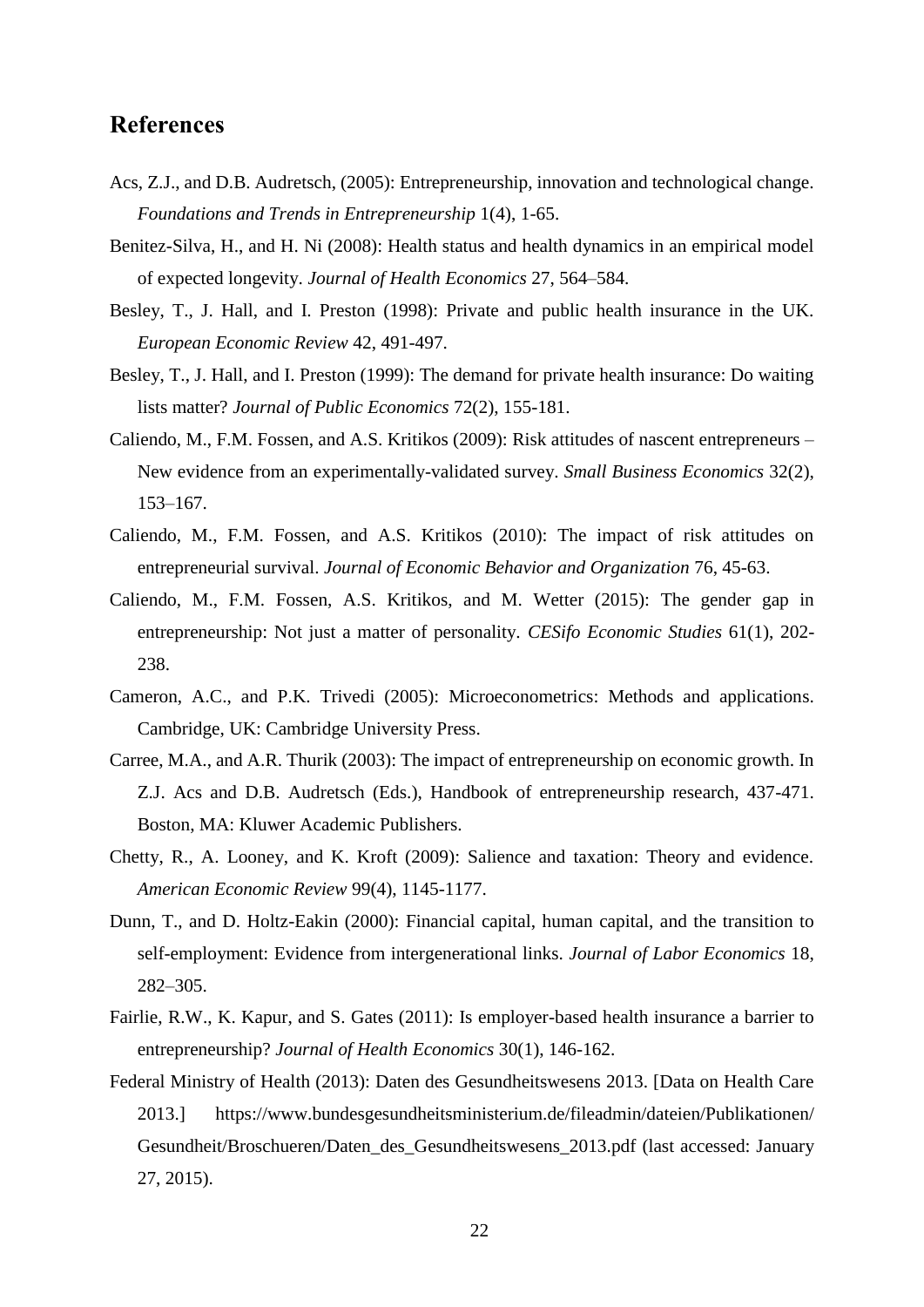- Georgellis, Y., and H.J. Wall (2005): Gender differences in self-employment. *International Review of Applied Economics* 19, 321–42.
- Gerlinger, T., and R. Schmuckler (2009): A long farewell to the Bismarck system: Incremental change in the German health insurance system. *German Policy Studies* 5(1), 3-20.
- Gilleskie, D.B., and B.F. Lutz (2002): The impact of employer-provided health insurance on dynamic employment transitions. *Journal of Human Resources* 37(1), 129-162.
- Gress, S., A. Walendzik, and J. Wasem (2005): Nichtversicherte Personen im Krankenversicherungssystem der Bundesrepublik Deutschland: Bestandsaufnahme und Lösungsmöglichkeiten. [Non-insured persons in Germany's health insurance system: Stock taking and possible solutions]. Discussion Paper of the Faculty of Business Administration and Economics 147, University of Duisburg-Essen.
- Gruber, J., and J. Poterba (1994): Tax incentives and the decision to purchase health insurance: Evidence from the self-employed. *Quarterly Journal of Economics* 109(3), 701–733.
- Grunow, M., R. Nuscheler (2014): Public and private health insurance in Germany: The ignored risk selection problem. *Health Economics* 23(6), 670-687.
- Gumus, G., and T.L. Regan (2013): Tax incentives as a solution to the uninsured: Evidence from the self-employed. *Inquiry*–*The Journal of Health Care Organization, Provision, and Financing* 50(4), 275-295.
- Gumus, G., and T.L. Regan (2015): Self-employment and the role of health insurance in the U.S.. *Journal of Business Venturing* 30(3), 357-374.
- Gurley-Calvez, T. (2011): Will tax-based health insurance reforms help the self-employed stay in business? *Contemporary Economic Policy* 29(3), 441-460.
- Haan, P., and M. Myck (2009): Dynamics of health and labor market risks. *Journal of Health Economics* 28, 1116-1125.
- Heim, B.T., and I.Z. Lurie (2009): Do increased premium subsidies affect how much health insurance is purchased? Evidence from the self-employed. *Journal of Health Economics* 28(6), 1197–1210.
- Heim, B.T., and I.Z. Lurie (2010): The effect of self-employed health insurance subsidies on self-employment. *Journal of Public Economics* 94, 995-1007.
- Holtz-Eakin, D., J.R. Penrod, and H.S. Rosen (1996): Health insurance and the supply of entrepreneurs. *Journal of Public Economics* 62(1), 209–235.
- Jackson, S. (2010): Mulling over Massachusetts: Health insurance mandates and entrepreneurs. *Entrepreneurship Theory and Practice* 34(5), 909–931.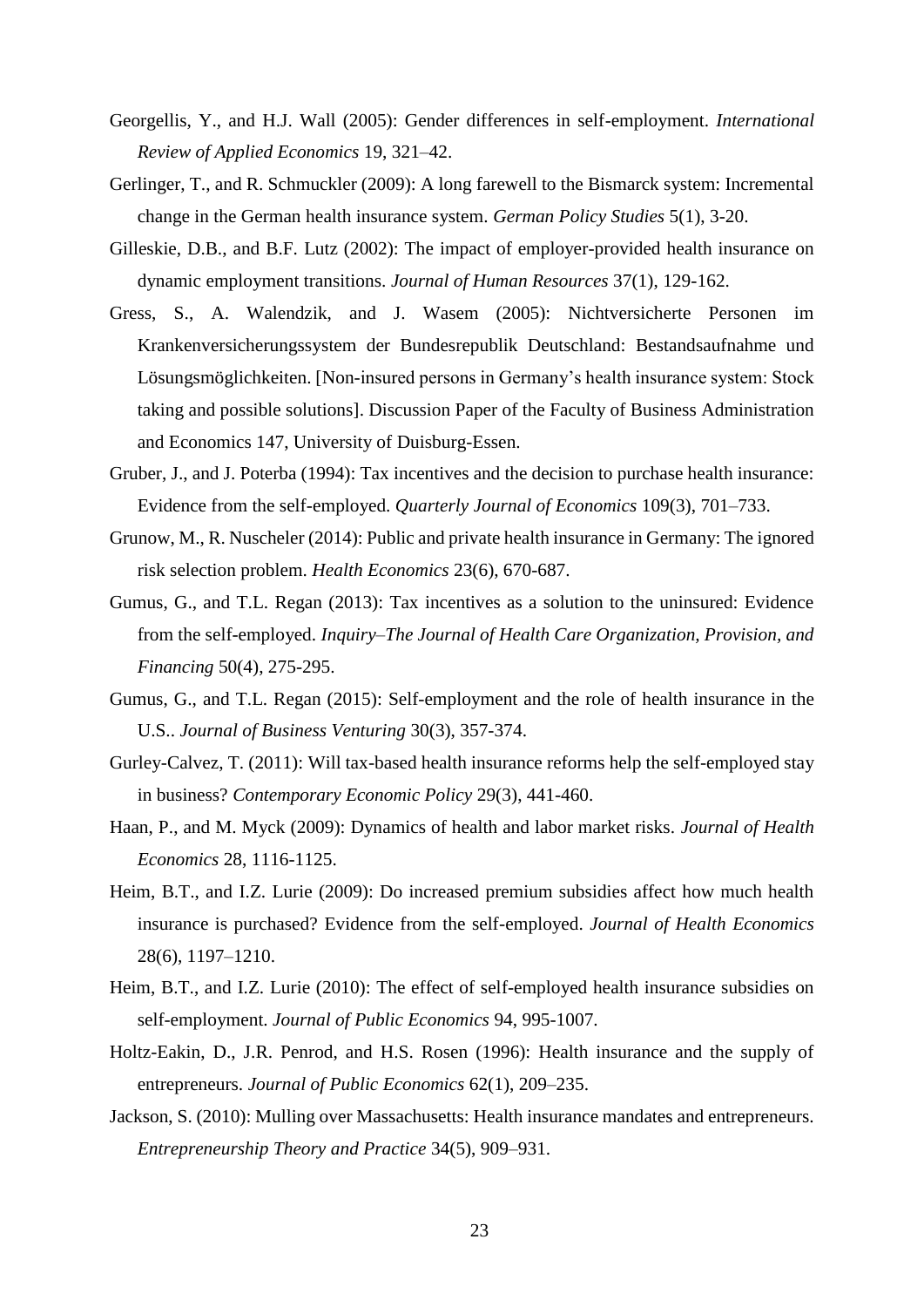- Jenkins, S.P. (1995): Easy estimation methods for discrete-time duration models. *Oxford Bulletin of Economics and Statistics* 57, 129-138
- Jones, M.K., and P.L. Latreille (2011): Disability and self-employment: Evidence for the UK. *Applied Economics* 43(27), 4161-4178.
- Kalwij, A., and F. Vermeulen (2008): Health and labour force participation of older people in Europe: What do objective health indicators add to the analysis? *Health Economics* 17(5), 619–638.
- Lewin-Epstein, N., and E. Yuchtman-Yaar (1991): Health risks of self-employment. *Work and Occupations* 18(3), 291-312.
- Lombard, K.V. (2001): Female self-employment and demand for flexible, nonstandard work schedules. *Economic Inquiry* 39(2), 214-237.
- Madrian, B.C. (1994): Employment-based health insurance and job mobility: Is there evidence of job-lock? *Quarterly Journal of Economics* 109(1), 27-54.
- McFadden, D.L. (1974): Conditional logit analysis of qualitative choice behavior. In P. Zarembka (Ed.), Frontiers in econometrics, 105-142. New York City, NY: Academic Press.
- Parker, S.C., and J.C. Rougier (2007): The retirement behaviour of the self-employed in Britain. *Applied Economics* 39(6), 697-713.
- Perry, C.W., and H.S. Rosen (2004): The self-employed are less likely than wage earners to have health insurance than wage-earners. So what? In D. Holtz-Eakin and H.S. Rosen (Eds.), Public policy and the economics of entrepreneurship, 23–58. Cambridge, MA: MIT Press.
- Rietveld, C.A., H. Van Kippersluis, and A.R. Thurik (2014): Self-employment and health: Barriers or benefits? Forthcoming in: *Health Economics*. Published online: [http://onlinelibrary.wiley.com/doi/10.1002/hec.3087/full.](http://onlinelibrary.wiley.com/doi/10.1002/hec.3087/full)
- Schmitz, H., and N.R. Ziebarth (2011): In absolute or relative terms? How framing prices affects the consumer price sensitivity of health plan choice. IZA Discussion Paper 6241, Institute for the Study of Labor.
- Selden, T.M. (2009): The impact of increased tax subsidies on the insurance coverage of selfemployed families: Evidence from the 1996–2004 Medical Expenditure Panel Survey. *Journal of Human Resources* 44(1), 115–139.
- Sueyoshi, G. T. (1995): A class of binary response models for grouped duration data. *Journal of Applied Econometrics* 10, 411-431.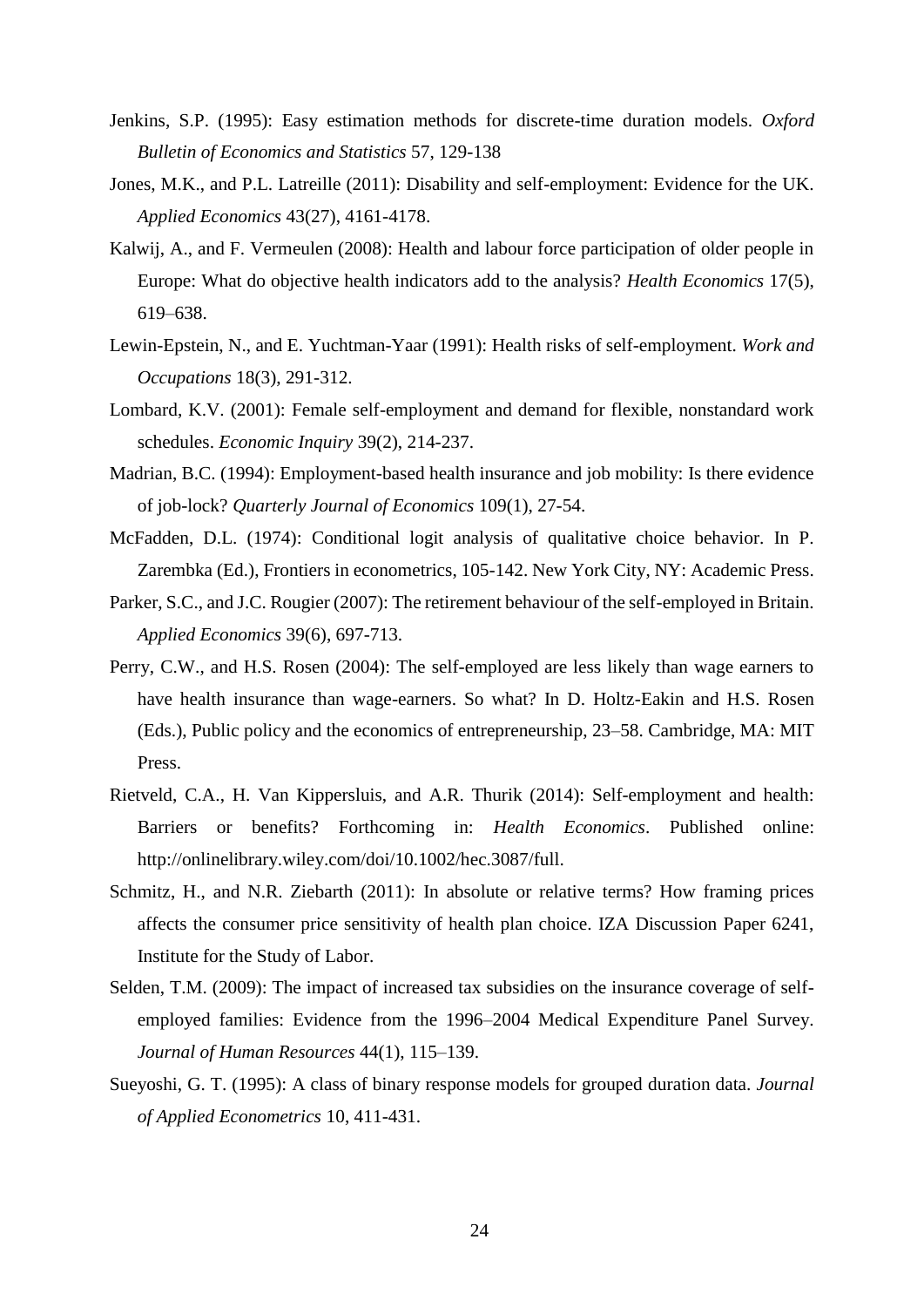- Van de Ven, W.P.M.M., and B.M.S. Van Praag, (1981): The demand for deductibles in private health insurance: A probit model with sample selection. *Journal of Econometrics* 17, 229- 252.
- Van Praag, C.M., and P.H. Versloot (2007): What is the value of entrepreneurship? A review of recent research. *Small Business Economics* 29(4), 351-382.
- Velamuri, M. (2012): Taxes, health insurance, and women's self-employment. *Contemporary Economic Policy* 30(2), 162-177.
- Verheul, I., S. Wennekers, D. Audretsch, and R. Thurik (2002): An Eclectic Theory of Entrepreneurship: Policies, Institutions and Culture. In D. Audretsch, R. Thurik, I. Verheul, and S. Wennekers (Eds.), Entrepreneurship: Determinants and policy in a European-US comparison. Economics of Science, Technology and Innovation 27, 11-81. New York, NY: Springer Science+Business Media.
- Wagner, G.G., J.R. Frick, and J. Schupp (2007): The German Socio-Economic Panel Study (SOEP). Scope, evolution and enhancements. *Journal of Applied Social Science Studies* 127(1), 139-170.
- Wellington, A.J. (2001): Health insurance coverage and entrepreneurship. *Contemporary Economic Policy* 19(4), 465-478.
- Zissimopoulos, J.M., and L.A. Karoly (2007): Transitions to self-employment at older ages: The role of wealth, health, health insurance and other factors. *Labour Economics* 14, 269- 295.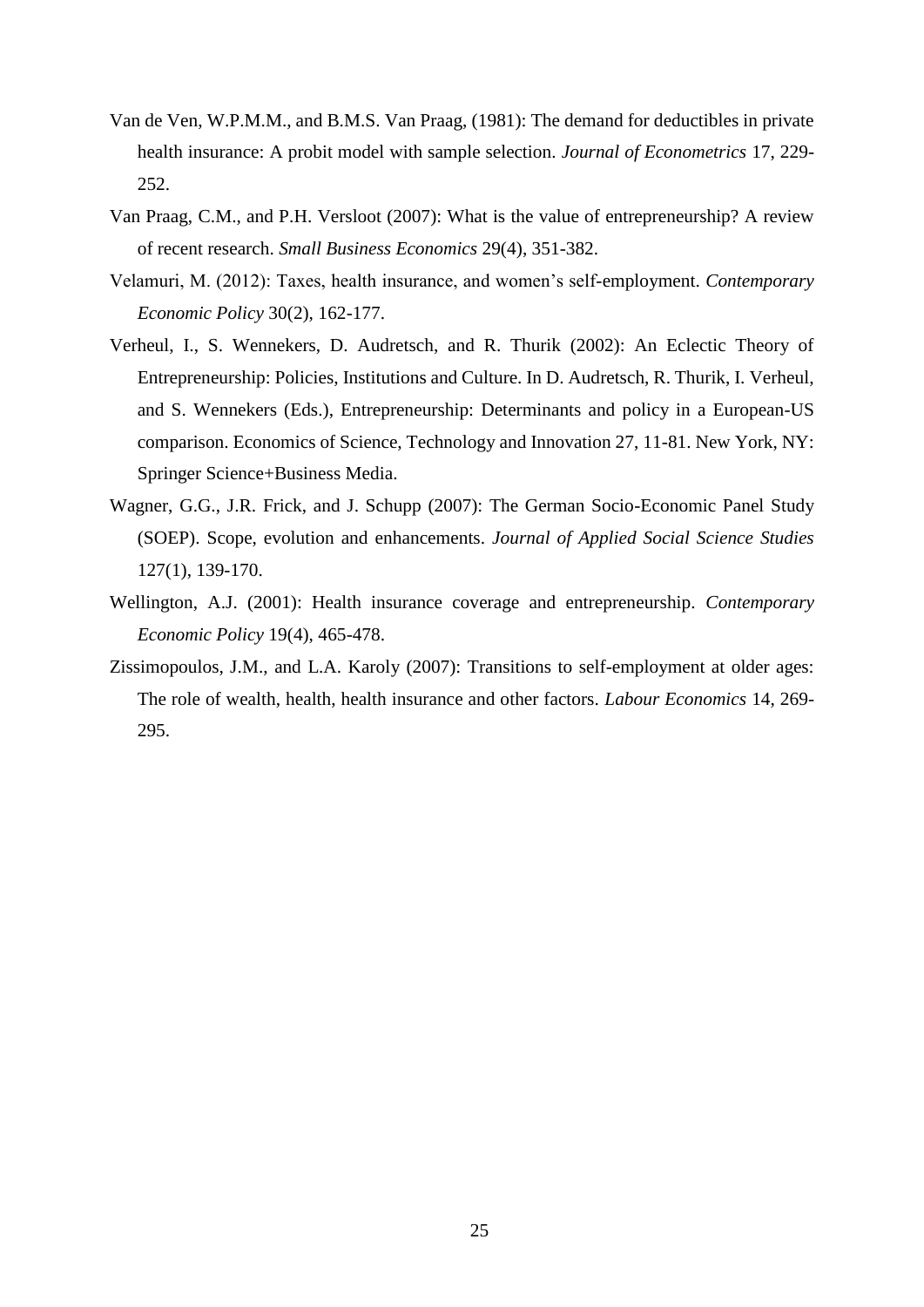## **Appendix (not for publication)**

The appendix is not intended for publication in a journal, but it will be made available online.

## **Appendix A: Supplementary tables**

| Year       | $AOK^*$ | $BKK^*$ | IKK*  | <b>BEK</b> | <b>DAK</b>                     | <b>KKH</b> | TK    | <b>KBS</b> | Average |
|------------|---------|---------|-------|------------|--------------------------------|------------|-------|------------|---------|
| 2000       | 13.82   | 12.59   | 13.73 | 13.90      | 13.80                          | 13.90      | 13.20 | 13.50      | 13.57   |
| 2001       | 13.99   | 12.55   | 13.84 | 13.90      | 13.80                          | 13.90      | 13.20 | 13.10      | 13.58   |
| 2002       | 14.25   | 13.03   | 14.23 | 14.50      | 14.50                          | 14.50      | 13.70 | 12.90      | 13.98   |
| 2003       | 14.47   | 13.66   | 14.30 | 14.90      | 15.20                          | 14.80      | 13.70 | 12.90      | 14.31   |
| 2004       | 14.39   | 13.90   | 14.03 | 14.75      | 14.70                          | 14.40      | 13.70 | 12.55      | 14.22   |
| 2005       | 13.89   | 13.42   | 13.69 | 14.25      | 14.25                          | 13.70      | 13.25 | 11.95      | 13.73   |
| 2006       | 13.53   | 13.04   | 12.90 | 13.80      | 13.80                          | 13.20      | 13.00 | 11.80      | 13.31   |
| 2007       | 14.35   | 13.53   | 13.04 | 14.40      | 14.50                          | 13.90      | 13.50 | 12.70      | 13.90   |
| 2008       | 14.35   | 13.86   | 13.06 | 14.40      | 14.50                          | 13.90      | 13.80 | 12.70      | 14.00   |
| Since 2009 |         |         |       |            | Unique contribution rate: 15.5 |            |       |            |         |

**Table A 1: Contribution rates of (groups of) statutory health insurance funds in %**

\* Average over the members of the groups.

Abbreviations of names of German statutory health insurance funds: AOK = *Allgemeine Ortskrankenkasse*; BKK = *Betriebskrankenkasse*; IKK = *Innungskrankenkasse*; BEK = *Barmer Ersatzkasse*; DAK = *Deutsche Angestellten-Krankenkasse*; KKH = *Kaufmännische Krankenkasse*; TK = *Techniker Krankenkasse*; KBS = *Deutsche Rentenversicherung Knappschaft-Bahn-See*.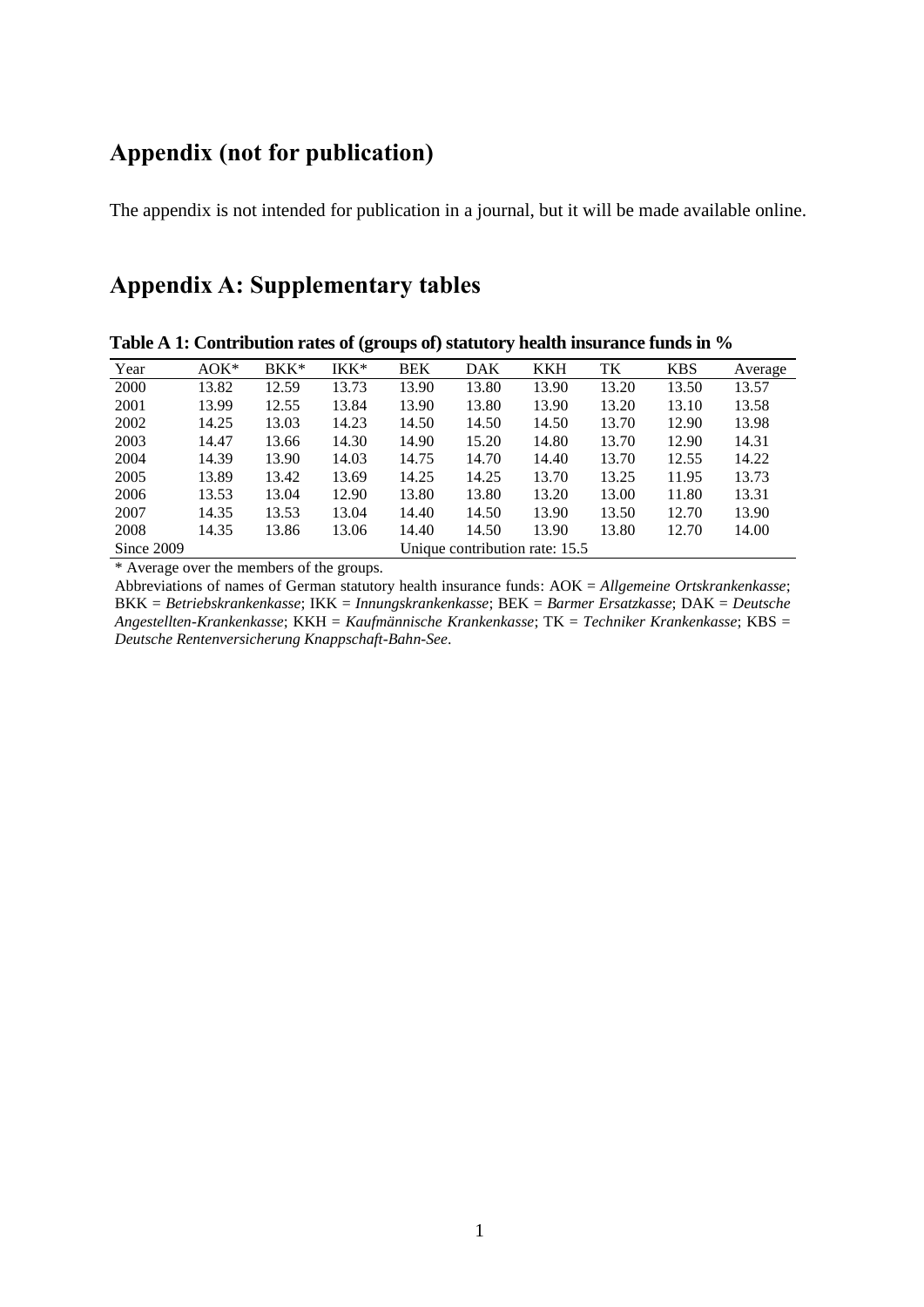| Variable                                 | Description                                                                                                          |
|------------------------------------------|----------------------------------------------------------------------------------------------------------------------|
| HI cost diff. $(6100)$                   | Minimum health insurance cost differential between a household member's                                              |
|                                          | alternatives of entrepreneurship and paid employment for the total household after                                   |
|                                          | taxes.                                                                                                               |
| Paying SHI member                        | Dummy for a person covered under and paying contributions for statutory health                                       |
|                                          | insurance (SHI).                                                                                                     |
| Family insurance                         | Dummy for a person covered under contribution-free family insurance through the                                      |
|                                          | SHI membership of a spouse or parent.                                                                                |
| Private health insurance                 | Dummy for person currently covered under private health insurance (PHI).                                             |
| <b>Supplementary PHI</b>                 | Dummy for holding supplementary private insurance. Imputed from observations of                                      |
|                                          | the same person in other years, when missing.                                                                        |
| No. family insured kids                  | Number of children in the household covered under contribution-free family                                           |
|                                          | insurance through the SHI membership of a spouse or parent.                                                          |
| Poor health                              | Self-assessed current health on a scale from 1 (very good) to 5 (very good).                                         |
| Disability degree                        | Officially assessed and certified degree of disability.                                                              |
| Age                                      | Age of person.                                                                                                       |
| Female                                   | Dummy for women.                                                                                                     |
| No. of children                          | Number of children under 17 years of age in the household.                                                           |
| Spouse family insured                    | Dummy for a person whose spouse is covered under his or her statutory health                                         |
|                                          | insurance membership.                                                                                                |
| Age of spouse                            | Age of a person's spouse.                                                                                            |
| Spouse paying SHI                        | Dummy for a person whose spouse is covered under and paying contributions for                                        |
|                                          | statutory health insurance.                                                                                          |
| Spousal poor health                      | Self-assessed current health on a scale from 1 (very good) to 5 (very good) of a                                     |
|                                          | person's spouse.                                                                                                     |
| Spousal disability deg.                  | Officially assessed and certified degree of disability of a person's spouse.                                         |
| Labor income $(\text{\textsterling}100)$ | Labor income per month before tax, deflated by the CPI (in $\epsilon$ 100).                                          |
| Spousal labor inc. $(€100)$              | Labor income per month before tax, deflated by the CPI (in $\epsilon$ 100) of a person's                             |
|                                          | spouse.                                                                                                              |
| High school degree                       | Dummy for a person who has completed secondary education with a university                                           |
|                                          | entrance qualification.                                                                                              |
| Apprenticeship                           | Dummy for a person who has completed vocational training.                                                            |
| Higher techn. college                    | Dummy for a person who has completed a higher technical college, a health care<br>school, or civil service training. |
| University degree                        | Dummy for a person who has a university degree.                                                                      |
| Married                                  | Dummy for a married person.                                                                                          |
| East                                     | Dummy for a person living in the area of former East Germany or Berlin.                                              |
| South                                    | Dummy for a person living in Baden-Wuerttemberg or Bavaria.                                                          |
| North                                    | Dummy for a person living in Schleswig-Holstein or Lower Saxony.                                                     |
| Work exp. $(10 \text{ yrs})^{\text{a}}$  | Prior work experience (in years divided by 10).                                                                      |
| Unemployment exp. <sup>a</sup>           | Unemployment experience (in years).                                                                                  |
| German citizenship                       | Dummy for a person holding German citizenship.                                                                       |
| Self-employed father                     | Dummy for a person whose father was self-employed when the respondent was 15                                         |
|                                          | years old.                                                                                                           |
| Willingness to take risks                | General willingness to take risks (scale 0-10, imputed if missing).                                                  |
| Duration employment spell <sup>a</sup>   | Number of years spent in the current spell of paid employment (used to generate set                                  |
|                                          | of 11 dummy variables).                                                                                              |
|                                          | <i>Note:</i> Dummy variables equal 1 if condition holds and 0 otherwise.                                             |

**Table A 2: Description of variables**

<sup>a</sup> Uses information from the lifetime employment history in the SOEP.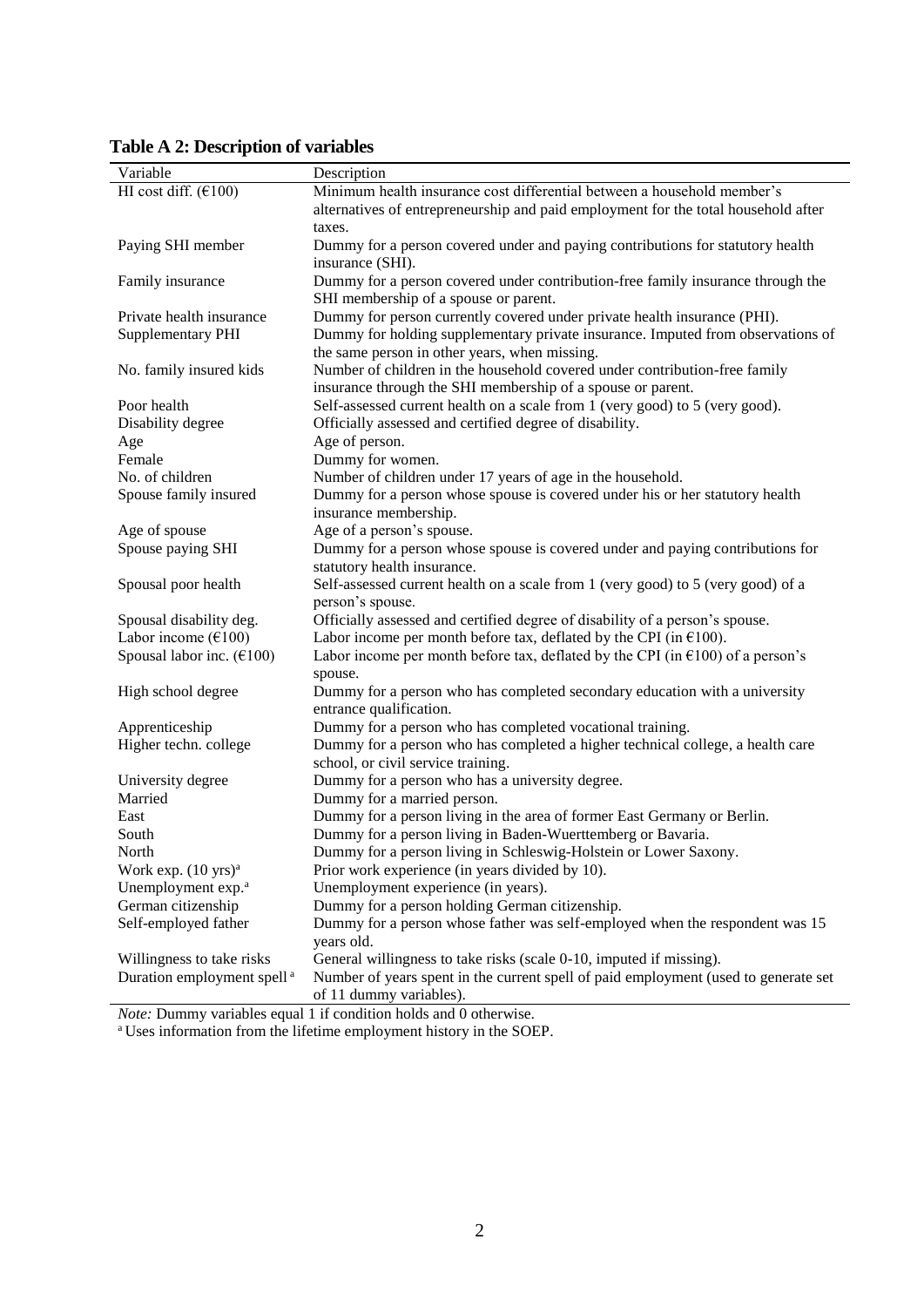|                          | Estimations from Table 1 |              |             | Estimations from Table E 2 in Appendix E.2 |                |              |              |              |
|--------------------------|--------------------------|--------------|-------------|--------------------------------------------|----------------|--------------|--------------|--------------|
|                          | Full sample              | Men          | Women       | Inc. splines                               | Altern. health | Full Sample  | Men          | Women        |
| HI cost diff. $(6100)$   | $-0.0038***$             | $-0.0068***$ | $-0.0007$   | $-0.0037***$                               | $-0.0039***$   |              |              |              |
|                          | (0.0010)                 | (0.0016)     | (0.0012)    | (0.0009)                                   | (0.0010)       |              |              |              |
| Poor health              | $-0.0025*$               | $-0.0057**$  | $-0.0004$   | $-0.0022*$                                 |                | $-0.0019$    | $-0.0059***$ | 0.0005       |
|                          | (0.0013)                 | (0.0023)     | (0.0015)    | (0.0012)                                   |                | (0.0012)     | (0.0020)     | (0.0014)     |
| Disability degree        |                          |              |             |                                            | $-0.0199**$    |              |              |              |
|                          |                          |              |             |                                            | (0.0099)       |              |              |              |
| Age                      | $-0.0007$ ***            | $-0.0006$    | $-0.0007**$ | $-0.0006**$                                | $-0.0008$ ***  | $-0.0005**$  | $-0.0004$    | $-0.0004*$   |
|                          | (0.0003)                 | (0.0007)     | (0.0003)    | (0.0003)                                   | (0.0003)       | (0.0002)     | (0.0006)     | (0.0002)     |
| <b>Supplementary PHI</b> | $-0.0003$                | 0.0022       | $-0.0004$   | $-0.0004$                                  | $-0.0003$      | 0.0013       | 0.0078       | $-0.0019$    |
|                          | (0.0028)                 | (0.0052)     | (0.0031)    | (0.0026)                                   | (0.0028)       | (0.0027)     | (0.0049)     | (0.0029)     |
| Age of spouse            | 0.0000                   | $0.0008*$    | 0.0000      | 0.0000                                     | 0.0000         | 0.0000       | $0.0007*$    | $-0.0000$    |
|                          | (0.0000)                 | (0.0004)     | (0.0000)    | (0.0000)                                   | (0.0000)       | (0.0000)     | (0.0004)     | (0.0001)     |
| Spousal poor health      | $-0.0022$                | $-0.0026$    | $-0.0018$   | $-0.0021$                                  |                | $-0.0029**$  | $-0.0044$    | $-0.0019$    |
|                          | (0.0015)                 | (0.0026)     | (0.0018)    | (0.0014)                                   |                | (0.0014)     | (0.0027)     | (0.0017)     |
| Spousal disability deg.  |                          |              |             |                                            | 0.0024         |              |              |              |
|                          |                          |              |             |                                            | (0.0120)       |              |              |              |
| No. of children          | $0.0025**$               | $0.0070***$  | $-0.0017$   | $0.0025**$                                 | $0.0027**$     | $0.0039***$  | $0.0076***$  | 0.0006       |
|                          | (0.0012)                 | (0.0021)     | (0.0017)    | (0.0011)                                   | (0.0012)       | (0.0015)     | (0.0027)     | (0.0018)     |
| Female                   | $-0.0342***$             |              |             | $-0.0326***$                               | $-0.0352***$   | $-0.0265***$ |              |              |
|                          | (0.0042)                 |              |             | (0.0040)                                   | (0.0043)       | (0.0032)     |              |              |
| Paying SHI member        |                          |              |             |                                            |                | $-0.0205***$ | $-0.0333***$ | $-0.0017$    |
|                          |                          |              |             |                                            |                | (0.0039)     | (0.0060)     | (0.0050)     |
| Family insurance         |                          |              |             |                                            |                | $-0.0376***$ | $-0.0585***$ | $-0.0217***$ |
|                          |                          |              |             |                                            |                | (0.0051)     | (0.0116)     | (0.0059)     |
| No. family insured kids  |                          |              |             |                                            |                | $-0.0030*$   | $-0.0037$    | $-0.0024$    |
|                          |                          |              |             |                                            |                | (0.0015)     | (0.0026)     | (0.0020)     |
| Spouse family insured    |                          |              |             |                                            |                | $0.0113*$    | 0.0027       | $-0.0188***$ |
|                          |                          |              |             |                                            |                | (0.0066)     | (0.0098)     | (0.0027)     |
| Spouse paying SHI        |                          |              |             |                                            |                | 0.0019       | $-0.0062$    | 0.0031       |
|                          |                          |              |             |                                            |                | (0.0037)     | (0.0077)     | (0.0039)     |

**Table A 3: Average marginal effects of further variables**

*Notes*: The table shows average marginal effects for selected continuous variables and average discrete changes from the base level for selected binary variables. The estimates are conditional on being selected into the main estimation sample, i.e. on being a paid employee. They are based on the estimated models of Table 1 and Table E 2 in Appendix E.2. Standard errors are robust to heteroscedasticity and clustering at the individual level. \*/\*\*/\*\*\*: Significance of the coefficient at the 10%/5%/1% level.

*Source*: Authors' calculations based on SOEPv29, 2000-2012.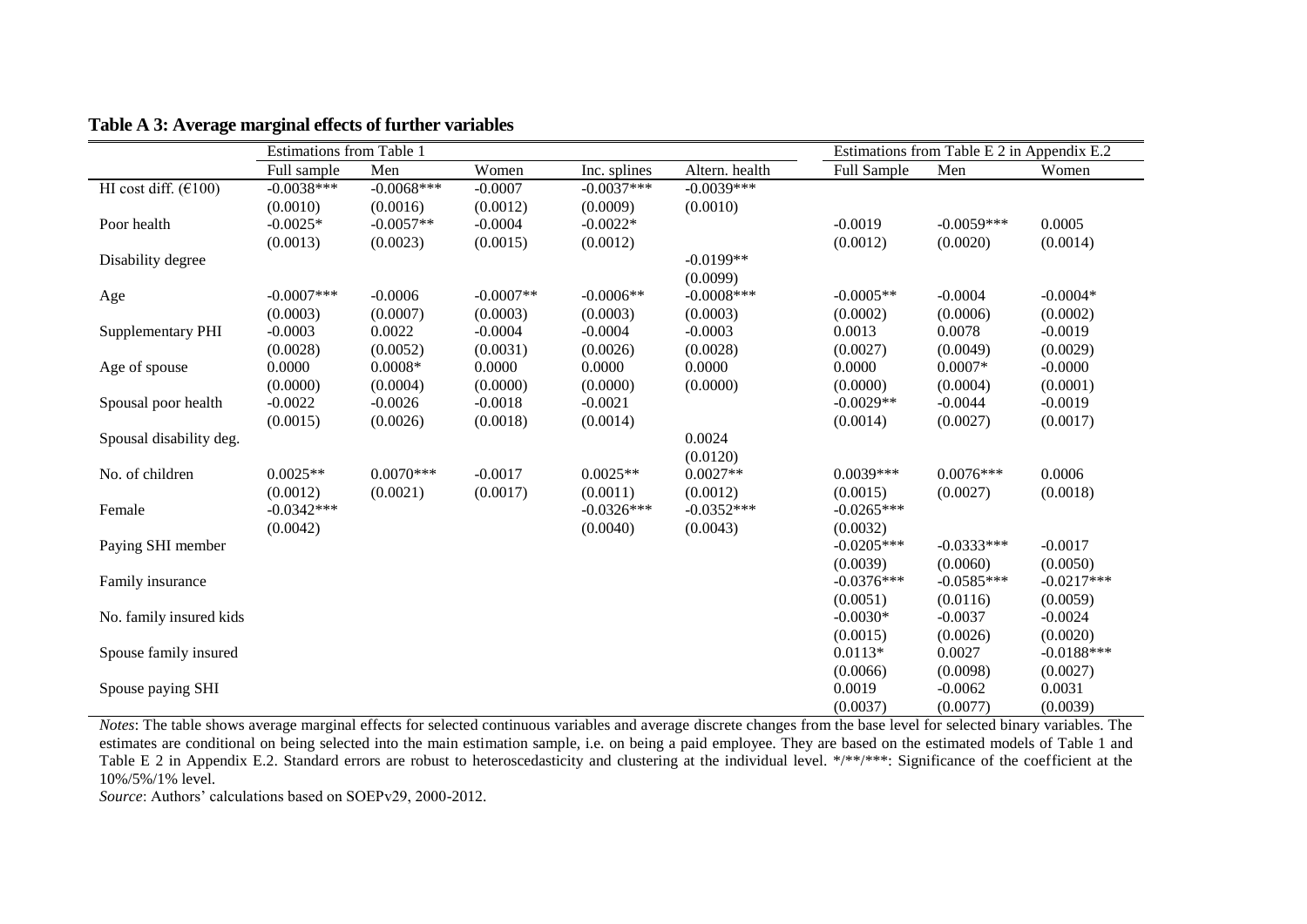|                                                | Full sample             | Men                | Women                   | Income                           | Alt. health             |
|------------------------------------------------|-------------------------|--------------------|-------------------------|----------------------------------|-------------------------|
|                                                |                         |                    |                         | splines                          | measure                 |
| Poor health                                    | $-0.0378***$            | $-0.0558***$       | $-0.0185$               | $-0.0378***$                     |                         |
|                                                | (0.0103)                | (0.0153)           | (0.0140)                | (0.0103)                         |                         |
| Disability degree                              |                         |                    |                         |                                  | $-0.0562$               |
|                                                |                         |                    |                         |                                  | (0.0801)                |
| Age                                            | $-0.0713***$            | $-0.0367***$       | $-0.0752***$            | $-0.0713***$                     | $-0.0718***$            |
|                                                | (0.0025)                | (0.0061)           | (0.0026)                | (0.0025)                         | (0.0025)                |
| Age of spouse                                  | $-0.0026$               | $-0.0143***$       | $-0.0010$               | $-0.0026$                        | $-0.0025$               |
|                                                | (0.0019)                | (0.0034)           | (0.0009)                | (0.0019)                         | (0.0019)                |
| Spousal poor health                            | $0.0269**$              | 0.0103             | $0.0520***$             | $0.0269**$                       |                         |
|                                                | (0.0134)                | (0.0205)           | (0.0175)                | (0.0134)                         |                         |
| spouse_disabl_share                            |                         |                    |                         |                                  | 0.0627                  |
|                                                |                         |                    |                         |                                  | (0.0826)                |
| Spousal labor inc. $(\text{\textsterling}100)$ | $-0.0031***$            | $-0.0023**$        | $-0.0022***$            | $-0.0031***$                     | $-0.0031***$            |
|                                                | (0.0005)                | (0.0011)           | (0.0005)                | (0.0005)                         | (0.0005)                |
| Female                                         | $0.2334***$             |                    |                         | 0.2334***                        | 0.2334***               |
|                                                | (0.0291)                |                    |                         | (0.0291)                         | (0.0291)                |
| No. of children                                | $-0.0906***$            | $-0.1051***$       | $-0.0575***$            | $-0.0906***$                     | $-0.0909$ ***           |
|                                                | (0.0199)                | (0.0208)           | (0.0172)                | (0.0199)                         | (0.0200)                |
| Female * no. of children                       | 0.0191                  |                    |                         | 0.0191                           | 0.0197                  |
|                                                | (0.0254)                |                    |                         | (0.0254)                         | (0.0254)                |
| High school degree                             | $0.0960***$             | $-0.0042$          | $0.1046**$              | $0.0960***$                      | $0.0982***$             |
|                                                | (0.0327)                | (0.0521)           | (0.0429)                | (0.0327)                         | (0.0327)                |
| Apprenticeship                                 | 0.2019***               | $0.1831***$        | $0.2014***$             | 0.2019***                        | $0.2025***$             |
|                                                | (0.0305)                | (0.0458)           | (0.0409)                | (0.0305)<br>$0.1464***$          | (0.0305)<br>$0.1462***$ |
| Higher techn. college                          | $0.1464***$             | 0.0865             | $0.1757***$             |                                  |                         |
|                                                | (0.0346)<br>$0.1694***$ | (0.0541)<br>0.0834 | (0.0450)<br>$0.1382***$ | (0.0346)<br>$0.1694***$          | (0.0346)<br>$0.1718***$ |
| University degree                              | (0.0373)                | (0.0580)           | (0.0502)                | (0.0373)                         | (0.0373)                |
| Married                                        | $0.1900***$             | $0.2785***$        | $0.0689*$               | $0.1900***$                      | 0.1895***               |
|                                                | (0.0284)                | (0.0456)           | (0.0368)                | (0.0284)                         | (0.0284)                |
| East                                           | $-0.0096$               | $-0.0820*$         | $0.0805*$               | $-0.0096$                        | $-0.0086$               |
|                                                | (0.0299)                | (0.0430)           | (0.0416)                | (0.0299)                         | (0.0300)                |
| South                                          | $0.0511*$               | $0.1101**$         | 0.0128                  | $0.0511*$                        | $0.0525*$               |
|                                                | (0.0291)                | (0.0447)           | (0.0386)                | (0.0291)                         | (0.0291)                |
| North                                          | 0.0898**                | $-0.0085$          | $0.1704***$             | 0.0898**                         | $0.0920**$              |
|                                                | (0.0387)                | (0.0606)           | (0.0488)                | (0.0387)                         | (0.0387)                |
| Work exp. (10 yrs)                             | 1.4091***               | 0.8066***          | 1.6209***               | 1.4091***                        | 1.4104***               |
|                                                | (0.0424)                | (0.0833)           | (0.0537)                | (0.0424)                         | (0.0424)                |
| Work exp. squared                              | $-0.1821***$            | $-0.1087***$       | $-0.2303***$            | $-0.1821***$                     | $-0.1823***$            |
|                                                | (0.0094)                | (0.0143)           | (0.0128)                | (0.0094)                         | (0.0094)                |
| Unemployment exp.                              | $-0.2100***$            | $-0.2669***$       | $-0.1960***$            | $-0.2100***$                     | $-0.2118***$            |
|                                                | (0.0115)                | (0.0176)           | (0.0153)                | (0.0115)                         | (0.0116)                |
| Unempl. exp. squared                           | $0.0089***$             | $0.0103***$        | $0.0082***$             | $0.0089***$                      | $0.0090***$             |
|                                                | (0.0010)                | (0.0015)           | (0.0013)                | (0.0010)                         | (0.0010)                |
| German citizenship                             | $0.1451***$             | $0.1242*$          | $0.1419**$              | $0.1451***$                      | $0.1441***$             |
|                                                | (0.0455)                | (0.0680)           | (0.0620)                | (0.0455)                         | (0.0455)                |
| Self-employed father                           | $-0.2902$ ***           | $-0.4629***$       | $-0.1259**$             | $-0.2902***$                     | $-0.2926***$            |
|                                                | (0.0435)                | (0.0631)           | (0.0588)                | (0.0435)                         | (0.0436)                |
| Willingness to take risks                      | $-0.0389***$            | $-0.0637***$       | $-0.0205***$            | $-0.0389***$                     | $-0.0382***$            |
|                                                | (0.0045)                | (0.0067)           | (0.0060)                | (0.0045)                         | (0.0045)                |
| Full set of year dummies                       | Yes                     | Yes                | Yes                     | Yes                              | Yes                     |
| Children below 3 years                         | $-0.0032$               | $-0.0302$          | $-0.9129***$            | $-0.0031$                        | 0.0002                  |
|                                                | (0.0339)                | (0.0349)           | (0.0340)                | (0.0339)                         | (0.0338)                |
| Children below 6 years                         | $0.1026***$             | $0.0730**$         | $-0.2427***$            | $0.1026***$                      | 0.0998***               |
|                                                | (0.0318)                | (0.0323)           | (0.0279)                | (0.0318)                         | (0.0318)                |
| Female * children below 3                      | $-0.9142***$            |                    |                         | $-0.9142***$                     | $-0.9171***$            |
|                                                | (0.0475)                |                    |                         | (0.0475)                         | (0.0475)                |
|                                                |                         |                    |                         | Continued on the following page. |                         |

**Table A 4: Selection into being a paid employee**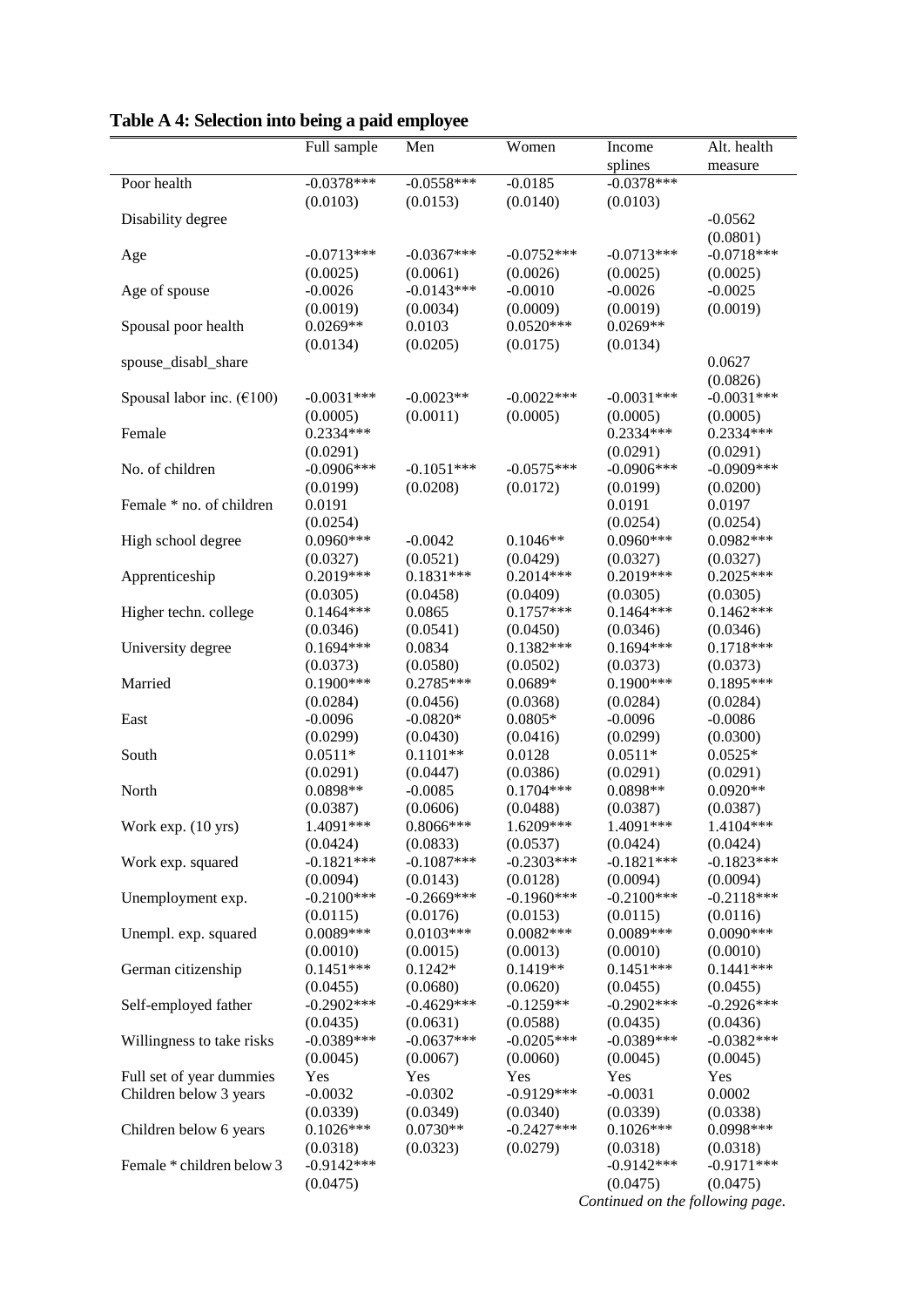|                            | <b>Full Sample</b> | Men         | Women       | Income       | Alt. health  |
|----------------------------|--------------------|-------------|-------------|--------------|--------------|
|                            |                    |             |             | splines      | measure      |
| Female * children below 6  | $-0.3587***$       |             |             | $-0.3586***$ | $-0.3573***$ |
|                            | (0.0418)           |             |             | (0.0418)     | (0.0419)     |
| Constant                   | $1.8271***$        | $2.0987***$ | $1.7326***$ | 1.8272***    | 1.8139***    |
|                            | (0.0938)           | (0.1849)    | (0.1083)    | (0.0938)     | (0.0899)     |
| $\rho$                     | $-0.0758$          | $-0.1853$   | $-0.1010$   | $-0.0656$    | $-0.0735$    |
| Test of $\rho=0$ : p-value | 0.4714             | 0.0108      | 0.4556      | 0.5456       | 0.4873       |
| <b>Observations</b>        | 84.300             | 39,462      | 44.838      | 84,300       | 84,265       |
| Selected observations      | 56.558             | 28,451      | 28.107      | 56,558       | 56,538       |

### **Table A 4 continued**

*Notes*: The table shows the estimated equations of selection into being a paid employee, which belong to the main estimation results displayed in Table 1. Standard errors are robust to heteroscedasticity and clustering at the individual level.  $\rho$  is the selection correction term.

\*/\*\*/\*\*\*: Significance of the coefficient at the 10%/5%/1% level.

*Source*: Authors' calculations based on SOEPv29, 2000-2012.

## **Appendix B: Tax deduction of health insurance costs**

The German PIT is directly progressive and was changed significantly within our period of observation. Marginal tax rates ranged from 22.9% to 51% in 2000 and were reduced in several steps to a range from 15% to 42% in 2005; in 2007, a new tax bracket with a top marginal tax rate of 45% was introduced.<sup>20</sup> The basic tax allowance was also increased in various steps from  $\epsilon$ 6902 per year in 2000 to  $\epsilon$ 8004 in 2011 for a single taxpayer, and double these amounts for married joint filers. The tax schedule and its changes influence health insurance costs because the deduction is worth more in terms of absolute tax savings when marginal tax rates are higher.

The rules for the tax deduction of health insurance expenses as provisional expenditures (*Vorsorgeaufwendungen*), in conjunction with expenses for pension and unemployment insurance, were changed in 2005 and again in 2010. In the procedure applied before 2005, all provisional expenditures are summed together, and there are three relevant ceilings for calculating the annual deduction amount. First,  $\epsilon$ 3068 minus 16% of the employee's wage income can be deducted beforehand.<sup>21</sup> This works in favor of entrepreneurs, who do not have wage income; the idea is to compensate them for the absence of an employer's social insurance

 $20$  In addition, a mandatory so-called solidarity surcharge of 5.5% of the PIT applies.

 $21$  The ceilings mentioned in this section double for married joint filers.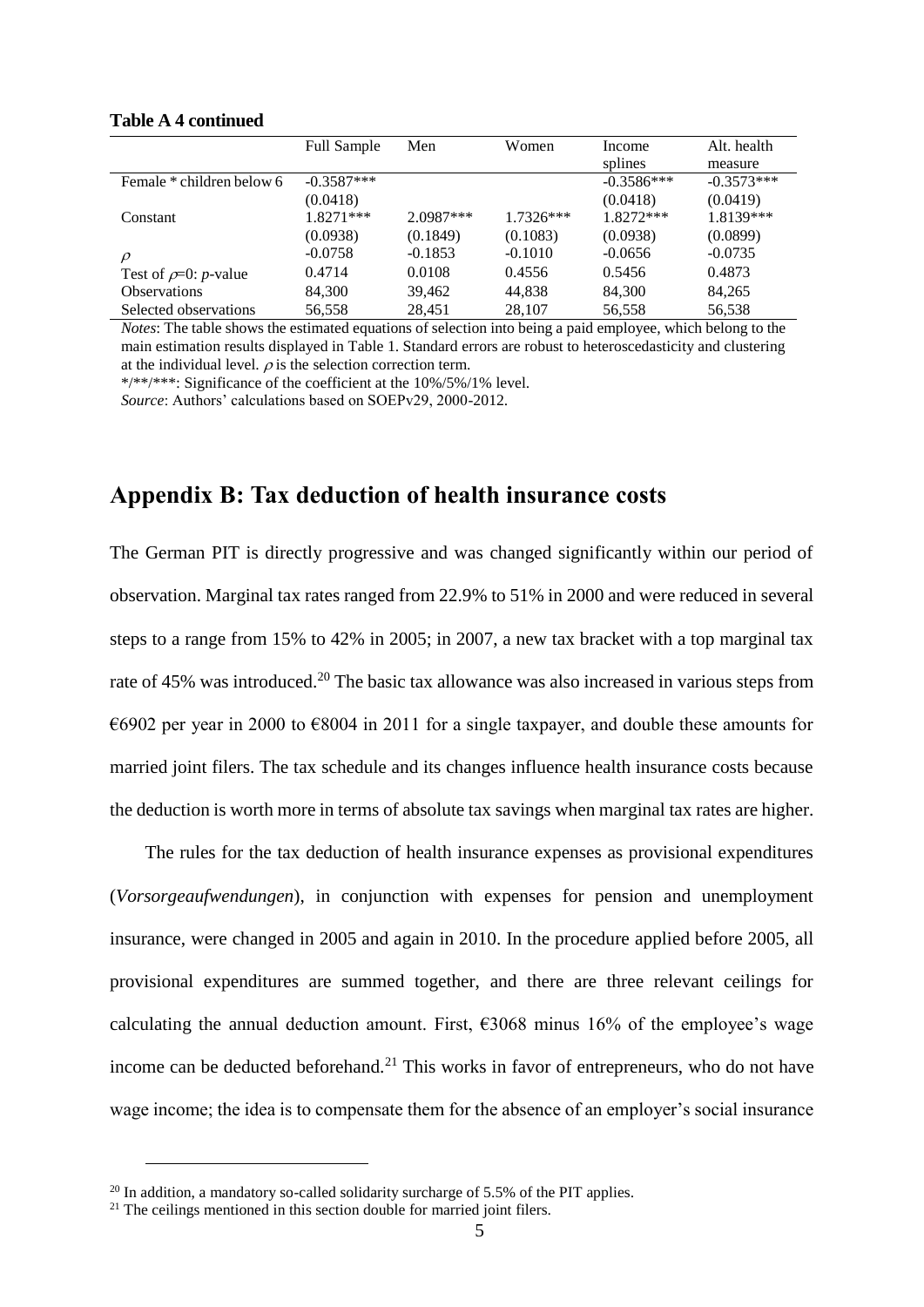contributions. Remaining provisional expenditures can be deducted in full up to the second ceiling of  $\epsilon$ 1334. Finally, half of any remainder can be deducted up to the third ceiling of  $\epsilon$ 667. In total, a single entrepreneur could deduct up to  $\epsilon$ 5069 per year, given large provisional expenditures. After the introduction of new rules in 2005, the tax authorities still perform a higher-yield test to the benefit of each taxpayer between the old and the new rules.

Starting in 2005, provisional expenditures for pension insurance were treated separately in the tax code. All other provisional expenditures, including health insurance expenses, were now deductible up to  $\epsilon$ 1500 for paid employees and up to  $\epsilon$ 2400 for entrepreneurs, again recognizing the lack of employer's contributions for the latter group. Following a ruling of the Federal Constitutional Court, in 2010, these ceilings were raised by  $\epsilon$ 400 each. If the health insurance expenses exceed these limits, they can be deducted in full without a limit since 2010, but in this case, no other expenses within the category of other provisional expenditures are deductible anymore, and expenditures for private health insurance contributions are only deductible insofar as they cover benefits comparable to SHI.

## **Appendix C: Explanatory variables**

### **C.1 Simulation of the health insurance cost differential**

The health insurance costs in the current situation are calculated from the information about the health insurance situation of the household members contained in our data, including the membership in one of the SHI funds (listed in Table A 1 in Appendix A) with the corresponding contribution rates. For the counter-factual situation of entrepreneurship of one of the household members, we simulate the total household health insurance costs for the person's two options, voluntary SHI membership or PHI. To predict PHI premiums, we first run a regression of observed private health insurance premiums of actual entrepreneurs on characteristics determining PHI premiums. These include the age, gender, and health when signing the PHI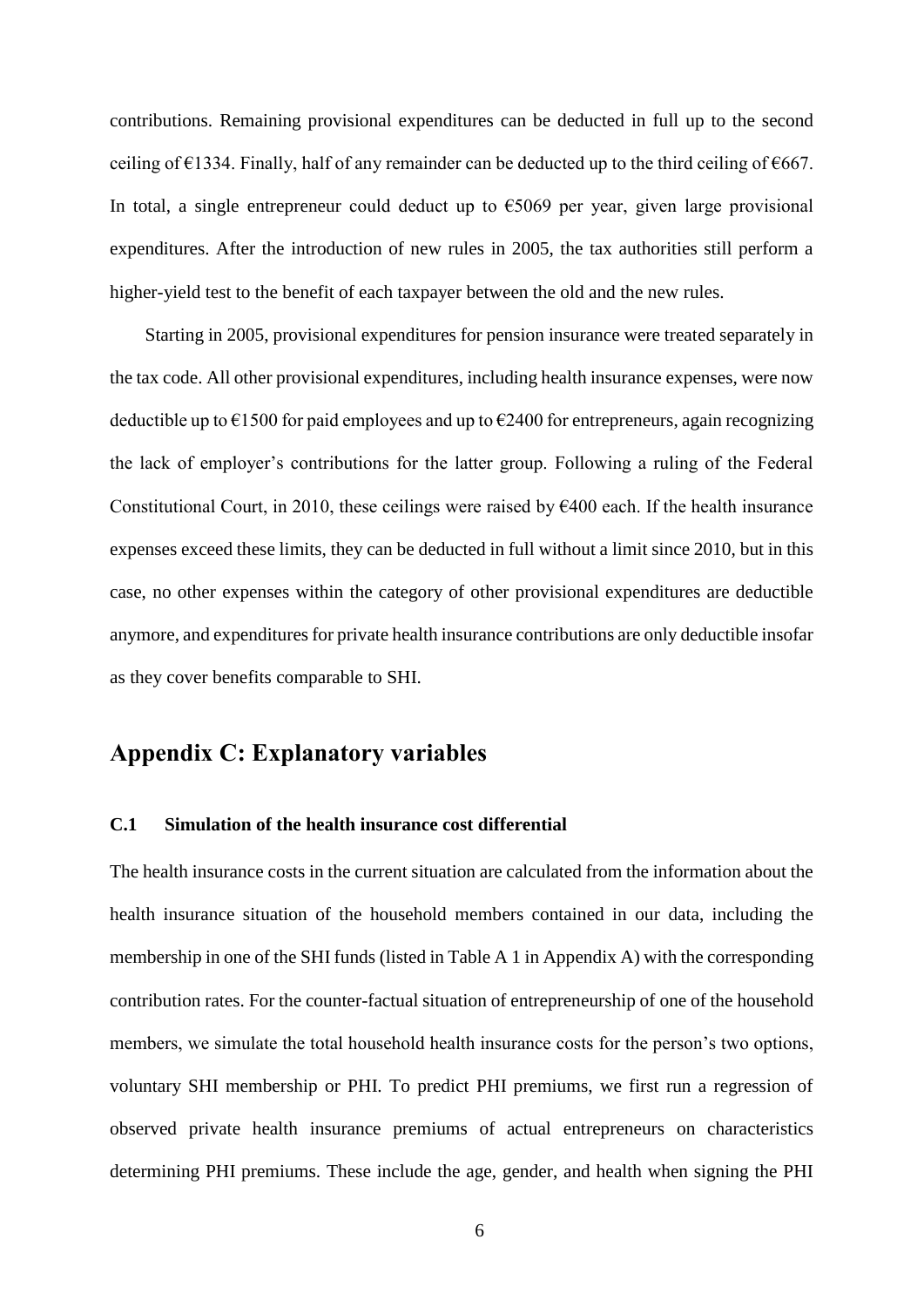contract, co-payments, and eligibility for government aid for civil servants and their families (see Section C.3 for details).

The income tax deduction is simulated using an adaption of the tax-benefit microsimulation model "STSM" for Germany (Steiner et al., 2012). The simulation accounts for the details of the progressive PIT, such as joint taxation of married couples and tax benefits for families with children, and incorporates the changes in the tax code over time, such as the two reforms of the tax deduction of health insurance expenses and the changes in the tax schedule mentioned above.

To calculate the HICD, we assume that the person entering entrepreneurship chooses the alternative of voluntary SHI or PHI that is cheaper for the household; we discuss possible implications of differences in services and benefits between the two insurance options further below. High-income paid employees who are already insured under PHI cannot choose to switch back to voluntary SHI, so for them we calculate the HICD acknowledging that they have to stay in PHI.

Concerning income, for the calculation of the HICD, we assume that the person considering to switch to entrepreneurship expects to earn the same amount in entrepreneurship as he or she currently earns in paid employment. This allows us to focus on the effect of the health insurance system without mixing it with the effect of income expectations that may differ between paid employment and entrepreneurship for other reasons. The rich set of independent variables we include and flexible functions of current income control for such expectations.<sup>22</sup>

 $^{22}$  As an example for the calculation of the HICD, consider a family forming a household with a male main earner in full-time paid employment and covered under SHI, a wife not participating in the labor market, who stays at home to take care of two young children, and a young adult daughter in paid employment with SHI. The wife and the two children are covered contribution-free under family insurance. The male bread-winner model with a nonparticipating wife reflects a traditional family model (still) wide-spread in Germany. If the main earner switches to entrepreneurship, he can stay in voluntary SHI, but has to pay both the employee's and employer's shares of the contributions. If he switches to PHI, his wife and the young children lose their family insurance, and the family must buy PHI plans for them as well. The adult daughter remains covered under her SHI. We assume that the cheaper alternative of voluntary SHI or PHI is chosen, which minimizes the total HICD between entrepreneurship and paid employment for the whole family. If somebody in the family is unhealthy (except the adult daughter, who is covered by SHI in any case) or the parents are older, voluntary SHI is likely to be the cheaper option for the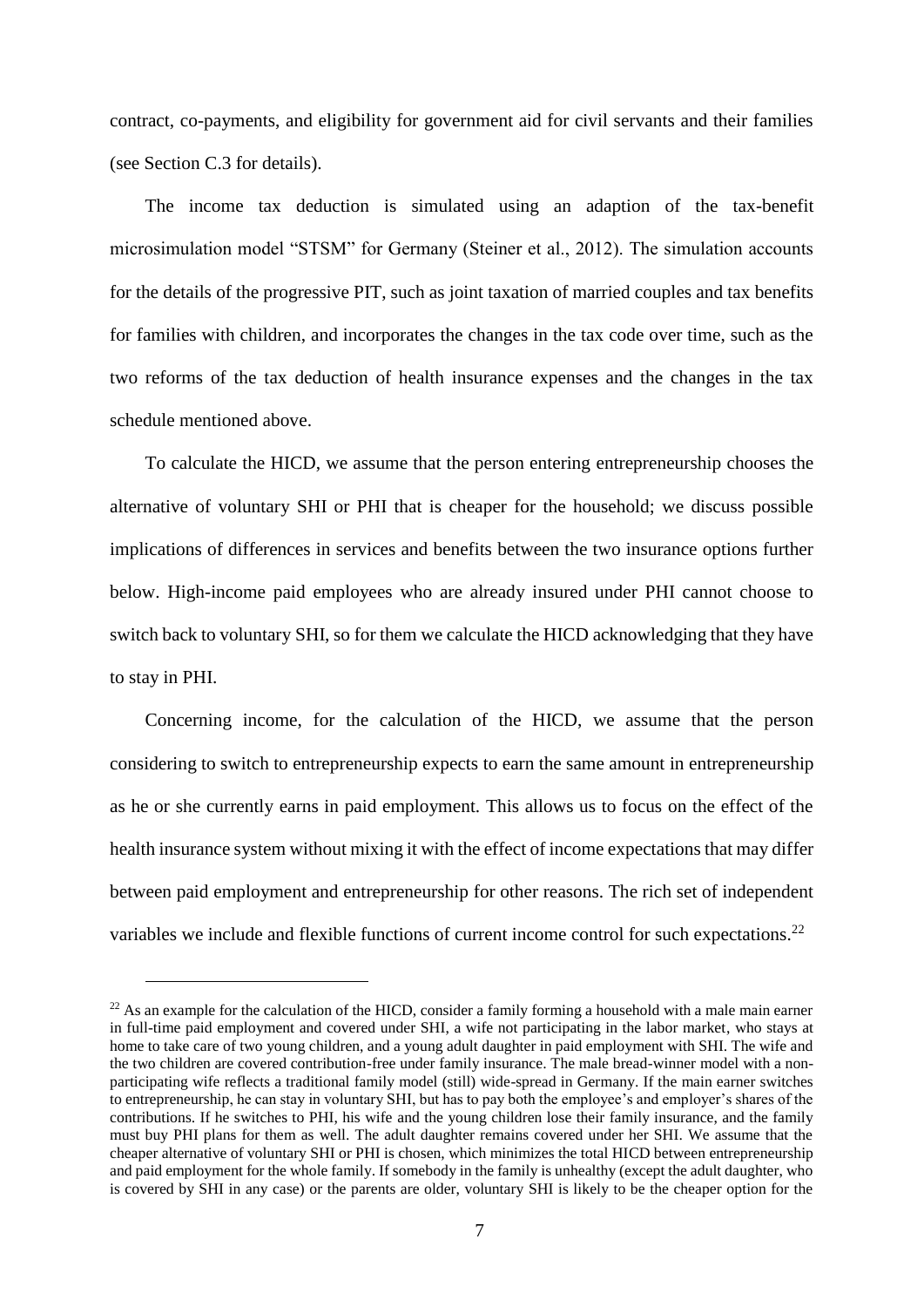PHI policies usually offer more benefits than SHI funds, and physicians tend to treat PHI patients preferentially, because they are often able to charge higher prices to PHI providers. Per se, this may put into question that consumers compare the two options on a cost basis only. We adopt three strategies to account for this.

First, we control for the possession of supplementary PHI policies that any SHI members can buy to supplement their benefits. Most prominently, these additional benefits typically include eligibility for a hospital room with no more than two beds and treatment by the head physician in a hospital, which full PHI policies usually also offer. This control variable should capture the individual preference for premium health insurance benefits. Second, in a robustness check, we recalculate the HICD by adding the average cost of additional private health insurance policies to the contributions of all SHI members in order to compare costs between SHI and PHI plans with more similar benefits. Third, in a radical robustness check, we assume that when considering entry into entrepreneurship, everybody only considers PHI because of the better benefits and nobody chooses voluntary SHI, and recalculate the HICD accordingly. We report the results of these robustness check in Appendix E.1.

### **C.2 Control variables**

 $\overline{a}$ 

The current wage and salary income as an employee may have an effect on the probability of transition to entrepreneurship and is also correlated with the HICD because SHI contributions dependent on income. Therefore, it is important to control for income effects through a flexible functional form.<sup>23</sup> Similarly, health, age, gender, and the number of children are important

family. In contrast, if the adult daughter switches to entrepreneurship, nothing changes for the father, who keeps his SHI coverage, and the mother and young children, who continue to be covered under family insurance through the father's SHI membership. The adult daughter can choose voluntary SHI or PHI for herself without further consequences to the others. PHI will be cheaper for the young women if she is healthy and has higher income. Whatever the cheaper choice, the total HICD for the household differs between the different adult household members potentially entering entrepreneurship. As another example, in a household where two unmarried adults live together and no children are present, the entrepreneurship and health insurance choice of one person does not affect health insurance coverage of the other and only depends on the individual situation.

<sup>&</sup>lt;sup>23</sup> We consider higher order polynomials and spline functions.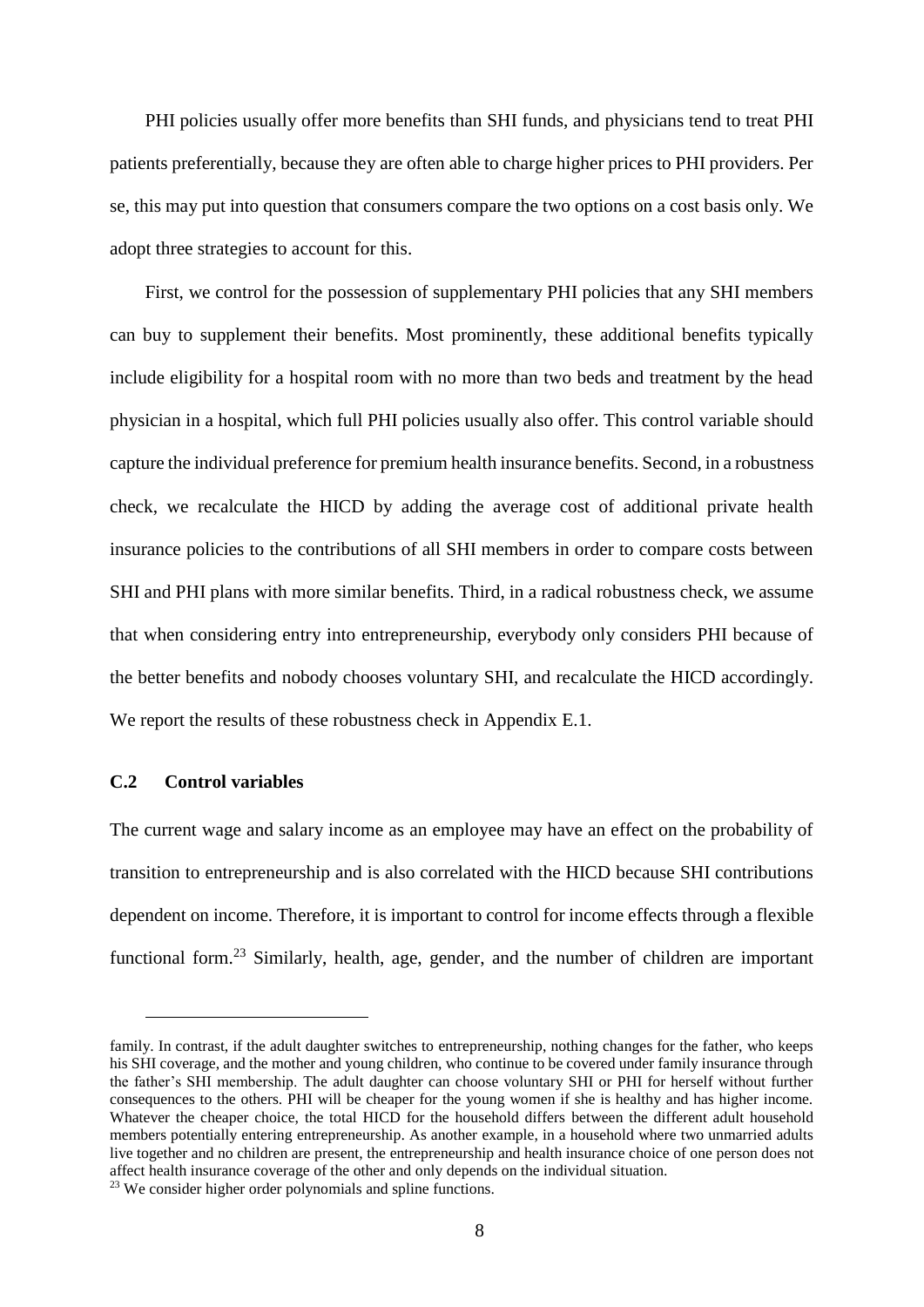control variables because they may have direct effects on the entry probability and are correlated with the HICD through estimated PHI premiums for the family.<sup>24</sup> With similar reasoning, we also include the marital status and the age, health, and income of a spouse, if present. As additional control variables, we include determinants of entrepreneurship known from the literature (e.g., Parker, 2009): Education, prior work experience and prior unemployment experience, non-German nationality, intergenerational background (a dummy variable indicating whether the father was self-employed when the respondent was 15 years old), and risk aversion (the self-reported willingness to take risks on a scale from 0 to 10).<sup>25</sup> We also include industry and regional dummies, as well as a full set of year dummies to control for the business cycle.

#### **C.3 Estimation of private health insurance premiums**

 $\overline{a}$ 

For the prediction of counterfactual PHI premiums, we first run an OLS regression of observed private health insurance premiums of actual entrepreneurs on characteristics determining PHI premiums. As mentioned before, premiums depend on age, gender, and a health assessment taking place when the PHI contract is signed. This puts the consumer into a risk class. Therefore, we recover the age and health in the year that the entrepreneur first entered PHI from the panel data and use these characteristics as explanatory variables in the PHI premium regression, along with gender. For all members within a risk class, premiums continue to rise with ageing, but new medical conditions do not affect the premiums anymore, because they are fully insured. We model this by additionally including the duration of the PHI contract.

If more than one family member is covered under PHI, one family member usually pays (and therefore knows about) the total amount paid for the family. Therefore, the SOEP questionnaire asks if a person with PHI pays premiums and if so, how much and how many

 $^{24}$  The effect of children on the entry probability is allowed to vary by gender by including an interaction term. <sup>25</sup> The general willingness to take risks is observed in 2004, 2006, and in all years since  $\frac{1}{2008}$ . In the other years, we impute values observed for the same person in other years.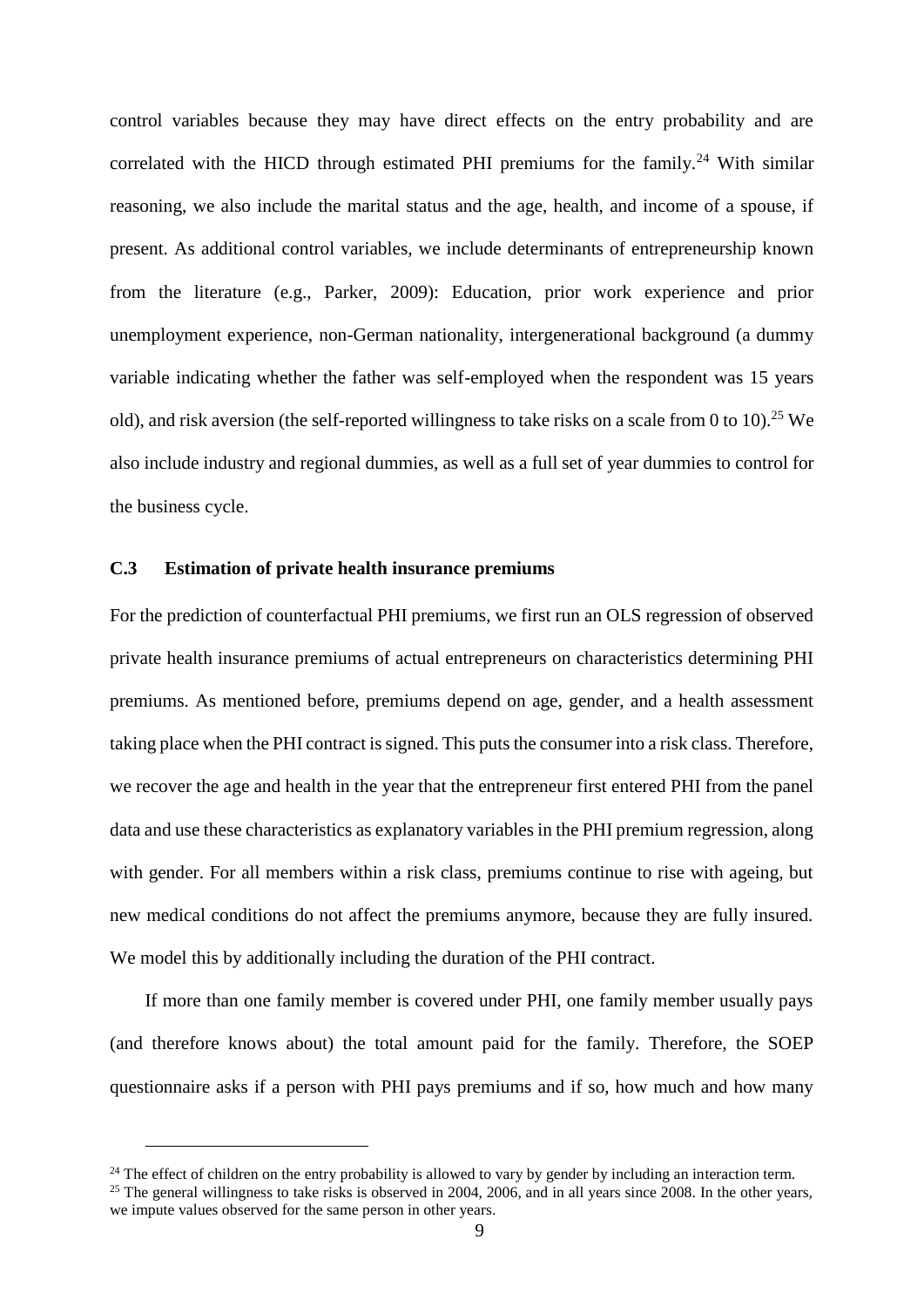persons this covers. We incorporate this in the regression by controlling for a spouse who is included in this PHI amount, and for the number of children included; PHI premiums are lower for children than for adults. We also include information on co-payments, which reduce premiums, and eligibility for financial support from the government in case of sickness, which is granted to civil servants and their children and also to the spouse if his or her income remains below a threshold. Information on co-payments is only available in 2000-2001 and 2007-2011, so we only use these years in the regression and control for time dummies.

The estimated coefficients in Table C 1 confirm expectations. Premiums increase with age and poorer health when signing the contract, but also with the duration of the contract, and women pay more. The premium for PHI coverage of a spouse is more than double the amount for an additional child covered. Co-payments in the form of fixed amounts or percentage shares reduce premiums, although the latter effect is insignificant. Government financial support for civil servants and their families decreases average premiums. When using the equation to predict PHI premiums for currently paid employees in the counter-factual case of entrepreneurship, we adjust the variables for a spouse and children that must be covered under PHI according to the household's situation. We also set the co-payment amounts and shares to zero. This makes the costs most comparable to SHI, which does not have co-payments (except for small fees of  $\epsilon$ 10 once a quarter for visiting a doctor since 2004).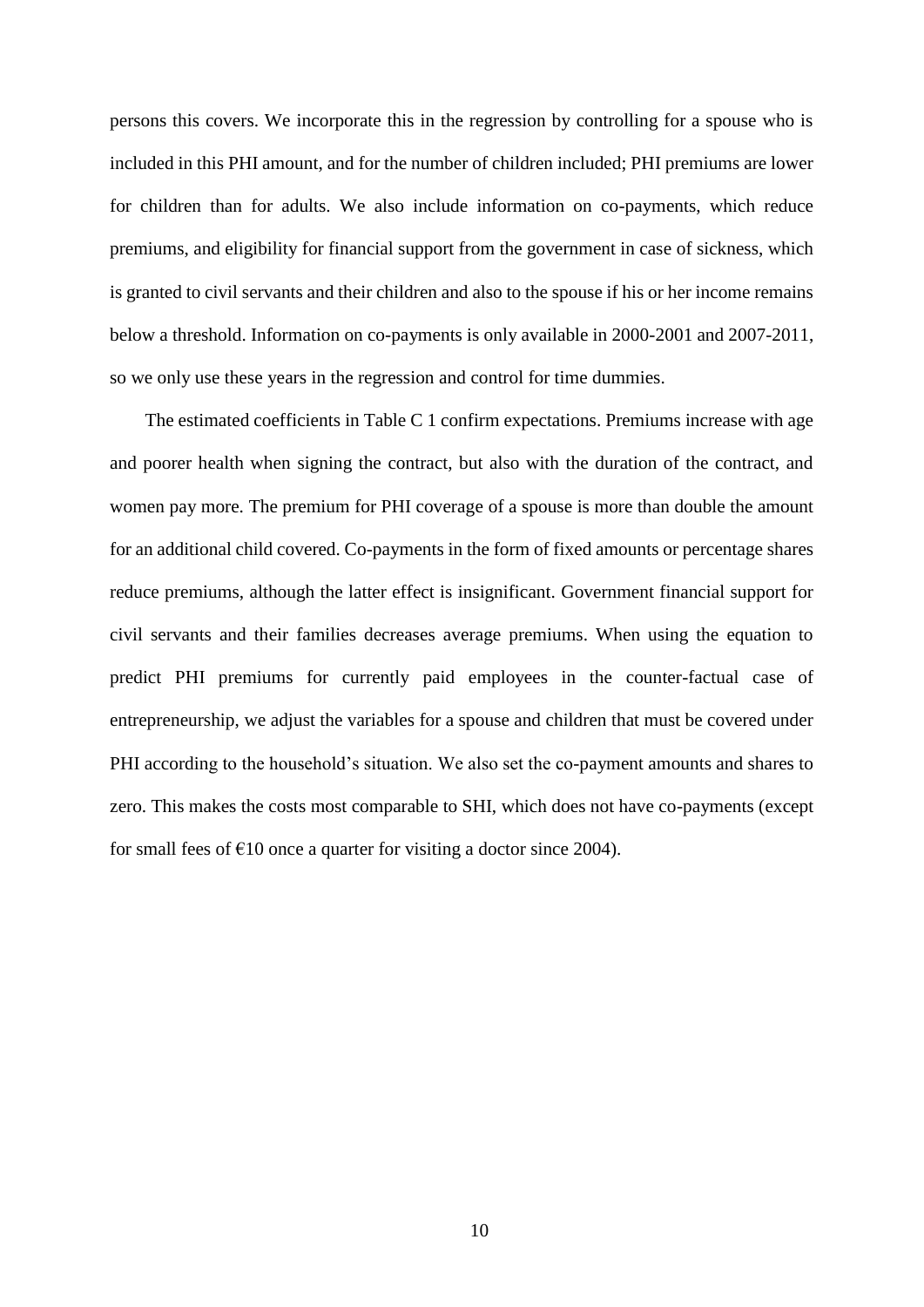|                                            | Dep. var.: Monthly PHI premiums |
|--------------------------------------------|---------------------------------|
| Age at begin of PHI contract               | 16.7597***                      |
|                                            | (3.4231)                        |
| Age at begin of PHI contract squared       | $-0.1478***$                    |
|                                            | (0.0446)                        |
| Duration of PHI contract                   | 9.3461***                       |
|                                            | (1.6214)                        |
| Female                                     | 47.3174***                      |
|                                            | (8.6794)                        |
| Poor health at begin of PHI contract       | 14.7716**                       |
|                                            | (6.6515)                        |
| Spouse co-insured in PHI                   | 191.7486***                     |
|                                            | (49.0995)                       |
| Additional number of co-insured persons    | 67.4930***                      |
|                                            | (10.9221)                       |
| Co-payment amount                          | $-0.0149***$                    |
|                                            | (0.0056)                        |
| Co-payment share                           | $-0.3411$                       |
|                                            | (0.4974)                        |
| Eligible for civil servant health benefits | $-174.9300***$                  |
|                                            | (22.2966)                       |
| <b>Year 2001</b>                           | $-77.5841***$                   |
|                                            | (17.2838)                       |
| Year 2007                                  | $-40.2442***$                   |
|                                            | (12.1492)                       |
| <b>Year 2008</b>                           | $-18.0083$                      |
|                                            | (12.6121)                       |
| Year 2009                                  | $-3.7468$                       |
|                                            | (12.0770)                       |
| <b>Year 2010</b>                           | $-20.0598$                      |
|                                            | (12.8864)                       |
| Constant                                   | $-156.4222**$                   |
|                                            | (64.5361)                       |
| $R^2$                                      | 0.3997                          |
| <b>Observations</b>                        | 689                             |
| Mean of the dependent variable             | 320.1729                        |

|  | Table C 1: Regression of private health insurance premiums per month |  |  |
|--|----------------------------------------------------------------------|--|--|
|  |                                                                      |  |  |

*Notes*: The dependent variable in this OLS regression is private health insurance premium per month. Heteroscedasticity robust standard errors are in parentheses. Definitions of the variables appear in Table A 2 in Appendix A.

\*/\*\*/\*\*\*: Significance of the coefficient at the  $10\%/5\%/1\%$  level. *Source*: Authors' calculations based on SOEPv29, 2000-2012.

## **Appendix D: Descriptive statistics by employment state**

Table D 1 shows the means of relevant variables from the survey by employment state. We divide the paid employees further into those who do and those who do not enter entrepreneurship between the year of observation and the subsequent year, and report the difference between these two means and its significance level. The paid employees form the estimation sample at risk of entry into entrepreneurship in the hazard rate model; the others are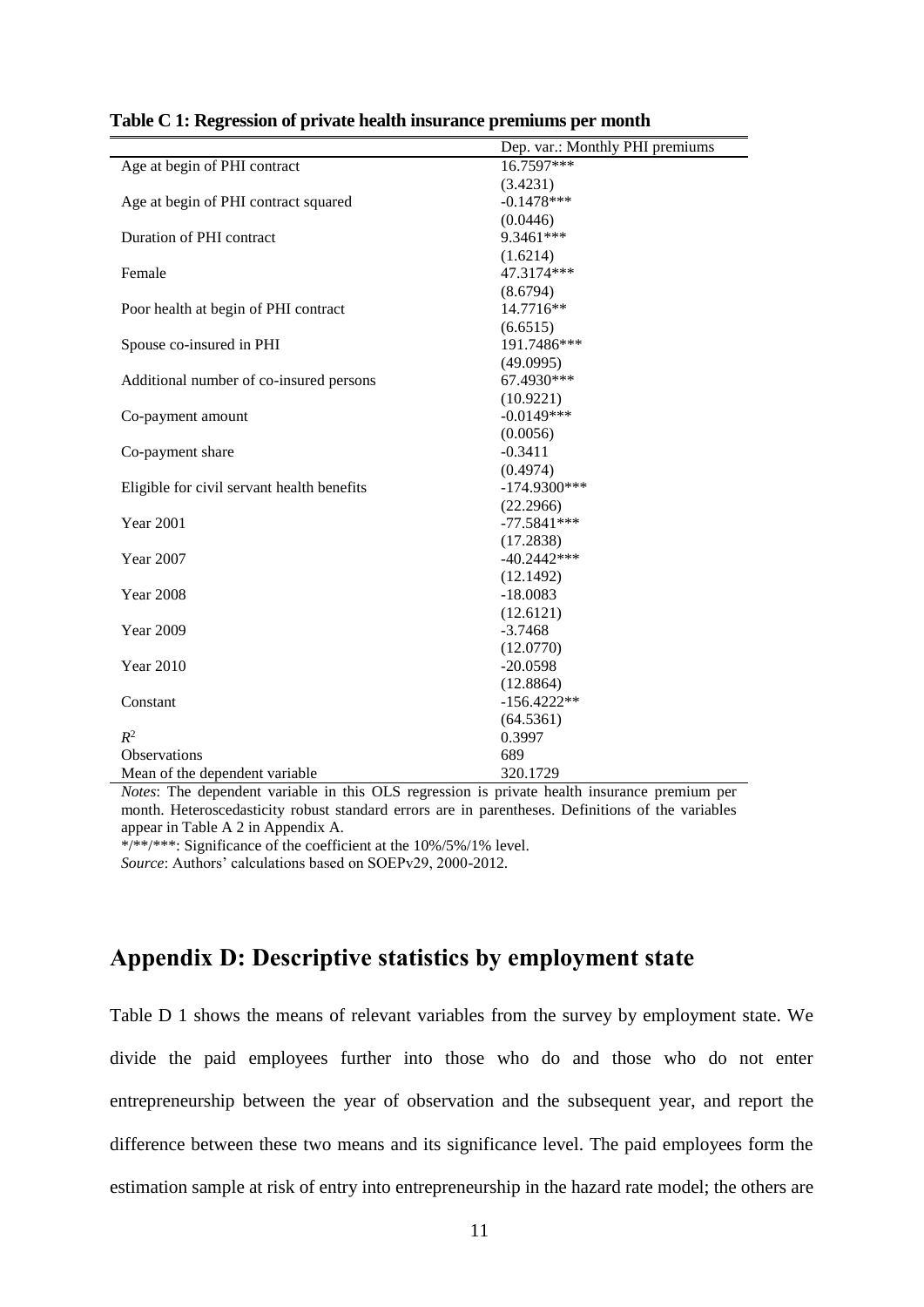only included in the estimation of the equation of selection into being a paid employee. Table

A 2 in Appendix A provides the definitions of the variables.

|                                                | Not     | Entrepre- | Paid employees                    |            |            |              |
|------------------------------------------------|---------|-----------|-----------------------------------|------------|------------|--------------|
|                                                | working | neurs     | No entry into                     | Entry into | Difference | Significance |
|                                                |         |           | entrepreneurship entrepreneurship |            |            | of           |
|                                                |         |           |                                   |            |            | difference   |
| Paying SHI member                              | 0.575   | 0.432     | 0.891                             | 0.694      | $-0.197$   | ***          |
| Family insurance                               | 0.349   | 0.055     | 0.043                             | 0.076      | 0.034      | ***          |
| Private health insurance                       | 0.070   | 0.506     | 0.065                             | 0.226      | 0.161      | ***          |
| Supplementary PHI                              | 0.097   | 0.119     | 0.175                             | 0.139      | $-0.035$   | **           |
| No. family insured kids                        | 0.632   | 0.413     | 0.767                             | 0.675      | $-0.093$   | **           |
| Poor health                                    | 2.605   | 2.366     | 2.439                             | 2.298      | $-0.141$   | ***          |
| Disability degree                              | 0.039   | 0.015     | 0.025                             | 0.018      | $-0.007$   |              |
| Age                                            | 39.898  | 43.292    | 41.362                            | 40.045     | $-1.317$   | ***          |
| Female                                         | 0.723   | 0.355     | 0.498                             | 0.396      | $-0.102$   | ***          |
| No. of children                                | 0.937   | 0.698     | 0.655                             | 0.825      | 0.171      | ***          |
| Spouse family insured                          | 0.035   | 0.074     | 0.113                             | 0.108      | $-0.005$   |              |
| Age of spouse                                  | 44.537  | 44.939    | 43.761                            | 43.466     | $-0.295$   |              |
| Spouse paying SHI                              | 0.519   | 0.416     | 0.465                             | 0.376      | $-0.089$   | ***          |
| Spousal poor health                            | 2.541   | 2.468     | 2.527                             | 2.432      | $-0.095$   | ***          |
| Spousal disability degree                      | 0.048   | 0.036     | 0.042                             | 0.036      | $-0.006$   |              |
| Labor income $(\text{\textsterling}100)$       | 0.000   | 37.678    | 24.708                            | 30.541     | 5.833      | ***          |
| Spousal labor inc. $(\text{\textsterling}100)$ | 19.380  | 15.499    | 14.944                            | 18.315     | 3.370      | ***          |
| High school degree                             | 0.177   | 0.467     | 0.285                             | 0.471      | 0.186      | ***          |
| Apprenticeship                                 | 0.491   | 0.361     | 0.509                             | 0.388      | $-0.120$   | ***          |
| Higher techn. college                          | 0.216   | 0.291     | 0.262                             | 0.257      | $-0.005$   |              |
| University degree                              | 0.121   | 0.392     | 0.230                             | 0.408      | 0.178      | ***          |
| Married                                        | 0.641   | 0.626     | 0.668                             | 0.643      | $-0.025$   |              |
| East                                           | 0.270   | 0.212     | 0.245                             | 0.204      | $-0.041$   | **           |
| South                                          | 0.237   | 0.263     | 0.268                             | 0.267      | $-0.001$   |              |
| North                                          | 0.107   | 0.104     | 0.109                             | 0.116      | 0.006      |              |
| Work exp. (10 yrs)                             | 1.160   | 1.988     | 1.901                             | 1.677      | $-0.224$   | ***          |
| Unemployment exp.                              | 2.290   | 0.504     | 0.555                             | 0.564      | 0.009      |              |
| German citizenship                             | 0.903   | 0.954     | 0.953                             | 0.945      | $-0.008$   |              |
| Self-employed father                           | 0.067   | 0.159     | 0.068                             | 0.147      | 0.079      | ***          |
| Willingness to take risks                      | 4.288   | 5.550     | 4.642                             | 5.651      | 1.009      | ***          |
| Duration employment spell                      | 2.899   | 7.809     | 9.448                             | 5.773      | $-3.675$   | ***          |
| Agriculture                                    | 0.000   | 0.013     | 0.012                             | 0.012      | $-0.001$   |              |
| Mining, energy, water                          | 0.000   | 0.002     | 0.015                             | 0.008      | $-0.008$   |              |
| Manuf. durable goods                           | 0.000   | 0.049     | 0.111                             | 0.078      | $-0.033$   | **           |
| Manuf. nondurable goods                        | 0.000   | 0.046     | 0.137                             | 0.090      | $-0.047$   | ***          |
| Construction                                   | 0.000   | 0.111     | 0.056                             | 0.098      | 0.042      | ***          |
| Trade                                          | 0.000   | 0.128     | 0.126                             | 0.151      | 0.024      | $\ast$       |
| Hotels, restaurants                            | 0.000   | 0.029     | 0.020                             | 0.031      | 0.012      | *            |
| Transport, communication                       | 0.000   | 0.037     | 0.049                             | 0.039      | $-0.010$   |              |
| Financials, real estate                        | 0.000   | 0.069     | 0.062                             | 0.057      | $-0.006$   |              |
| <b>Business services</b>                       | 0.000   | 0.198     | 0.078                             | 0.145      | 0.067      | ***          |
| Public & personal services                     | 0.000   | 0.238     | 0.281                             | 0.218      | $-0.063$   | ***          |
| Missing industry                               | 1.000   | 0.080     | 0.051                             | 0.073      | 0.022      | **           |
| N                                              | 18691   | 9051      | 56048                             | 510        |            |              |
|                                                |         |           |                                   |            |            |              |

|  | Table D 1: Descriptive statistics by employment status |  |  |  |
|--|--------------------------------------------------------|--|--|--|
|--|--------------------------------------------------------|--|--|--|

*Notes*: \*/\*\*/\*\*\*: Significance of the difference between the means among the employees not entering and those entering into entrepreneurship at the 10%/5%/1% level.

*Source*: Authors' calculations based on SOEPv29, 2000-2012.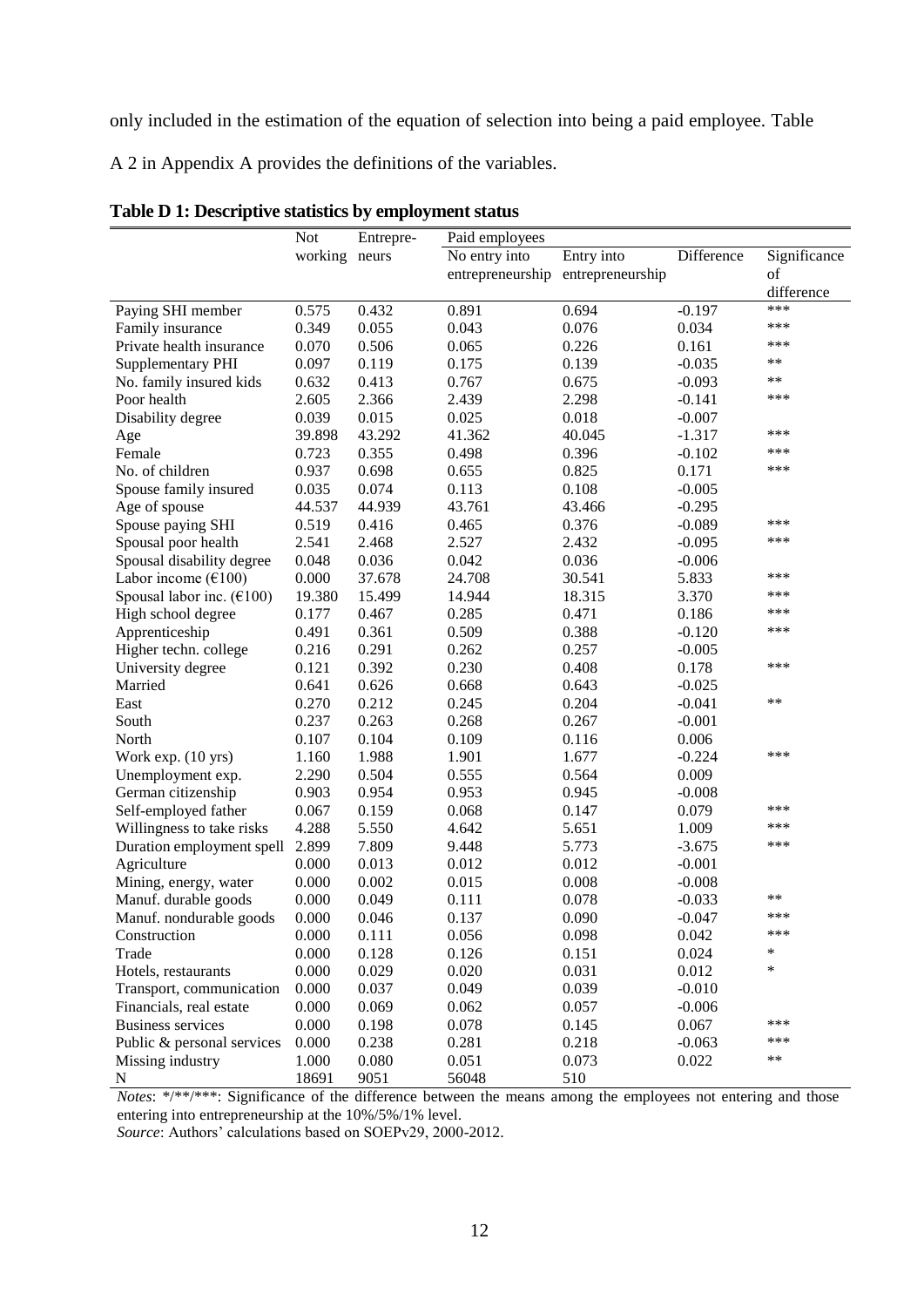Almost 90% of the paid employees who do not enter into entrepreneurship within the following year are paying members in SHI, 4.3% are in marginal employment and covered under free family insurance through the spouse's SHI, and 6.5% have PHI. Among those making the transition, 22.6% are already covered under PHI as a paid employee, reflecting the higher mean before-tax labor income of this group (real  $\epsilon$ 3,054 versus  $\epsilon$ 2,471 per month). The income difference seems to be partly explained by the higher education of those about to venture out on their own: 41% of them have a university degree, but only 23% of the other paid employees. The soon-to-be entrepreneurs as well as their spouses are healthier when looking at the self-assessed measure, but there are no significant differences with regard to the official disability degree. The other variables confirm the known picture. Those who enter into entrepreneurship are more often male, have had a self-employed father, and are more willing to take risk than the other paid employees. They are more often active in the business services and construction industries and less often in manufacturing and "public and personal services" (the latter category includes employed teachers, for example).

Table D 2 shows means of simulated variables needed to calculate the HICD for the estimation sample at risk of making the transition from paid to entrepreneurship. We discuss these variables going from top to bottom. The mean current health insurance costs are  $\epsilon$ 188 per month for employees who stay employees and  $\epsilon$ 9 more for those who switch to entrepreneurship in the following year, again reflecting the higher average income of the latter group. In the counter-factual case of entrepreneurship, the persons in the sample would pay an average premium of  $\epsilon$ 363-365 per month if they chose PHI. This variable is predicted using the estimated PHI premium equation and includes premiums for a spouse and children, if these are present and not otherwise covered, as explained in Appendix C.3. If the person hypothetically entering into entrepreneurship chose voluntary SHI membership, he or she would pay about  $€16-22$  more on average. For 53% of the paid employees who do not enter entrepreneurship, a PHI policy would be the cheaper choice for the household in case of entrepreneurship; this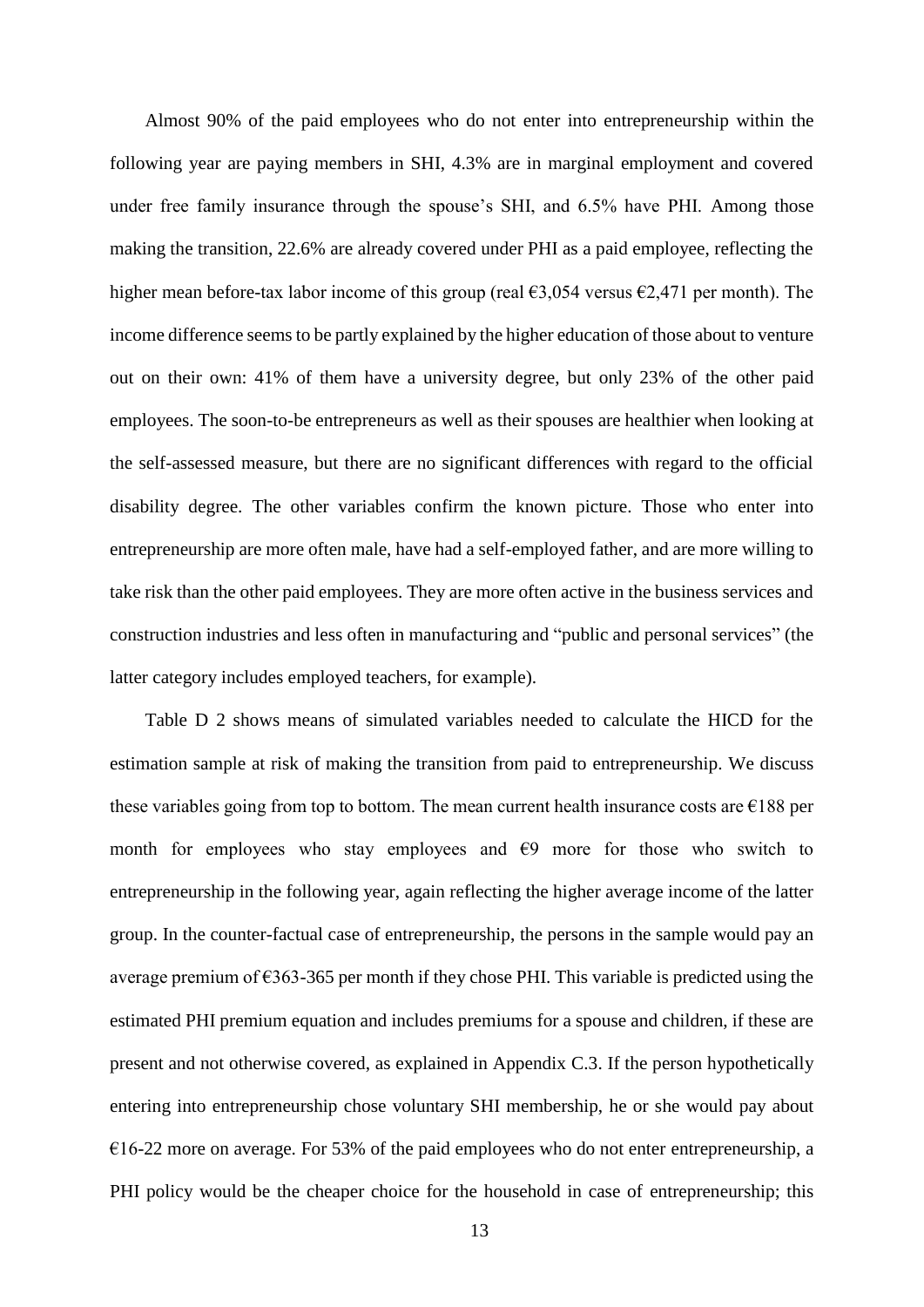share is 59% for those who actually enter. The health insurance costs reported so far are before tax. Since these expenses can partly be deducted from the personal income tax base, the higher costs in case of entrepreneurship lead to tax savings of  $\epsilon$ 21-26 on average per month, both with the PHI and with the SHI. Taking into account the tax savings, each person chooses the lower cost option for the household, PHI or SHI, in case of entrepreneurship. This leads to the hypothetical minimum health insurance costs in case of entrepreneurship after taxes of  $\epsilon$ 277-280. The mean is lower than the mean of PHI or SHI costs because of the individual choice of the cheaper option. Finally, we subtract the actual current health insurance costs for the household from the hypothetical costs in case of entrepreneurship, both after taxes, and arrive at the nominal HICD. For the estimation, we deflate the HICD amount using the Consumer Price Index and divide by  $100.<sup>26</sup>$ 

|                                           | Paid employees   |                  |            |               |
|-------------------------------------------|------------------|------------------|------------|---------------|
|                                           | No entry into    | Entry into       | Difference | Significance  |
|                                           | entrepreneurship | entrepreneurship |            | of difference |
| Actual health insurance costs             | 187.890          | 197.221          | 9.332      | *             |
| Predicted PHI contributions in entrep.    | 363.455          | 364.702          | 1.247      |               |
| Simulated SHI contributions in entrep.    | 379.023          | 386.654          | 7.632      |               |
| PHI cheaper choice than SHI               | 0.525            | 0.586            | 0.061      | ***           |
| Tax savings in PHI per month              | 21.364           | 25.558           | 4.194      | $***$         |
| Tax savings in SHI per month              | 25.556           | 21.999           | $-3.557$   | *             |
| Minimum health insurance costs in entrep. | 279.955          | 276.760          | $-3.195$   |               |
| Health insurance cost diff. after taxes   | 92.065           | 79.539           | $-12.527$  | **            |
| in real terms, divided by 100             | 0.916            | 0.784            | $-0.132$   | **            |
| assuming full shift onto employees        | $-0.730$         | $-0.789$         | $-0.059$   |               |
| SHI plus addit. private health insur.     | 0.727            | 0.632            | $-0.095$   | *             |
| assuming that PHI is only option          | 1.537            | 1.407            | $-0.130$   | ∗             |

**Table D 2: Mean simulated health insurance costs**

 $\overline{a}$ 

*Notes*: \*/\*\*/\*\*\*: Significance of the difference between the means among the employees not entering and those entering into entrepreneurship at the 10%/5%/1% level. Source: Authors' calculations based on SOEPv29, 2000-2012.

Figure D 1 depicts the distribution of this real HICD in a histogram for all paid employees in the estimation sample. Clearly, the HICD is positive for the most part of the distribution, i.e., health insurance costs for the household increase when a member switches to entrepreneurship

 $26$  The last three rows of Table D 2 show alternative measures of the real HICD under different assumptions, which we discuss in Appendix E.2.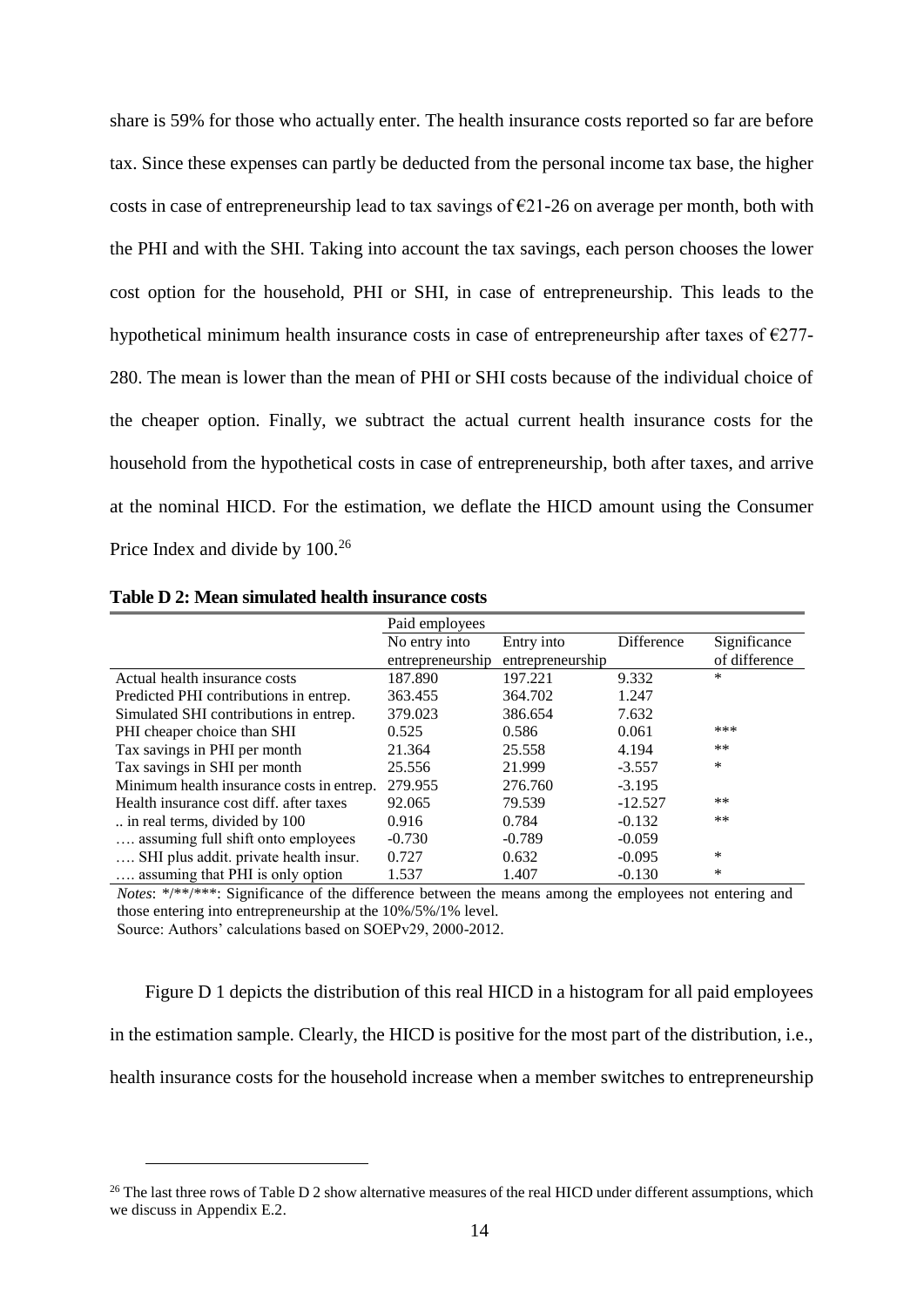because of the loss of the employer's contributions. Insofar, the German health insurance system may constitute a barrier for entry into entrepreneurship. However, there is also an important negative part of the HICD distribution. For example, for a young, healthy and unmarried male the full premium to PHI in case of entrepreneurship can be cheaper than the employee's share to SHI contributions. Thus, the health insurance system may provide incentives to enter entrepreneurship for persons whose income is not high enough to opt out of the SHI as a paid employee. For them, entrepreneurship lifts the barrier to PHI.

**Figure D 1: Histogram of the simulated health insurance cost differential**



*Note*: The histogram shows the distribution of the simulated differential in the monthly health insurance costs between the alternatives of entrepreneurship and regular employment in real 100 euros of 2005. Here, the incidence assumption is that the burden of the health insurance costs is shared between employers and employees according to the statutory division, i.e., roughly by half.

*Source*: Authors' calculations based on SOEPv29, 2000-2012.

The histogram further shows that there is a bunching at zero, which indicates that for almost 15% of the individuals in the sample, health insurance costs for the household would not change at all if they switched to entrepreneurship. For example, this is the case for persons with income below the marginal employment threshold who are insured under free family insurance through their spouse's SHI membership, because they can keep their family insurance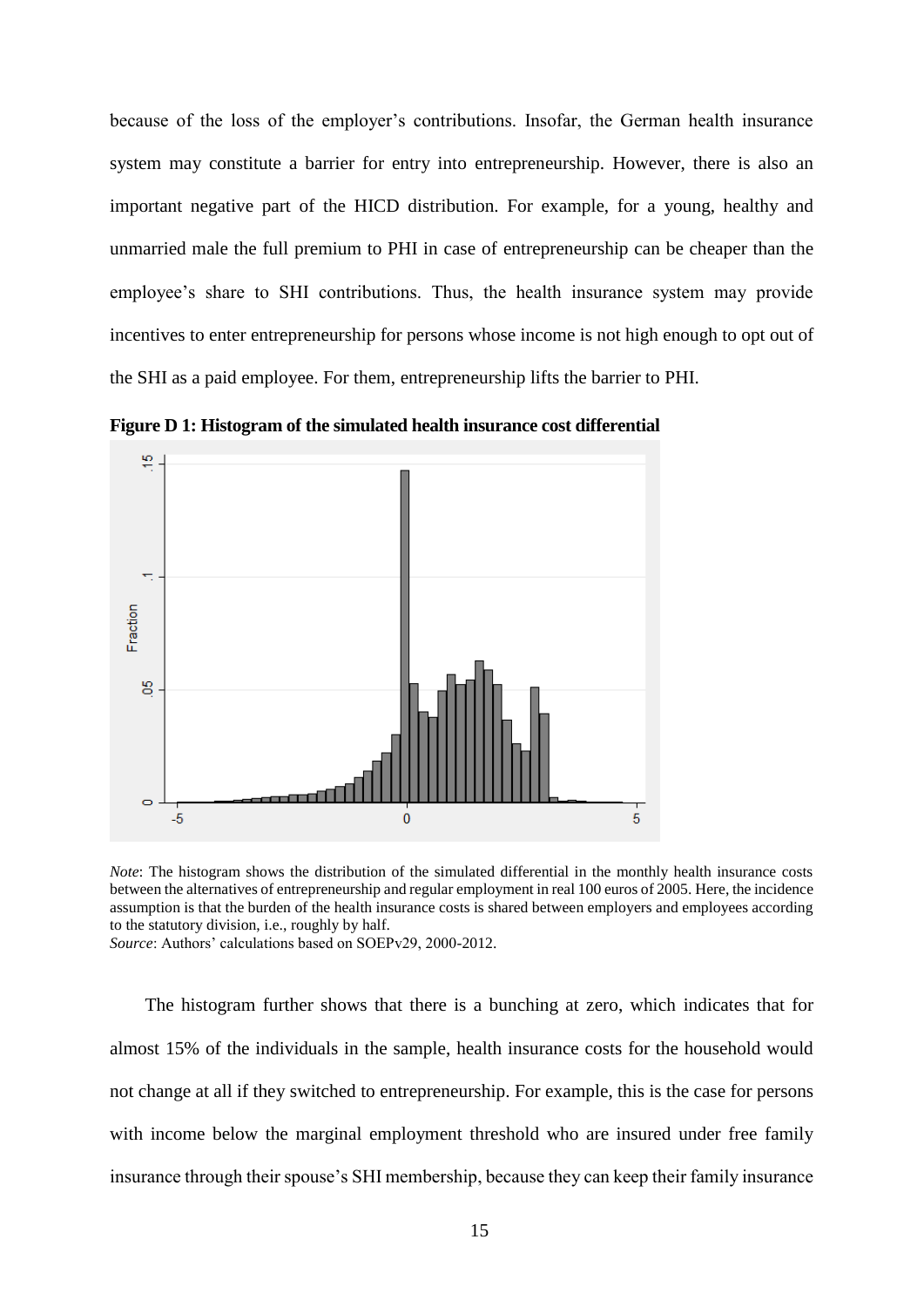in entrepreneurship. Another bunching occurs at the right side of the distribution with a high HICD. Again, marginal employment plays a role here, because a marginally employed person who cannot be covered under family insurance through a spouse or parent is covered under SHI with zero employee's contributions, but not as a low-income entrepreneur. In the latter situation, the person has to pay the full income-independent PHI premium, or as a voluntary SHI member, the lower limit of income for the assessment of SHI contributions for entrepreneurs applies. In both cases, costs increase drastically in comparison to free SHI coverage, and the health insurance system constitutes a significant barrier for entrepreneurship.

## **Appendix E: Supplementary results**

#### **E.1 Different assumptions about the health insurance cost differential**

In this section we explore the sensitivity of the results with respect to the assumptions taken in order to calculate the HICD. In the main estimations, we assume that the incidence of the burden of the health insurance costs, as perceived by the paid employees when they consider switching to entrepreneurship, equals the statutory incidence, i.e., employers and employees bear roughly half of the contributions. However, it is possible that employers are able to shift the burden onto employees by paying lower wages, or the other way round. Using data from Eurostat on labor costs, Ooghe et al. (2003) estimate that more than half of the burden of social security contributions are borne by the employees in Europe. Gruber (2000) concludes from a literature review that the costs of health insurance are even fully shifted onto the employees.

In the first column of Table E 1, we therefore assume that the total SHI contributions and PHI premiums, i.e., both the statutory employee's and employer's shares, are effectively borne by the employees. This reduces the average real HICD between the alternatives of entrepreneurship and paid employment from 91.6 to -73.0 euro for the paid employees who do not enter entrepreneurship, and from 78.4 to -78.9 euro for those who make the transition (see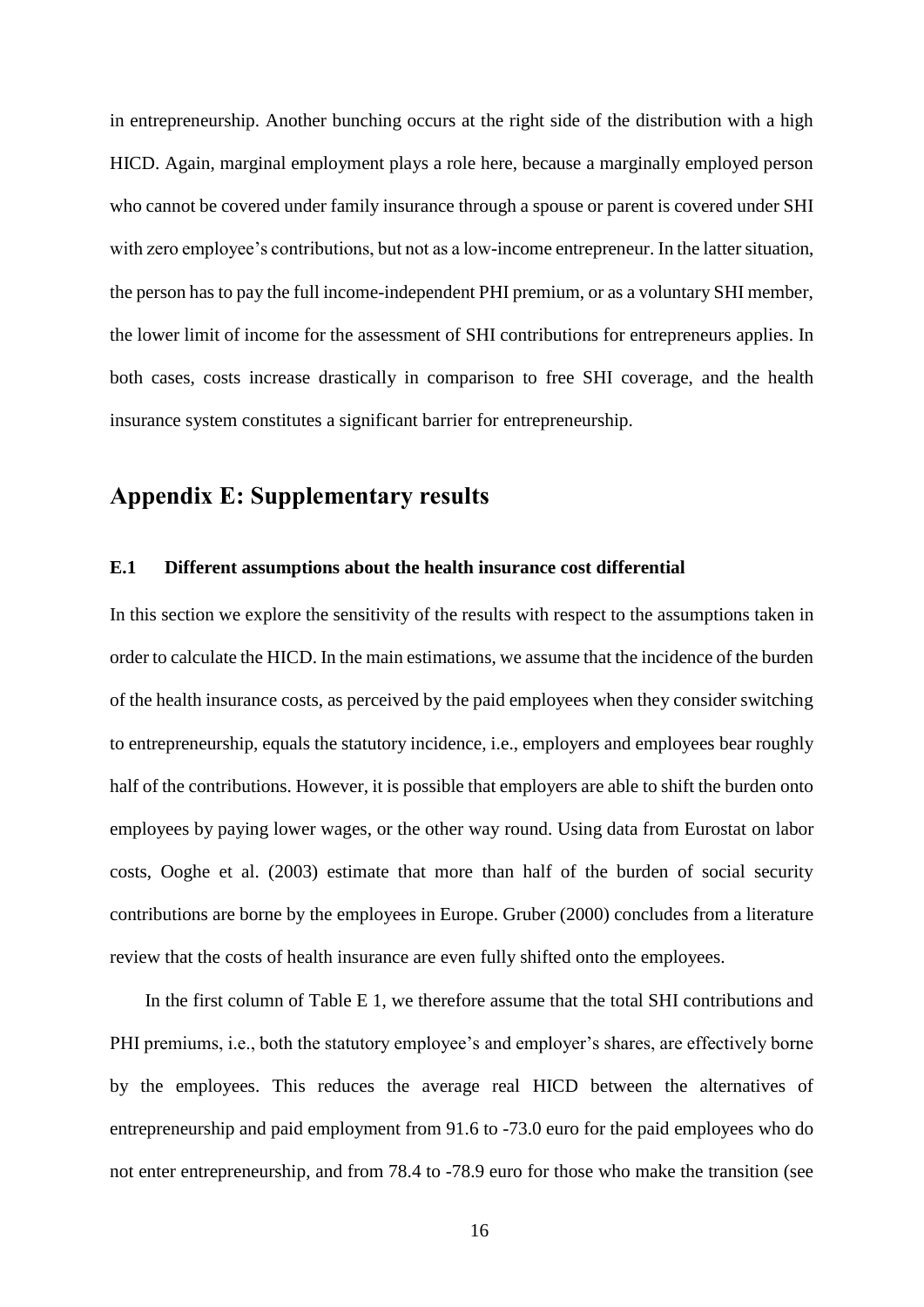Table D 2 in Appendix D). In the baseline assumption, the step into entrepreneurship on average implies higher health insurance costs, because the nascent entrepreneur loses the employer's contributions. If the employer's contributions are fully shifted onto the employee anyway, the situation becomes relatively cheaper in entrepreneurship on average, because entrepreneurship opens up the PHI option, total costs of which are often lower. Despite the drastic shift in the distribution of the HICD, the sign and significance level of its estimated coefficient remain the same as in the main estimation in the first column of Table 1. The point estimate of the average marginal effect is larger in absolute terms here, but the confidence intervals of the two estimates still overlap.

In the second column of Table E 1, we return to the baseline assumption regarding incidence, but re-calculate the HICD by adding the cost of supplementary PHI to the health insurance costs associated with SHI. We use the mean of the costs those employees in the sample who actually have supplementary PHI report paying for it. As discussed in Appendix C, this makes the benefits and services of the SHI and PHI options more comparable. Again, this decreases the average HICD and makes entrepreneurship look more attractive (Table D 2 in Appendix D). The estimated effect of the HICD is very similar to the main estimation.

Finally, we assess the robustness with respect to the assumption that the choice between voluntary SHI and PHI in case of entrepreneurship is determined by the lowest total cost for the household (if both options are available). Instead, in the third column of Table E 1, we assume that everybody considers the HICD associated with PHI in case of entrepreneurship. The estimated effect of the HICD becomes somewhat larger in absolute terms than in the main estimation, but not significantly different. In summary, we conclude that the results are robust to the assumptions taken for the calculation of the HICD.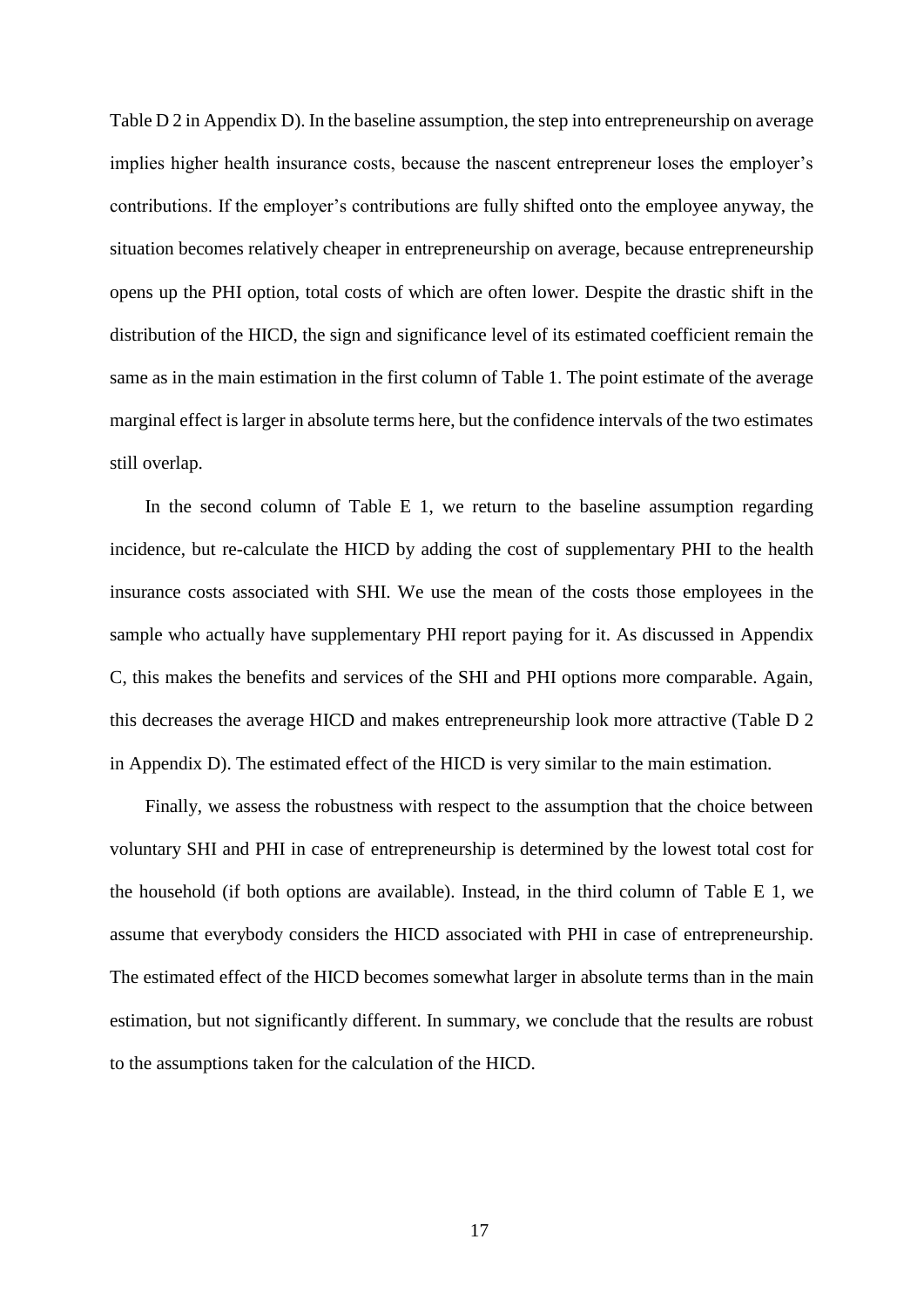|                                                  | HICD with full shift | HICD with suppl. PHI | HICD with PHI only |
|--------------------------------------------------|----------------------|----------------------|--------------------|
| HICD with full shift $(£100)$                    | $-0.1415***$         |                      |                    |
|                                                  | (0.0168)             |                      |                    |
| HICD with suppl. PHI $(\text{\textsterling}100)$ |                      | $-0.0795***$         |                    |
|                                                  |                      | (0.0183)             |                    |
| HICD with PHI only $(\text{\textsterling}100)$   |                      |                      | $-0.1025***$       |
|                                                  |                      |                      | (0.0170)           |
| Marginal effect                                  | $-0.0068$ ***        | $-0.0039***$         | $-0.0051***$       |
|                                                  | (0.0009)             | (0.0009)             | (0.0009)           |
| Poor health                                      | $-0.0383$            | $-0.0474*$           | $-0.0348$          |
|                                                  | (0.0260)             | (0.0262)             | (0.0260)           |
| Age                                              | $-0.0113*$           | $-0.0119*$           | $-0.0073$          |
|                                                  | (0.0062)             | (0.0061)             | (0.0060)           |
| Supplementary PHI                                | 0.0089               | $-0.0081$            | 0.0027             |
|                                                  | (0.0566)             | (0.0569)             | (0.0563)           |
| Age of spouse                                    | 0.0005               | 0.0005               | 0.0005             |
|                                                  | (0.0006)             | (0.0006)             | (0.0006)           |
| Spousal poor health                              | $-0.0426$            | $-0.0455$            | $-0.0366$          |
|                                                  | (0.0305)             | (0.0298)             | (0.0295)           |
| Spousal labor inc. $(\text{\textsterling}100)$   | 0.0005               | 0.0006               | 0.0001             |
|                                                  | (0.0008)             | (0.0008)             | (0.0009)           |
| Female                                           | $-0.3956***$         | $-0.4527***$         | $-0.4174***$       |
|                                                  | (0.0621)             | (0.0630)             | (0.0627)           |
| No. of children                                  | $0.1308***$          | $0.1283***$          | $0.1593***$        |
|                                                  | (0.0308)             | (0.0288)             | (0.0311)           |
| Female * no. of children                         | $-0.1711***$         | $-0.1761***$         | $-0.1731***$       |
|                                                  | (0.0479)             | (0.0472)             | (0.0470)           |
| Further control variables                        | Yes                  | Yes                  | Yes                |
| $\rho$                                           | $-0.0823$            | $-0.0737$            | $-0.0845$          |
| Test of $\rho$ =0: <i>p</i> -value               | 0.4317               | 0.4855               | 0.4085             |
| Log likelihood                                   | $-44,802.38$         | $-44,842.51$         | $-45,065.27$       |
| Observations                                     | 84,300               | 84,300               | 84,631             |
| Selected observations                            | 56,558               | 56,558               | 56,889             |
| Mean outcome                                     | 0.0111               | 0.0111               | 0.0111             |

### **Table E 1: Entrepreneurship entry probability with varying assumptions about the health insurance cost differential**

*Notes*: Discrete time hazard rate model specified as a probit model with selection correction. The table shows probit coefficients of selected variables in the equation modelling the transition to entrepreneurship; the estimated selection equation and the coefficients of the other control variables, which are the same as in Table 1, are available from the authors on request. Average marginal effects of the health cost differential are also shown. The dependent variable is a binary indicator of entry into entrepreneurship between years *t* and *t*+1. Standard errors are robust to heteroscedasticity and clustering at the individual level.  $\rho$  is the selection correction term.

\*/\*\*/\*\*\*: Significance of the coefficient at the 10%/5%/1% level.

*Source*: Authors' calculations based on SOEPv29, 2000-2012.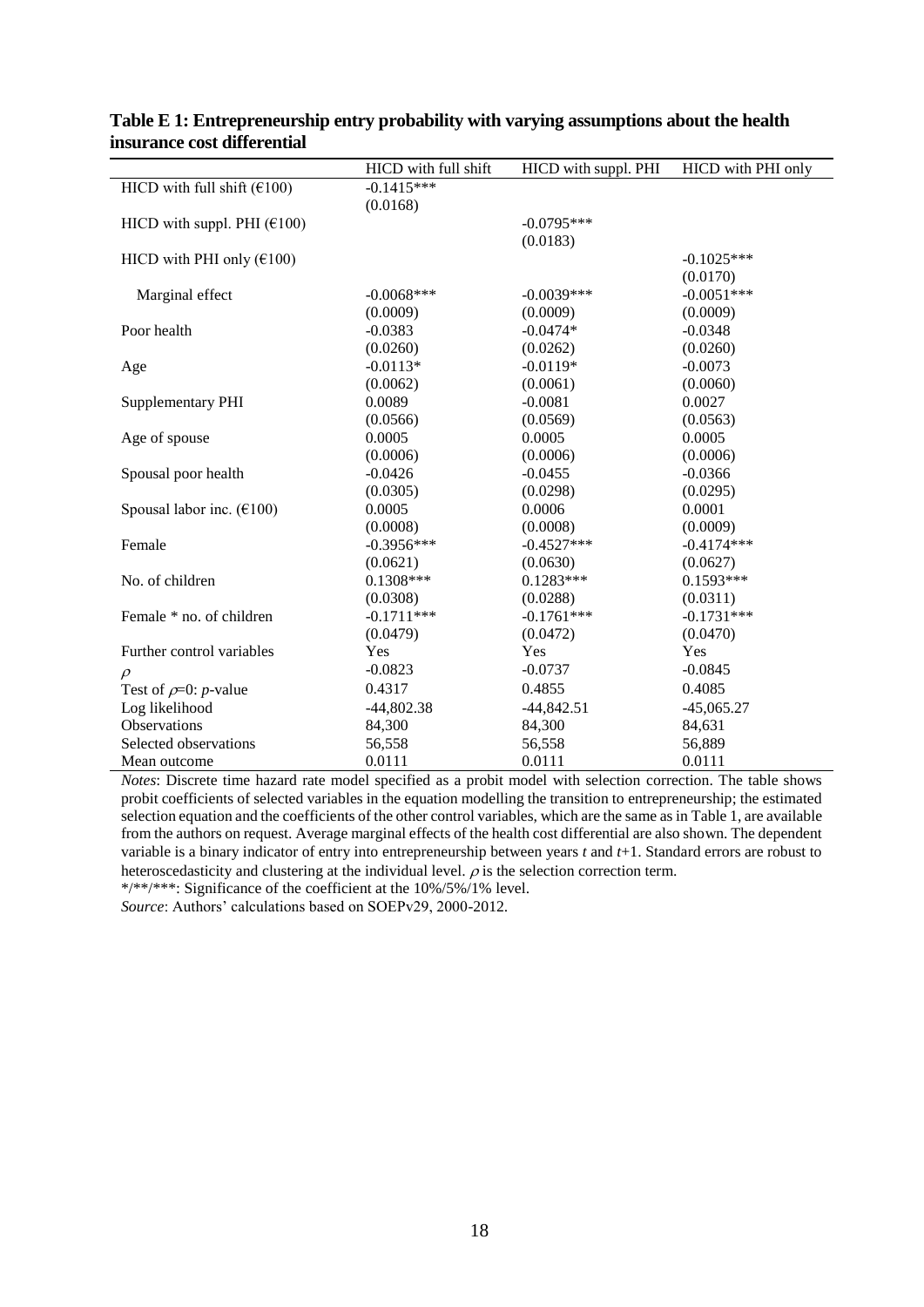### **E.2 The effects of health and the family situation on entry into entrepreneurship**

We have discussed which characteristics of household members influence the HICD, and we have estimated that the HICD has a sizable and significant effect on the probability of transition from paid employment to entrepreneurship. In this section, we take a step back and re-estimate the same hazard rate model, but exclude the HICD and directly include factors that determine the HICD amount instead. This approach is comparable to the extant literature for the USA, which does not calculate a HICD (Holtz-Eakin et al., 1996; Wellington, 2001; Zissimopoulos and Karoly, 2007; Fairlie et al., 2011). Table E 2 shows the probit coefficients for the full sample and separately for men and women; average marginal effects of the most interesting variables appear in the rightmost three columns of Table A 3 in Appendix A.

In these estimations, poorer health strongly decreases the probability of entry into entrepreneurship for men. A one point deterioration on the five point scale (std dev.: 0.82) decreases the entry probability by 0.59 percentage points on average (Table A 3), i.e. 46% of the mean entry rate. In this specification, this is the combined effect of the expected additional PHI premiums and any other deterring effect poor health has on entrepreneurship. Poorer health of the spouse also decreases the entry probability in the pooled sample and for men in these specifications omitting the HICD. The finding that spousal health becomes insignificant when including the HICD indicates that the deterring effect of poor spousal health works through increasing health insurance costs in case of entrepreneurship, as mentioned before.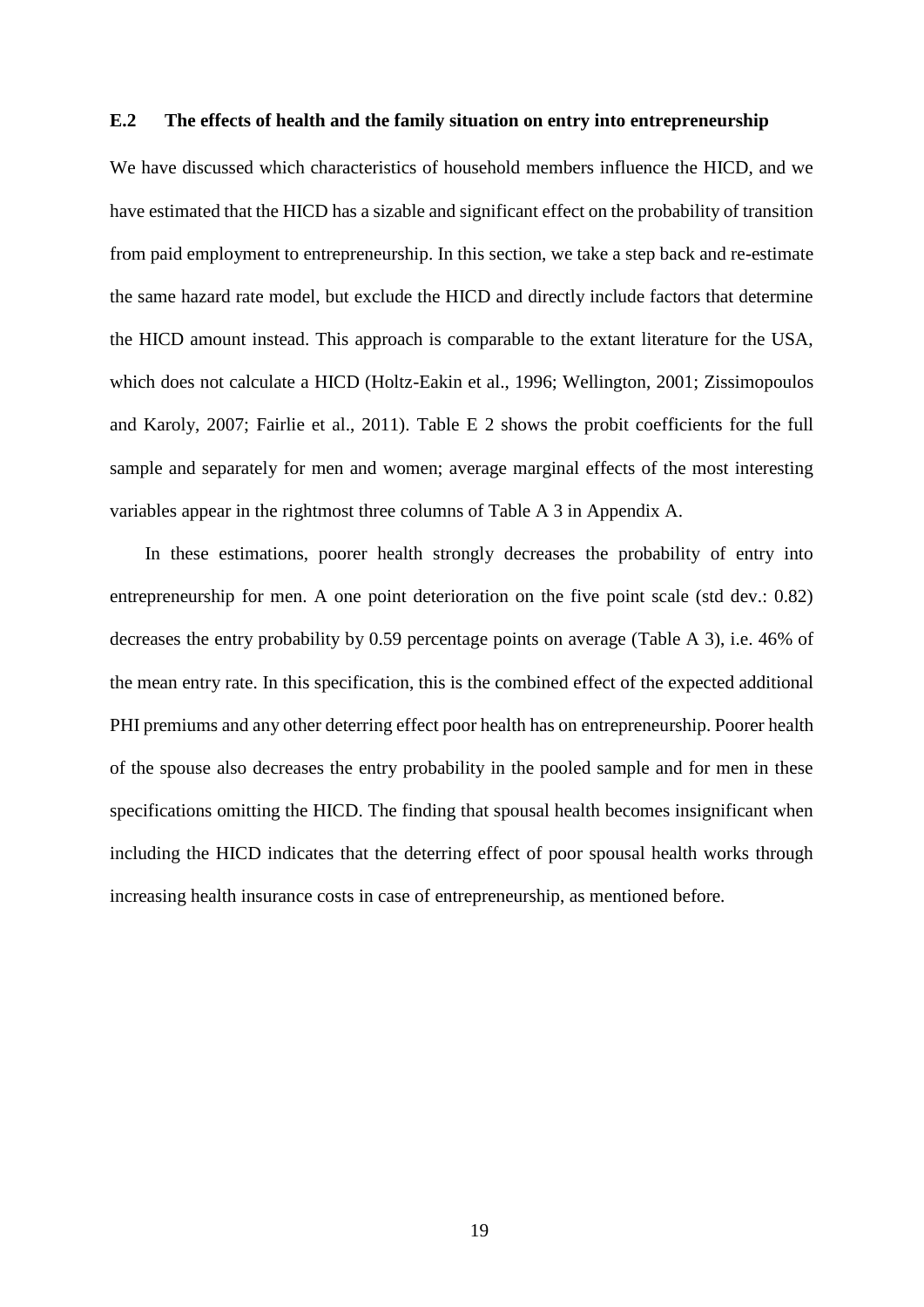|                                                | Full sample    | Men            | Women          |
|------------------------------------------------|----------------|----------------|----------------|
| Paying SHI member                              | $-0.4090***$   | $-0.5132***$   | $-0.0438$      |
|                                                | (0.0752)       | (0.0907)       | (0.1259)       |
| Family insurance                               | $-0.7497***$   | $-0.9016***$   | $-0.5446***$   |
|                                                | (0.0940)       | (0.1759)       | (0.1364)       |
| Poor health                                    | $-0.0366$      | $-0.0852***$   | 0.0148         |
|                                                | (0.0233)       | (0.0315)       | (0.0343)       |
| Age                                            | $-0.0073$      | $-0.0015$      | $-0.0044$      |
|                                                | (0.0056)       | (0.0092)       | (0.0071)       |
| Supplementary PHI                              | 0.0257         | 0.1199         | $-0.0473$      |
|                                                | (0.0534)       | (0.0758)       | (0.0741)       |
| No. family insured kids                        | $-0.0592*$     | $-0.0568$      | $-0.0599$      |
|                                                | (0.0305)       | (0.0395)       | (0.0498)       |
| Spouse family insured                          | 0.1137         | 0.2154         | $-2.6913$      |
|                                                | (0.3049)       | (0.3907)       | (2.9554)       |
| Age of spouse                                  | 0.0002         | $0.0133**$     | $-0.0001$      |
|                                                | (0.0006)       | (0.0067)       | (0.0020)       |
| Spouse family insured * age of spouse          | $-0.0004$      | $-0.0089$      | $0.1677**$     |
|                                                | (0.0065)       | (0.0084)       | (0.0715)       |
| Spouse paying SHI                              | 0.0371         | $-0.0952$      | 0.0784         |
|                                                | (0.0745)       | (0.1183)       | (0.0972)       |
| Spousal poor health                            | $-0.0625**$    | $-0.0791*$     | $-0.0479$      |
|                                                | (0.0307)       | (0.0468)       | (0.0427)       |
| Spouse family insured * spousal poor health    | 0.0442         | 0.0856         | $-5.2962***$   |
|                                                | (0.0788)       | (0.0883)       | (0.9455)       |
| Spousal labor inc. $(\text{\textsterling}100)$ | 0.0004         | $-0.0013$      | 0.0012         |
|                                                | (0.0008)       | (0.0023)       | (0.0008)       |
| Female                                         | $-0.3861***$   |                |                |
|                                                | (0.0546)       |                |                |
| No. of children                                | $0.1306***$    | $0.1260***$    | 0.0208         |
|                                                | (0.0347)       | (0.0418)       | (0.0472)       |
| Female * no. of children                       | $-0.1272***$   |                |                |
|                                                | (0.0443)       |                |                |
| Further control variables                      | Yes            | Yes            | Yes            |
| $\rho$                                         | $-0.0525$      | $-0.1919$      | $-0.1346$      |
| Test of $\rho$ =0: <i>p</i> -value             | 0.6084         | 0.0006         | 0.2637         |
| Log likelihood                                 | $-48,121.9268$ | $-23,066.8726$ | $-24,521.4381$ |
| Observations                                   | 92,515         | 44,023         | 48,492         |
| Selected observations                          | 64,773         | 33,012         | 31,761         |
| Mean outcome                                   | 0.0113         | 0.0129         | 0.0099         |

| Table E 2: Entrepreneurship entry probability conditional on determinants of health |  |
|-------------------------------------------------------------------------------------|--|
| insurance costs                                                                     |  |

*Notes*: Discrete time hazard rate model specified as a probit model with selection correction. The table shows probit coefficients of selected variables in the transition equation; the estimated selection equation and the coefficients of the other control variables, which are the same as in Table 1, are available from the authors on request. Average marginal effects are displayed in Table A 3 in Appendix A. The dependent variable is a binary indicator of entry into entrepreneurship between years *t* and *t*+1. Standard errors are robust to heteroscedasticity and clustering at the individual level.  $\rho$  is the selection correction term. Definitions of the variables appear in Table A 2.

\*/\*\*/\*\*\*: Significance of the coefficient at the 10%/5%/1% level. *Source*: Authors' calculations based on SOEPv29, 2000-2012.

A paid employee currently covered under and paying for SHI, i.e., not in marginal

employment, is less likely to enter entrepreneurship than somebody who already has PHI. While the latter can keep the current PHI contract without a new health assessment when stepping into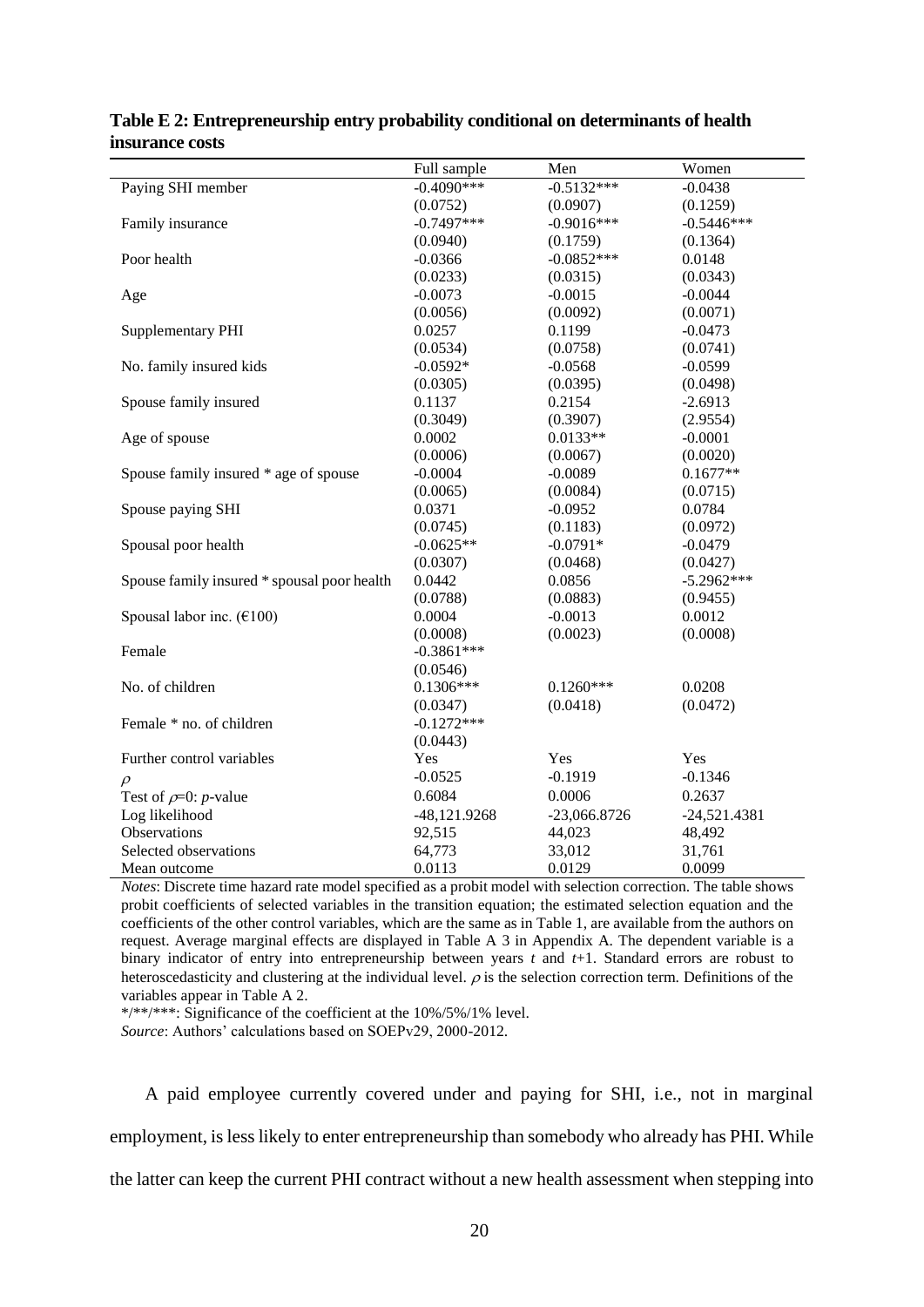entrepreneurship, the former needs to give up SHI in order to switch to PHI, which requires a new health assessment. This constitutes a barrier comparable to entrepreneurship lock in the USA, where employees are reluctant to lose their employer provided health insurance. The alternative of remaining in voluntary SHI may be too expensive especially for individuals with higher income, because the employer's contributions are lost. Paid employees with marginal employment who are covered by free family insurance through their spouse or parent are even more hesitant to venture out on their own. Although they may keep their family insurance if their income remains below the marginal employment threshold, they may fear to lose family insurance should their income exceed it. We control for gender, the number of children, and an interaction term of these variables, so any effects of being occupied with childcare should be captured by these variables.

A higher number of children covered under free family insurance decreases the entry probability for both genders, although this is significant only in the larger pooled sample, presumably due to the high correlation with the number of children in the household. The negative effect of children under family insurance confirms expectations, because these children lose their free family insurance if the employed parent moves to entrepreneurship and chooses PHI, unless the other parent is also employed and covered under SHI. Interestingly, the number of children in the household, independent of family insurance coverage, has a positive partial effect for men. This shows that we are able to separate opposing effects: On the one hand, an effect of the family situation that is unrelated to health insurance costs and may be related to the wish to have flexibility in the timing and location of work, and on the other hand, the deterring effect of the additional health insurance costs.

We expect that a spouse covered under free family insurance locks in the partner who is an employee and a paying SHI member, because a switch to entrepreneurship and purchase of PHI would imply that the spouse loses family insurance. We anticipate this barrier to be stronger if the spouse covered under family insurance is in poor health or older, because this would make